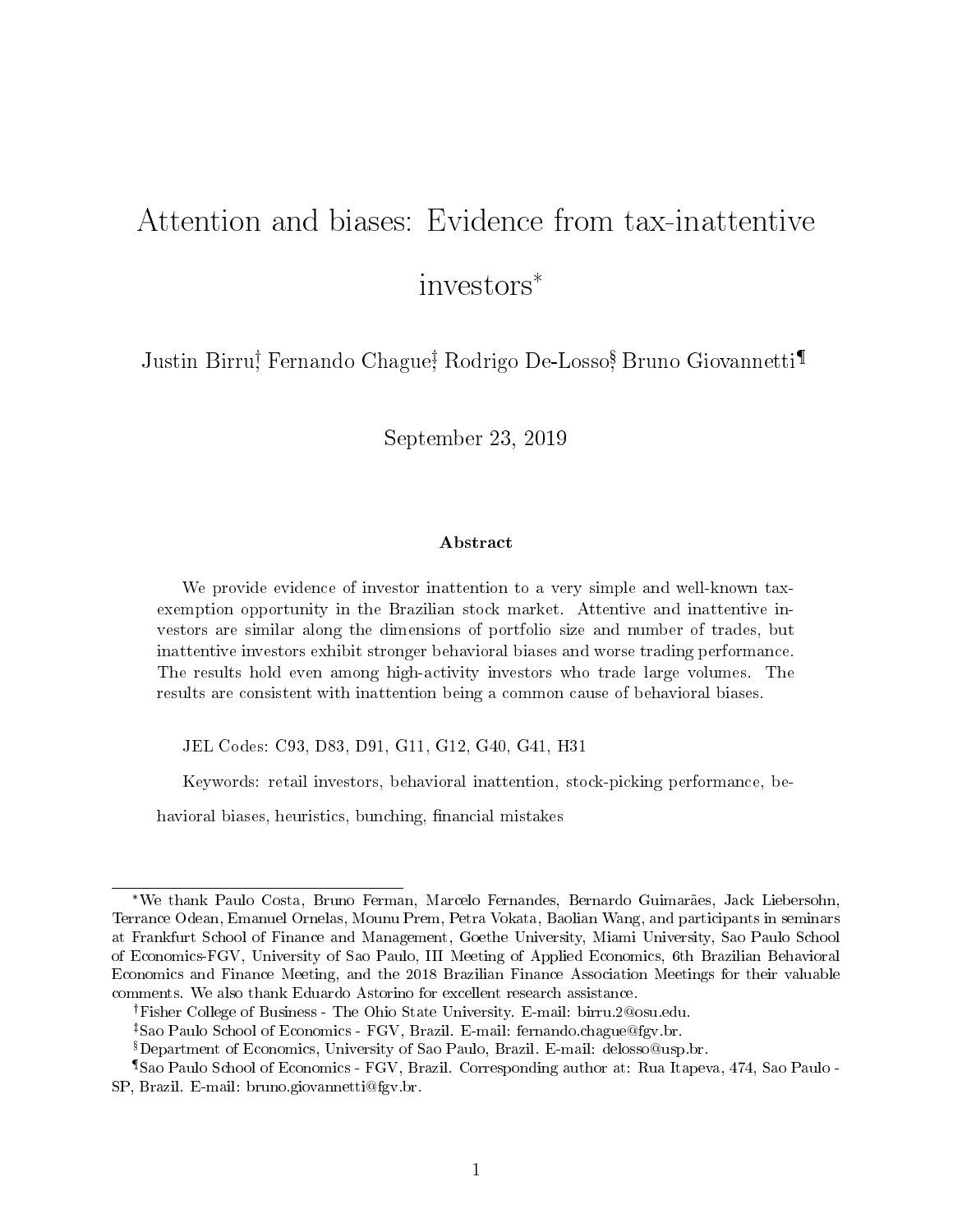# 1 Introduction

There should generally be greater resort to intuitive, heuristic thinking when an investor's attentional resources are depleted.

Hirshleifer (2015)

Does inattention exacerbate behavioral biases? As the above quote suggests, inattention is likely to result in greater reliance on heuristic thinking.<sup>1</sup> To the extent that behavioral biases are at least partly driven by individuals reliance on heuristics, inattentive individuals should exhibit increased biases. Consistent with this insight, Gabaix (2014, 2019) provides a unifying framework for thinking about inattention as a common source of several behavioral biases by modeling inattentive individuals as placing relatively less weight on a traditional rational model and relatively more weight on a crude default model that can reflect heuristic ways of thinking. In this paper, we shed light on the relation between inattention and biases by first identifying a costly mistake made by retail investors that plausibly reflects inattention. Using this to provide cross-sectional identification of investor-level inattention. we then show that inattention is associated with greater trading biases and worse investment performance.

A growing body of research focuses on understanding implications of limited attention for financial assets, typically by using proxies for attention that are aggregated for the whole market or certain subsets of investors (e.g., aggregating retail or institutional investors).<sup>2</sup> However, the empirical literature is silent on the relation between attention and biases, likely because limited data availability complicates efforts to measure investor-level attention. The few existing investor-level studies of attention use online retail brokerage account

 $1$ According to Gennaioli and Shleifer (2010), "Heuristics describe how people evaluate hypotheses quickly, based on what first comes to mind."

<sup>2</sup>See e.g., DellaVigna and Pollet (2007, 2009), Cohen and Frazzini (2008), Hirshleifer, Lim, and Teoh (2009), Cohen and Lou (2012), Giglio and Shue (2014), Lou (2014), Andrei and Hasler (2015), Hillert and Ungeheuer (2018), and Cronqvist, Ladika, and Sautner (2019) for research related to price and volume effects, Barber and Odean (2008) for research related to retail order imbalance, and Da, Engelberg, and Gao (2011) and Ben-Rephael, Da, and Israelsen (2017) for research identifying measures of stock-level retail and institutional investor attention, respectively.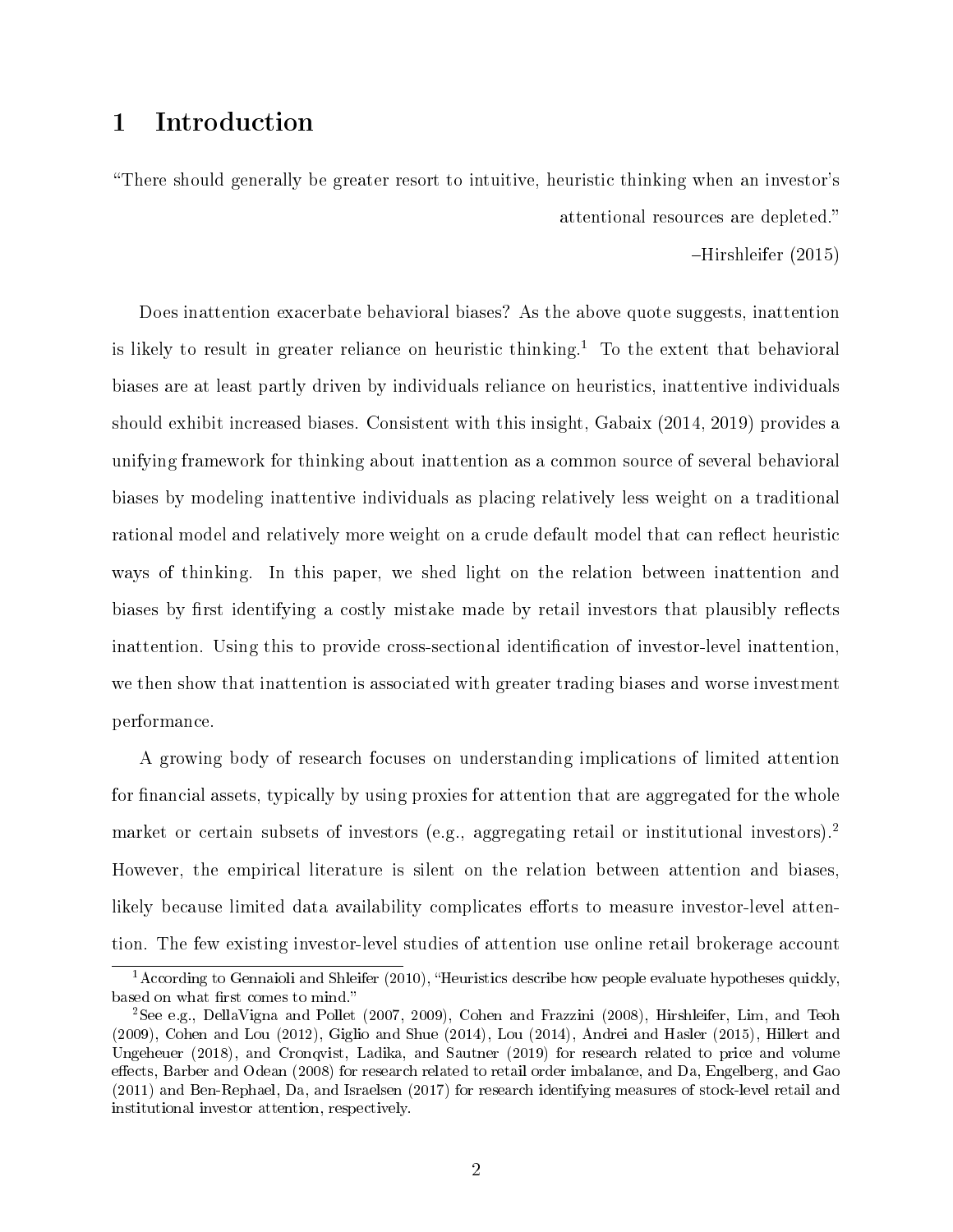login data to proxy for investor-level attention, showing that attention is greater following times of higher market returns and market uncertainty, is correlated with demographic characteristics, and is positively associated with performance (Karlsson, Loewenstein, and Seppi, 2009; Sicherman, Loewenstein, Seppi, and Utkus, 2016; and Gargano and Rossi, 2018). We use investor-level data covering all transactions on the Brazilian stock exchange between January 2012 and December 2015 to identify inattention to a unique and salient tax-exemption opportunity available for individual investors in Brazil.

Our identification methodology is related to a growing literature in economics that exploits bunching induced by policy notches for identification (e.g., discontinuities in average interest rates or tax rates; see, e.g., Kleven and Waseem, 2013). Notches refer to discontinuities in the level of choice sets, where a small alteration in behavior can lead to a large difference in the outcome; therefore, absent frictions, rational individuals will adjust behavior accordingly.<sup>3</sup> Notches feature prominently in many policies, and many recent studies identify empirical settings in which notches incentivize bunching on one side of a cutoff and create strictly dominated choices on the other side of a cutoff, resulting in a region that should be empty in a frictionless world.<sup>4</sup>

Our setting uses a discontinuity in the Brazilian capital gains tax rate to identify investors who fail to adjust behavior. According to a Brazilian federal law, individual investors are exempt from income taxes on capital gains if they sell up to \$20,000 (twenty thousand Brazilian reais) in stocks in a calendar month—considering the average exchange rate during our sample period, 2.77 Brazilian reais per US dollars, this threshold amounts to US\$7,220. However, an investor selling \$20,000.01 or more incurs a flat income tax rate of  $15\%$  over the entire capital gain. The \$20,000 threshold has been in place since 1995 and information about

<sup>3</sup>There is also a literature examining bunching at discontinuities in the slope of choice sets (kinks). An important distinction between the kink and notch design is that the latter often creates a strictly dominated region.

<sup>4</sup>Examples of settings used in the notch literature include retirement notches (Manoli and Weber, 2016), interest rates (DeFusco and Paciorek, 2017; Best, Cloyne, Ilzetzki, and Kleven, 2018; Cespedes, 2018), and taxes (Sallee and Slemrod, 2012; Ramnath, 2013; Kopczuk and Munroe, 2015; Best and Kleven, 2017). Papers using bunching due to kinks include Saez (2010) and Chetty, Friedman, Olsen, and Pistaferri (2011).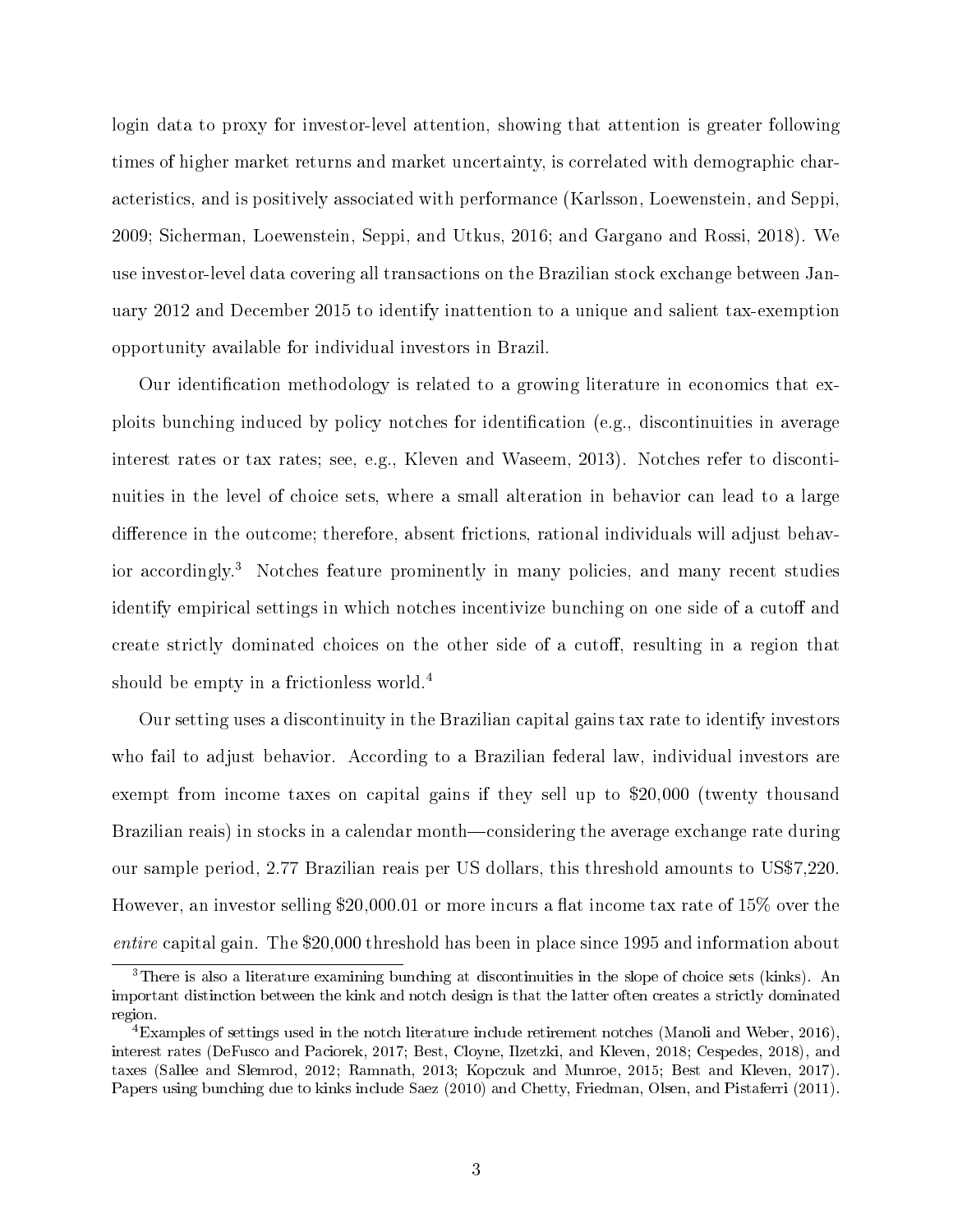it is everywhere. The structure of the law incentivizes total sales within a calendar month to bunch just below \$20,000, leading to avoidable mistakes that result in excessive capital gains taxes payable for investors inattentive to the law. We observe large sharp bunching just below the \$20,000 notch; however, we also find that a sizable fraction of investors are unresponsive to the tax notch.

As an example of our identification methodology, an investor with capital gains of \$1,000 needing to sell \$20,100 in stock can choose to sell all stock at once and incur a capital gains tax of \$150, netting \$19,950, or can instead choose to break up the trade across the current month and the next month, e.g., by selling  $$20,000$  now and the remaining  $$100$  on the first trading day of the next month. By delaying a small fraction of the sale until the beginning of the next month, the second strategy would incur no taxes. Our most restricted sample identifies investors paying greater than  $100\%$  marginal taxes on the sale proceeds in excess of \$20,000 (as in the example above of a trader who sells \$20,100 and nets \$19,950). This behavior reflects a clear mistake that seems inconsistent with other frictions. For example, transactions costs are minimal in our setting.<sup>5</sup> No complex calculations are necessary to understand that one should sell below \$20,000 rather than above, when possible; all that is required is a level of attention sufficient enough so that the individual recalls the existence of the  $$20,000$  tax threshold at the moment of the sale (trading platforms offered by brokerage houses do not provide any type of assistance in this regard).

In our empirical analysis, we compare investors who sell just above \$20,000 and incur avoidable capital gains taxes to investors with similar trading experience, similar past performance, and similar sophistication (as measured by past experience with short selling and trading options), who also have capital gains, but choose to sell an amount just below \$20,000 and therefore completely avoid paying taxes on the capital gains. We document three main results.

<sup>&</sup>lt;sup>5</sup>As an example of transactions costs for retail traders, consider the amount charged by the largest retail Brokerage firm in Brazil. The cost for a \$20,000 volume trade in one stock would be a fixed cost of \$15 plus \$4 in exchange fees and \$1 in city sales tax for a total cost of \$20.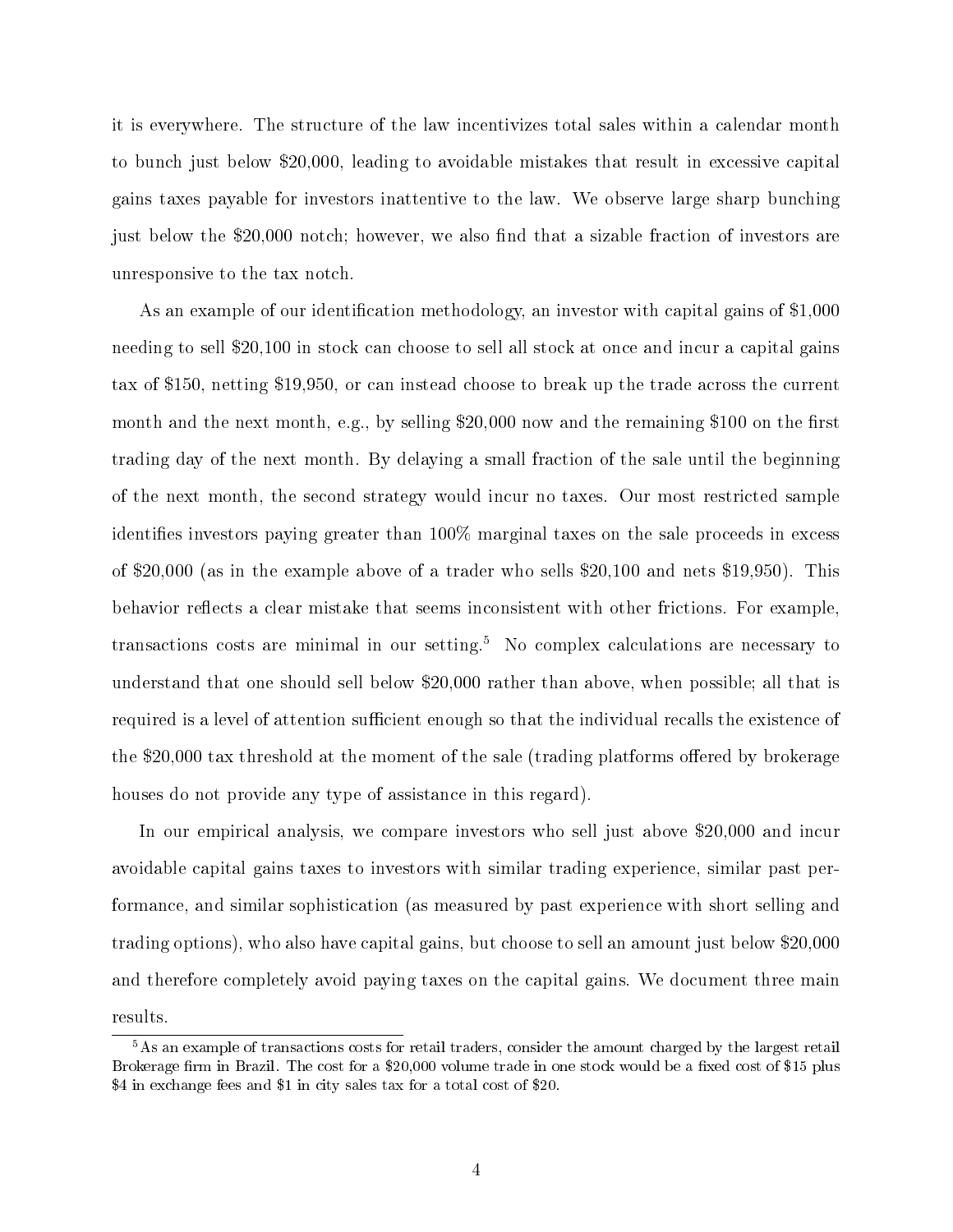First, we identify avoidable, costly mistakes made by investors. We find large bunching below the \$20,000 notch, indicating that many investors are aware of the policy and actively manipulate sales to avoid the tax. Figure 1 shows a large mass of sales just below \$20,000 and a discontinuous drop in sales at amounts just above \$20,000. To the extent that some targeting of the cutoff is imprecise, bunching will exhibit a diffuse mass, consistent with the monotonic increase in the number of investors inhabiting the four bins immediately below the cutoff. However, we also find that a sizable fraction of investors exhibit mistakes. In our main classification, inattentive investors pay an average tax of nearly \$650, and the average ratio of incurred tax to marginal sale proceeds in excess of \$20,000 is 3.01.

#### [Figure 1 about here]

Next, we examine implications of inattention for biases. In the presence of inattention, the specific heuristic that most influences behavior will depend on the task at hand, as proposed by Gabaix (2018). For instance, when assessing return distributions, inattentive investors will exhibit less attention to the true return distribution and will rely more on alternative heuristics governing assessments of return distributions, such as prospect theory. As a result, trading biases related to prospect theory will be more prevalent for inattentive investors. We specifically focus on five well-known trading biases that likely reflect common heuristics: the disposition effect, underdiversification, preference for lottery-like stocks, likelihood of purchasing salient stocks, and extrapolation. Using cross-individual regressions that include investor-level controls, we find that inattention is positively related to a composite measure of biases that is based on an equal-weighting of the quintile rankings of the investor for each of the individual biases. We also find significant results when examining the individual biases separately.

Finally, we examine implications of inattention for investor returns. After controlling for investor-level covariates, we find that inattentive investors experience statistically significantly lower returns in the period subsequent to purchase. The results are robust to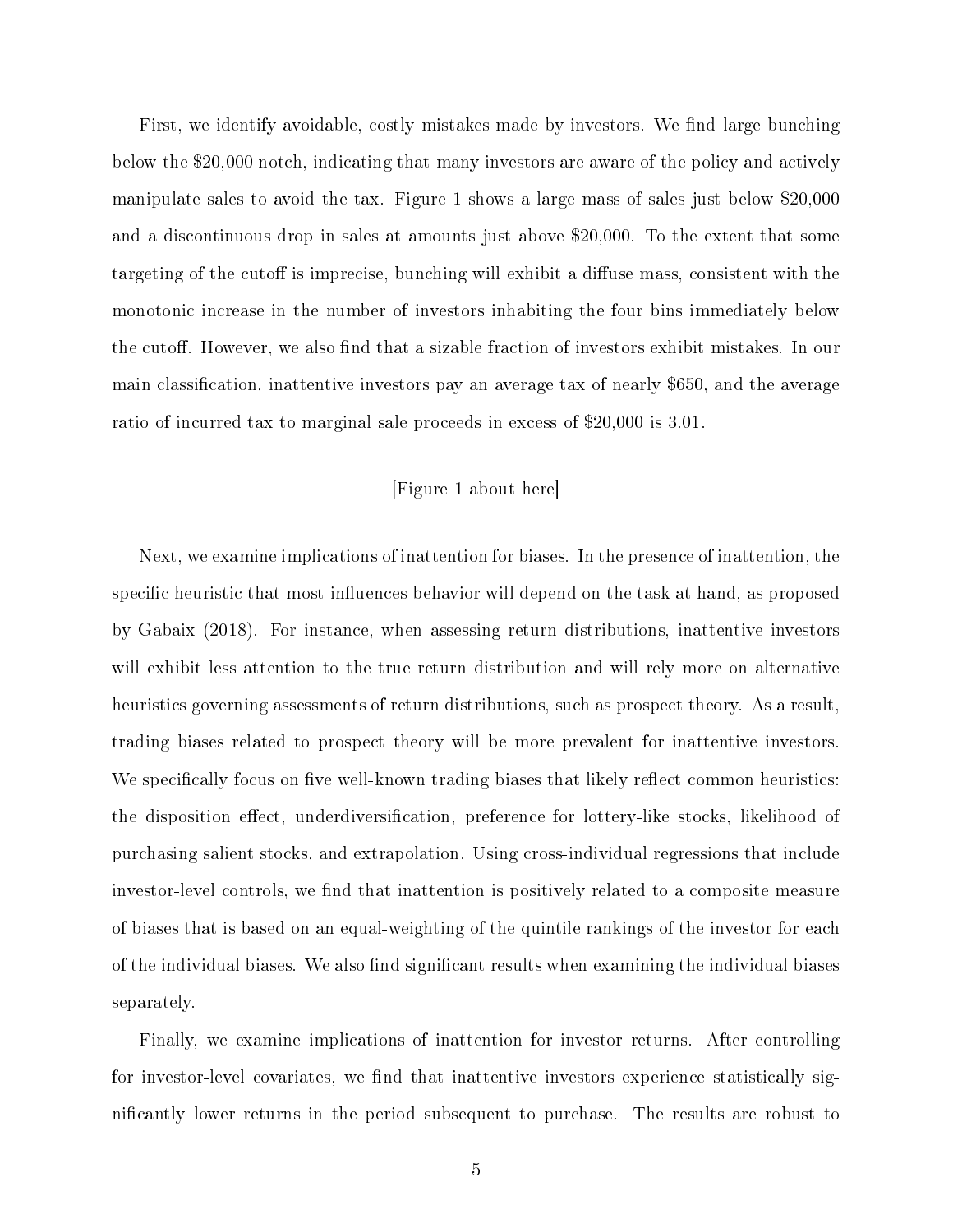measuring trade-level performance at different horizons between 60 and 240 days and are robust to using various weighting methodologies. We also find that purchases of inattentive investors have lower Sharpe ratios, and exhibit greater volatility, despite receiving lower returns.

Our main identication methodology considers potentially rational motives for incurring taxes, such as impatience and risk aversion, when classifying investors as inattentive. Our conclusions are robust to a number of alternative methodologies of classifying attentive and inattentive investors and also to restricting the sample to only the most active traders. To mitigate concerns of reverse causality from performance or biases to inattention, we measure inattention over the first two years of the sample and examine its relation with out-of-sample performance and biases measured over the final two years of the sample. However, the results are also robust to in-sample measurement. We also fail to uncover any statistically signicant effects when defining attentive and inattentive investors using placebo tax threshold values.

Our findings are related to research in three main areas. First, we contribute to the literature that examines implications of attention in financial markets. The finance literature has primarily focused on implications of aggregate attention for stock prices and volume (see e.g., DellaVigna and Pollet, 2007; 2009; Cohen and Frazzini, 2008; Hirshleifer, Lim, and Teoh, 2009; Menzly and Ozbas, 2010; Cohen and Lou, 2012; Giglio and Shue, 2014; Lou, 2014; Andrei and Hasler, 2015; and Hillert and Ungeheuer, 2018). A related strand of this literature examines implications of aggregate retail attention (Barber and Odean, 2008; Da, Engelberg, and Gao, 2011; and Peress and Schmidt, 2019) and institutional attention  $(Ben-Rephael, Da, and Israelsen, 2017)$ . Due to the inherent difficulty in measuring attention at the investor level, few papers empirically examine investor-level attention. Karlsson, Loewenstein, and Seppi (2009) use retirement account login data from the Swedish Premium Pension Authority and from Vanguard and show that attention (as measured by login time) is positively correlated with past stock market returns. Sicherman, Loewenstein, Seppi, and Utkus (2016) use retirement account login data from Vanguard to show that attention is neg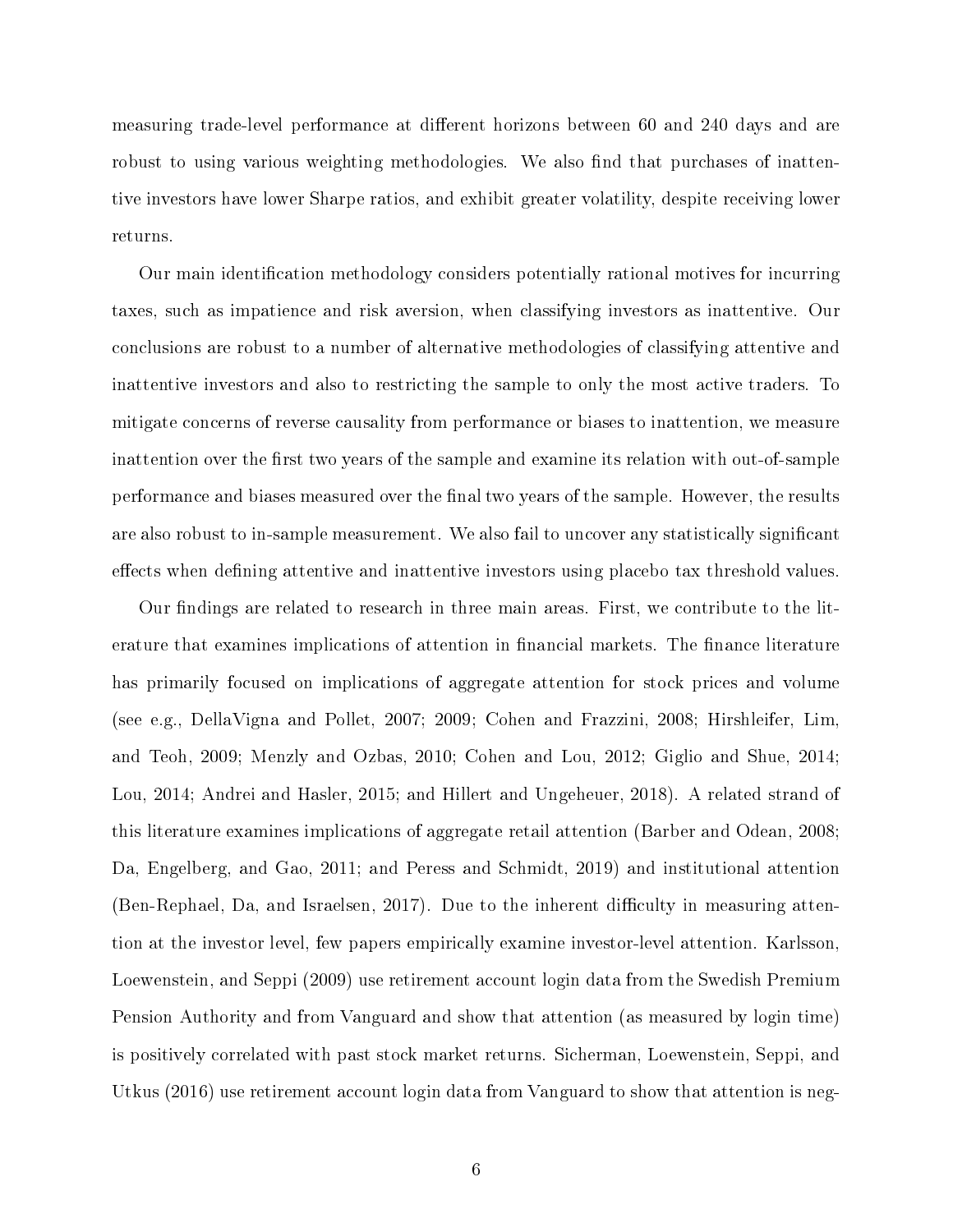atively correlated with market declines and with the level of VIX, and that attention varies with portfolio wealth and demographic characteristics. Using data that includes time-stamps of online brokerage account logins along with information on pages visited and time spent on pages, Gargano and Rossi (2018) find that wealthier traders, more frequent traders, males, and older traders are more attentive, and that traders pay more attention to stocks that are local, and that have higher portfolio weights, and higher market cap, R&D expenditure, market-to-book, and leverage. They also find that performance is positively related to attention at the trade and portfolio level. We introduce a new measure of attention and provide the first evidence of a relation between attention and trading biases. We also provide crosssectional evidence on performance and attention that is consistent with the conclusions in Gargano and Rossi (2018). A potential advantage of our attention proxy relative to existing proxies is that it reflects the outcome of both temporal and cognitive effort.<sup>6</sup>

Second, we contribute to our knowledge of retail-trader level determinants of investor biases. Examining a large set of biases, Cronqvist and Siegel  $(2014)$  find that genetic differences can explain a large amount of variation in trading biases. IQ has been found to be related to the disposition effect (Grinblatt, Keloharju, and Linnainmaa, 2012) and underdiversification (Grinblatt, Keloharju, and Linnainmaa, 2012; Korniotis and Kumar, 2013). Wealth has been linked to the disposition effect (Dhar and Zhu, 2006) and underdiversification (Calvet, Campbell, and Sodini, 2007). The disposition effect has also been found to be linked to trading experience (Seru, Shumway, and Stoffman, 2010) and leverage (Heimer and Imas, 2019). Kumar (2009) finds that gambling propensity is related to preference for lottery-like stocks.

Finally, we contribute to the literature identifying household financial decision-making mistakes (see, e.g., Campbell, 2006). The literature has documented mistakes in household financial decision-making related to retirement choices (Choi, Laibson, and Madrian, 2011),

 ${}^{6}$ For example, two investors equally intense in their engagement would exhibit different levels of attention if one is engaged for longer than the other. Alternatively, two investors engaged for the same amount of time would exhibit different levels of attention if one is distracted or drowsy.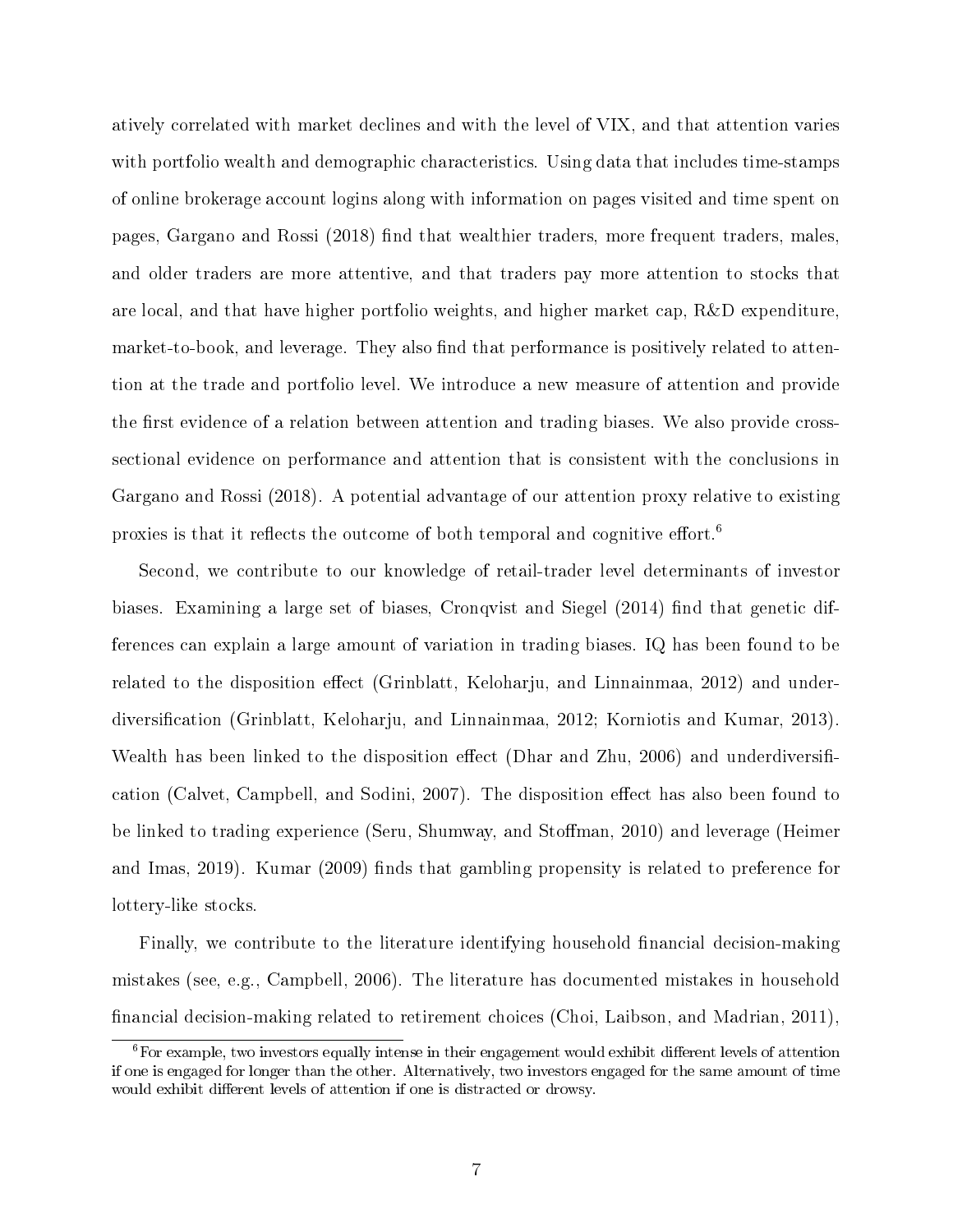mortgage borrowing (Agarwal, Green, Rosenblatt, and Yao, 2015; Keys, Pope, and Pope, 2016; Agarwal, Ben-David, and Yao, 2017), non-mortgage borrowing (Agarwal, Skiba, and Tobacman, 2009; Stango and Zinman, 2009; Bertrand and Morse, 2011; Cespedes, 2018; Jorring, 2018; Weber, 2019), and insurance mistakes (Bhargava, Loewenstein, and Sydnor, 2017). Some of this literature has focused on tax-related mistakes (Feldman, Katuscak, and Kawano, 2016; Bradley, 2017). See Campbell (2006, 2016) for expanded discussion of the literature related to financial mistakes. Within this literature, we are most closely related to the studies taking the additional step of relating mistakes to cross-sectional individual-level differences in behavior (e.g., Cespedes, 2018; Jorring, 2018; Weber, 2019).

The paper proceeds as follows. Section 2 discusses the tax law, identification of attentive and inattentive investors, and provides evidence of costly investor mistakes. Section 3 introduces the trading biases we examine. Section 4 presents the main results for the relation between attention and biases and performance. Section 5 presents robustness tests, and Section 6 concludes.

# 2 Identifying inattentive investors

Our data come from the "Comissão de Valores Mobiliários" (CVM), the Brazilian equivalent to the Securities and Exchange Commission (SEC) in the US, and contains the trading activity of all individual investors in the Brazilian stock market from January 2012 to December 2015.<sup>7</sup> We observe the quantity of shares each investor buys and sells and the respective financial volumes at the investor-stock-day level. The data contain a unique identifier that allows us to follow each investor over time. The full dataset contains 47,267,584 individualstock-day observations, which are the result of the trading activity of 827,573 individual investors on 423 different stocks. In monetary terms, the total volume purchased by individuals correspond to US\$170.04 billion over the four-year period (excluding day-trades).

<sup>&</sup>lt;sup>7</sup>This is the same dataset used by Chague, De-Losso, and Giovannetti (2018) to analyze whether stock price falls cause individuals to buy stocks. Since our data come from the regulator of the Brazilian financial market, they are extremely reliable.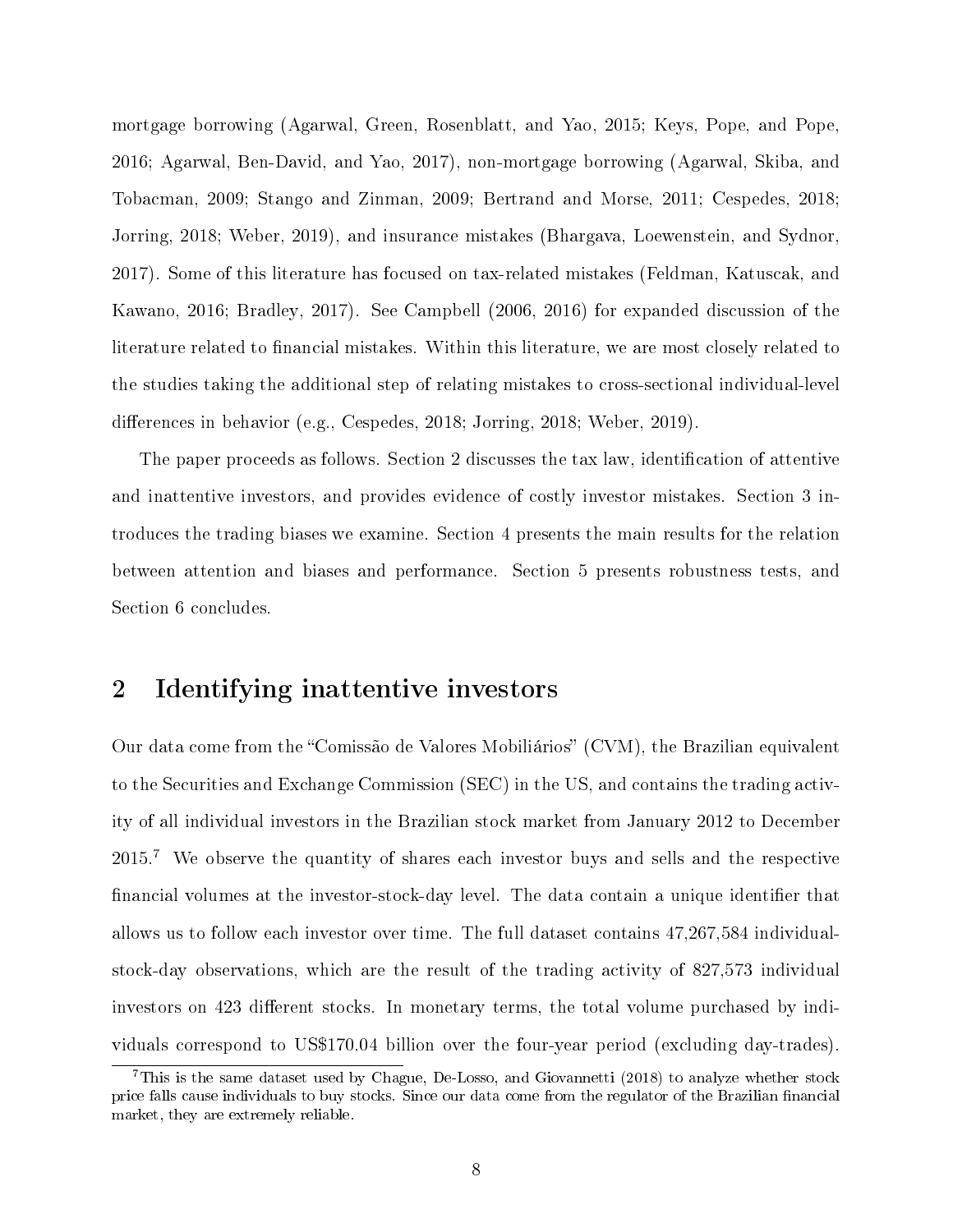Figure 2 reports the market return during our full sample period (2012-2015).

[Figure 2 about here]

#### 2.1 The tax-exemption law

A simple and long-established tax-exemption opportunity is available to all Brazilian individual investors at the moment they are selling their stocks. According to Brazilian Federal Law N° 9.250 from 1995, individual investors are exempt from income taxes on capital gains if they sell up to \$20,000 (twenty thousands Brazilian reais) in stock in a calendar month—considering the average exchange rate during our sample period,  $2.77$  Brazilian reais per US dollars, this threshold amounts to US\$7,220.<sup>8</sup> However, an investor selling \$20,000.01 or more incurs a flat income tax rate of 15% over the *entire* capital gain. The \$20,000-threshold has been in place since 1995 and information about it is everywhere. For example, information is available on brokerage house websites (however, websites do not offer a separate reminder at the time of the sale), and when searching on Google "imposto de renda sobre ganhos em bolsa" (income taxes over gains in the stock market), the first entry that shows up is precisely an excerpt of the tax exemption rule clearly stating the \$20,000 threshold (see Figure 3).

#### [Figure 3 about here]

The law was established in 1995 in conjunction with the end of Brazilian hyperinflation. It was one of many laws enacted during the period after the economy was stabilized in 1994. The straightforward \$20,000 threshold was probably created to simplify the process of filing taxes. The text of the law explicitly states that "sales of small amounts" are exempt, and then states the \$20,000 threshold.

<sup>&</sup>lt;sup>8</sup>The capital gains tax law applies to direct trading of stocks. It does not apply to capital gains on other sales, such as mutual funds or options.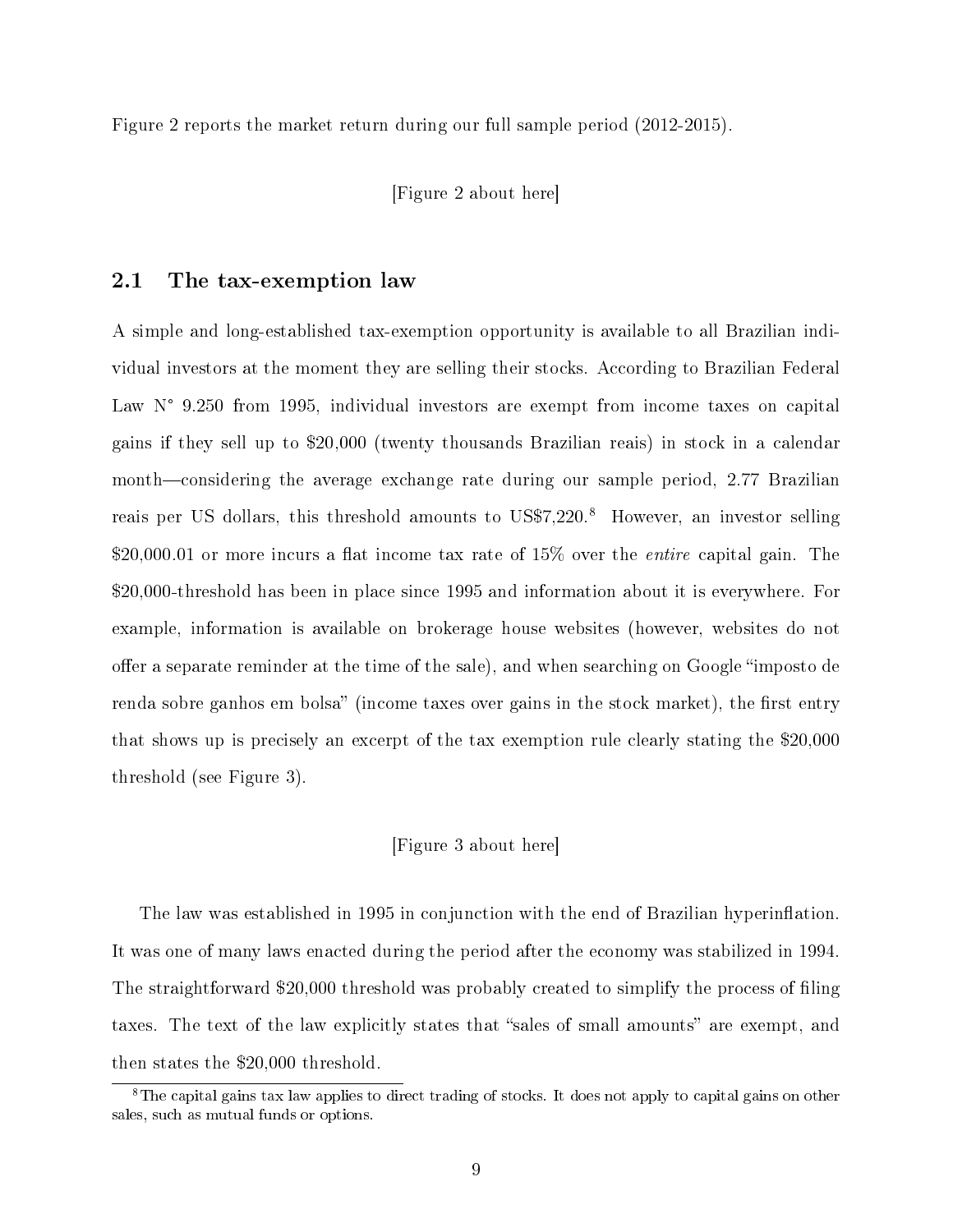For illustrative purposes, Table 1 provides ten examples of investors exhibiting clear nancial mistakes by incurring avoidable capital gains taxes. The examples in Table 1 focus on investors selling only one position in a month, who sell at a value just above \$20,000, and who do not sell any stock in the following month. Nine out of the ten investors pays a tax that exceeds the incremental sale value in excess of \$20,000, resulting in a marginal tax rate in excess of 100%. That is, these investors would have earned higher net proceeds by selling fewer shares for a value just below \$20,000, than by selling more shares and receiving gross proceeds in excess of \$20,000 from the sale. For instance, the fth investor in Table 1 sells \$20,025 on November 29, 2012, incurring a capital gains tax totaling \$1,227.90 based on the investor's purchase price, leaving net proceeds of only \$18,797.10. To make matters worse, the investors included in Table 1 sold shares near the end of the calendar month, and in some cases, needed to wait only one day to sell the remaining shares without incurring a tax.

#### [Table 1 about here]

Figure 1 shows the histogram of the total selling volume for each individual-month pair in which the investor had some positive capital gain. The histogram illustrates that many investors take advantage of the \$20,000 tax-exemption threshold: there is a disproportionate increase in the number of observations just below \$20,000.

#### 2.2 Identifying sub-optimal decisions

We next discuss our methodology to identify attentive and inattentive investors. The taxexemption law provides the econometrician an opportunity to identify clear ex-ante suboptimal decisions by individual investors. Specifically, we can identify individuals who, when selling their stocks, were not sufficiently attentive to take advantage of the tax-exemption rule. Figure 1 suggests that one plausible way of classifying investors is to categorize investors selling in the bin just below the  $$20,000$  cutoff  $$19,500$  -  $$20,000$ ) as attentive and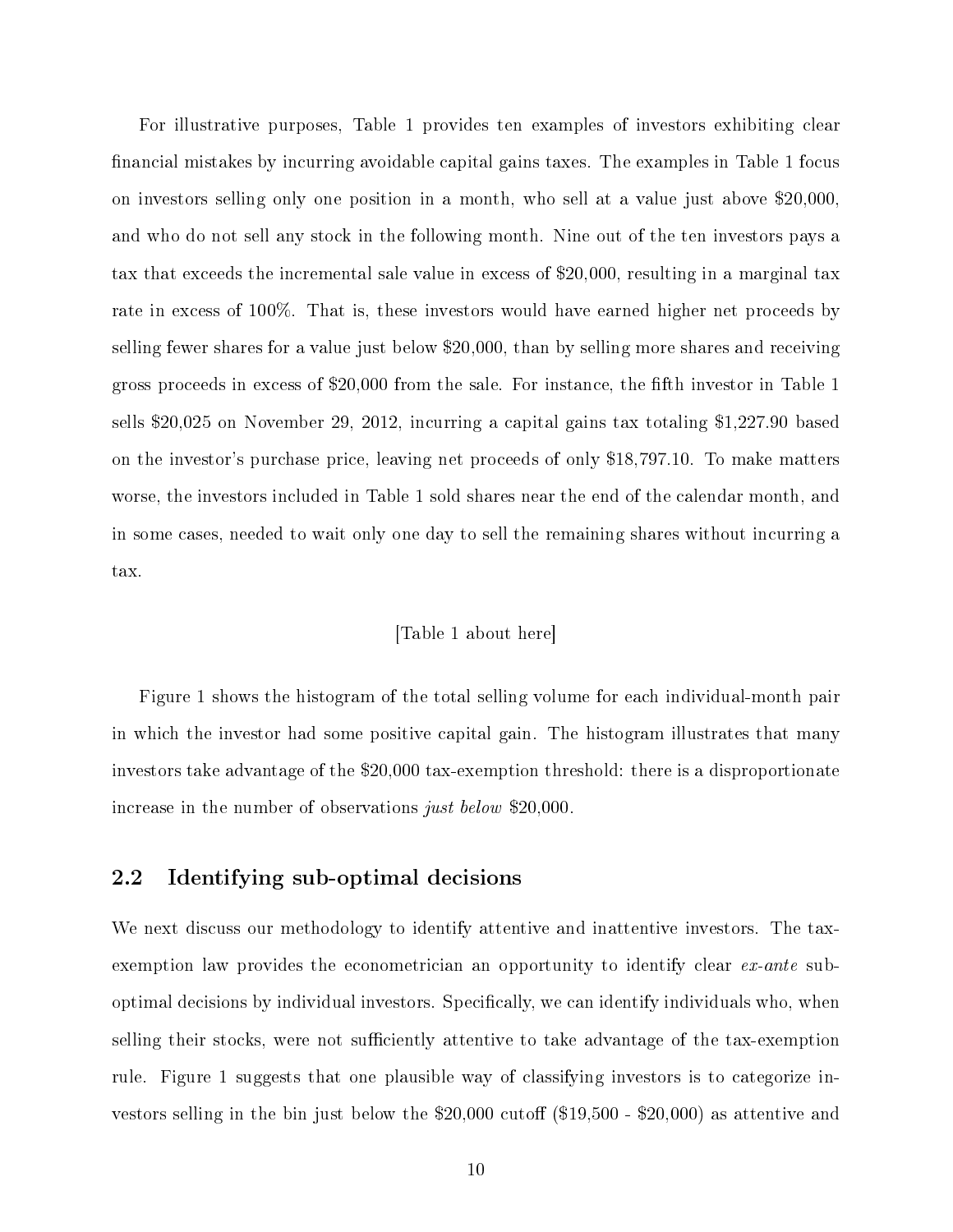investors in the bin just above the cutoff  $(\$20,000.01 - \$20,500)$  as inattentive. While we use this classication strategy as a robustness test, our main strategy attempts to account for additional factors influencing investor sale amount around the  $$20,000$  cutoff. In particular, we conservatively account for the influences of investor impatience to receive funds and investor concern of a subsequent price drop.

Our main classification methodology follows. Suppose we observe an investor who sells a volume equal to V in month t, such that  $20,000 < V \leq 40,000$ , and who has capital gains equal to  $\pi$ . Because V exceeds the \$20,000 threshold, the investor has to pay  $\tau = 0.15 \times \pi$ in taxes at the end of month  $t+1$ .<sup>9</sup> We conservatively assume that the investor is impatient and needs V in cash at that moment. In this case, simply selling \$20,000 in month  $t$ and waiting until month  $t + 1$  to sell the remaining stocks is not an option. However, a straightforward alternative is the following. An investor can sell \$20, 000 worth of stocks in month t and, at the same time, borrow the remaining  $V - $20,000$  from his bank (in a very simple and automatic way as we explain below). In month  $t + 1$ , the investor repays the bank loan, paying  $(V - $20,000) \times i$  in interest, and sells the remaining shares. To address investor concern that the stock price might drop before selling the remaining shares at the beginning of the upcoming month, we let  $\xi$  denote a very pessimistic expectation for a one-month stock price drop; the investor then expects to lose in a worst-case scenario  $(V - $20,000) \times \xi$  by waiting to sell the remaining stocks until month  $t+1$ . Accordingly, this alternative way of financing liquidity needs allows the investor to use  $V$  in cash in month t with a cost of  $(V - $20,000) \times (i + \xi)$ . Based on this logic, we say the decision to sell  $$20,000 < V \le $40,000$  instead of \$20,000 was sub-optimal if

$$
\tau > (V - \$20,000) \times (i + \xi) + \$50 \tag{1}
$$

where we include \$50 on the right-hand side to rule out cases where taxes are too small to motivate the investor to forego the convenience of one stock sale instead of breaking the sale

 $9$ Taxes over capital gains have to be paid by the end of the month following the sale.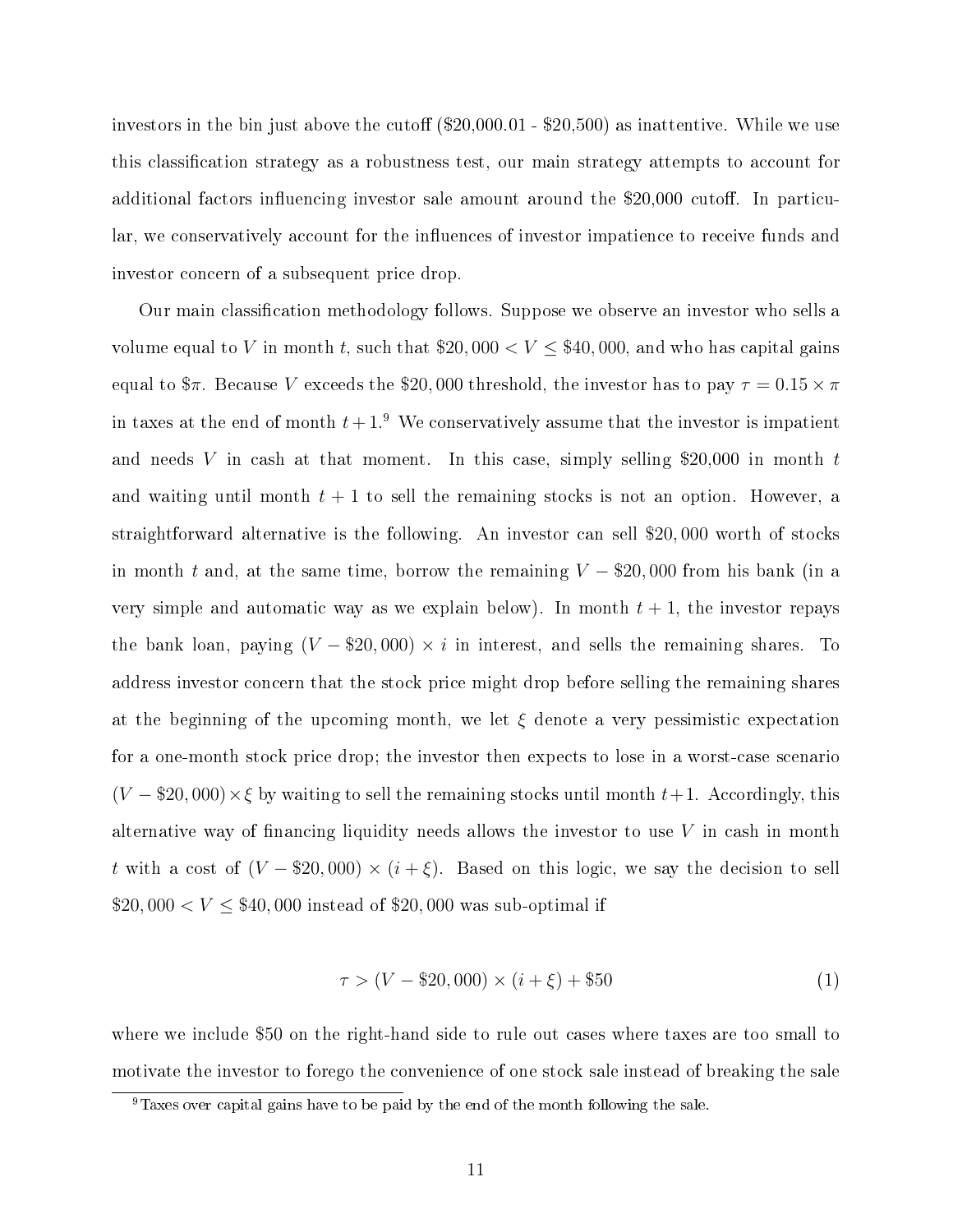up over two separate months.<sup>10</sup>

We choose fairly conservative values for i and  $\xi$ . With respect to i, we consider the overdraft fees charged by a typical Brazilian bank of  $10\%$  per month.<sup>11</sup> This is a very expensive type of loan but is widely available and very convenient; the funds are automatically approved with no further paperwork required.<sup>12</sup> With respect to investor pessimism about the near future, we set  $\xi$  equal to 10% (as a reference, the tenth percentile of all monthly returns in our sample during  $2012-2013$  is  $-11.5\%$ ).

Our dataset allows us to directly obtain  $V$  for all investors in Brazil during the sample period. We estimate the capital gains of each sale as follows. For each stock, we compute the daily net change in the investor's holdings —the number of shares bought minus the number of shares sold —and cumulate these net changes over time.<sup>13</sup> Whenever there is a net purchase, we also update the purchase price of the entire position by computing the weighted average of the purchase prices. Then, for every day that there is a net sale, we compute the capital gain by multiplying the net number of shares sold times the price gain the price of the sale minus the average purchase price of the position. If there is no purchase prior to the sale, we compute the price gain using the price 120 days prior to the sale as the purchase price. In unreported analyses, we confirm that our results hold if we exclude instances when there is a sale of a stock that was purchased before our data starts (prior to January 2012).

In robustness tests, we use three alternative methods to classify selling decisions as suboptimal. First, if the volume sold in the month was "slightly above" \$20,000 (and  $\tau >$ 

 $10\text{ In}$  unreported analysis we account for the possibility that traders attempt to sell below \$20,000, but mistakenly sell above \$20,000 due to the trade being executed at a price different from what the trader observes. To do so, we calculate average bid-ask spreads at the stock-day level and find that the results are robust to excluding instances where the bid-ask spread could have plausibly caused an investor attempting to sell below \$20,000 to have sold at a value greater than \$20,000.

<sup>&</sup>lt;sup>11</sup>Information about overdraft fees charged by Brazilian banks is available at https://www.bcb.gov.br/pt $br/\#!/c/TXJUROS/$ 

 $12$ In Brazil this type of loan is called "cheque especial." The amount a stock-market investor with liquidity needs would have to borrow is consistent with typical overdraft limits.

<sup>&</sup>lt;sup>13</sup>The cumulative sum of the daily net changes can become negative eventually. Instead of assuming that the investor is selling short, we assume he had shares in his portfolio from a purchase made prior to our sample and replace negative cumulative sums with zero.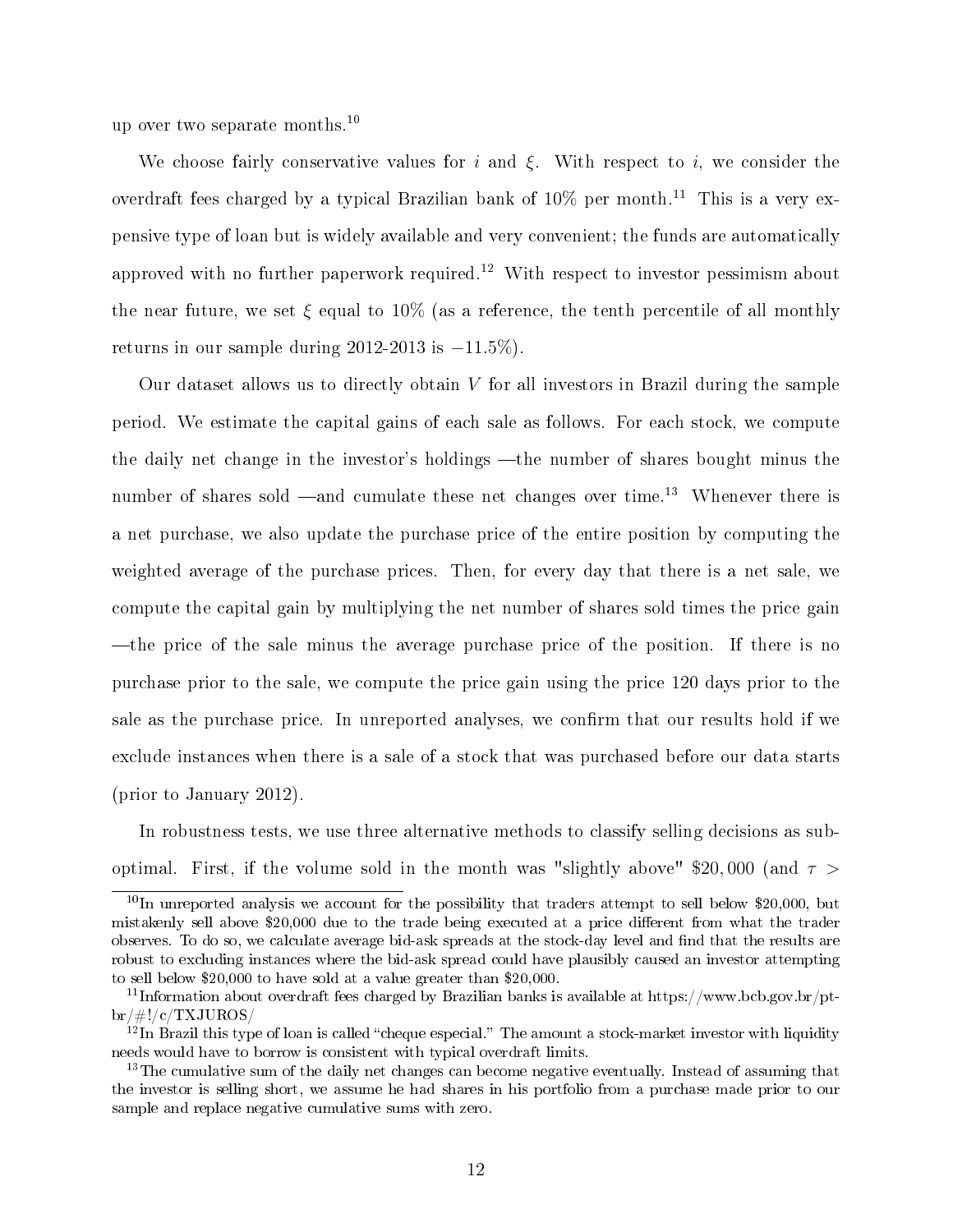\$50), we directly say that the selling decision was sub-optimal; the investor could have avoided paying taxes by selling fewer stocks. We consider as "slightly above", a volume from \$20, 000.01 to \$20, 500.00. The second and third alternative methods are more restrictive versions of the benchmark method (i.e., fewer selling decisions are classified as sub-optimal under both methods than under the benchmark method). The second alternative method requires  $\tau > V - \$20,000 + \$50$  to classify the decision as sub-optimal; in this case the tax paid is greater than the sale value in excess of \$20, 000, resulting in a marginal tax rate greater than 100%. The third alternative method uses the benchmark method from equation 1, but only considers monthly sales in which all sales occurred in the last week of the month. This identifies investors who only have to wait a very short time period to sell the remaining shares.

#### 2.3 Descriptive statistics: 2012-2013

Our empirical analysis proceeds in two steps. First, we use the 2012-2013 period to classify individuals as attentive and inattentive. Next, we evaluate out-of-sample differences in trading behavior using the 2014-2015 period.

We classify an investor as inattentive if he made at least one sub-optimal decision (in the sense of equation 1) during 2012-2013 and never made an optimal decision, i.e., sold a volume "slightly below" the \$20,000 threshold while having capital gains. We consider as "slightly below" the \$500 interval from \$19,500.01 to \$20,000.00 (including \$20,000.00). We categorize attentive investors as those who in at least one month sell a volume slightly below the \$20,000 threshold (and present no sub-optimal decision in any other month).

Our main classification identifies 4,688 inattentive investors and 7,242 attentive investors. Importantly, we find that attentive and inattentive investors are similarly active, as measured by trading volume and number of purchases. This helps alleviate the concern that infrequent traders might exhibit lower attention to the tax-exemption law and, at the same time, might be more prone to display strong behavioral biases and to present worse trading performance.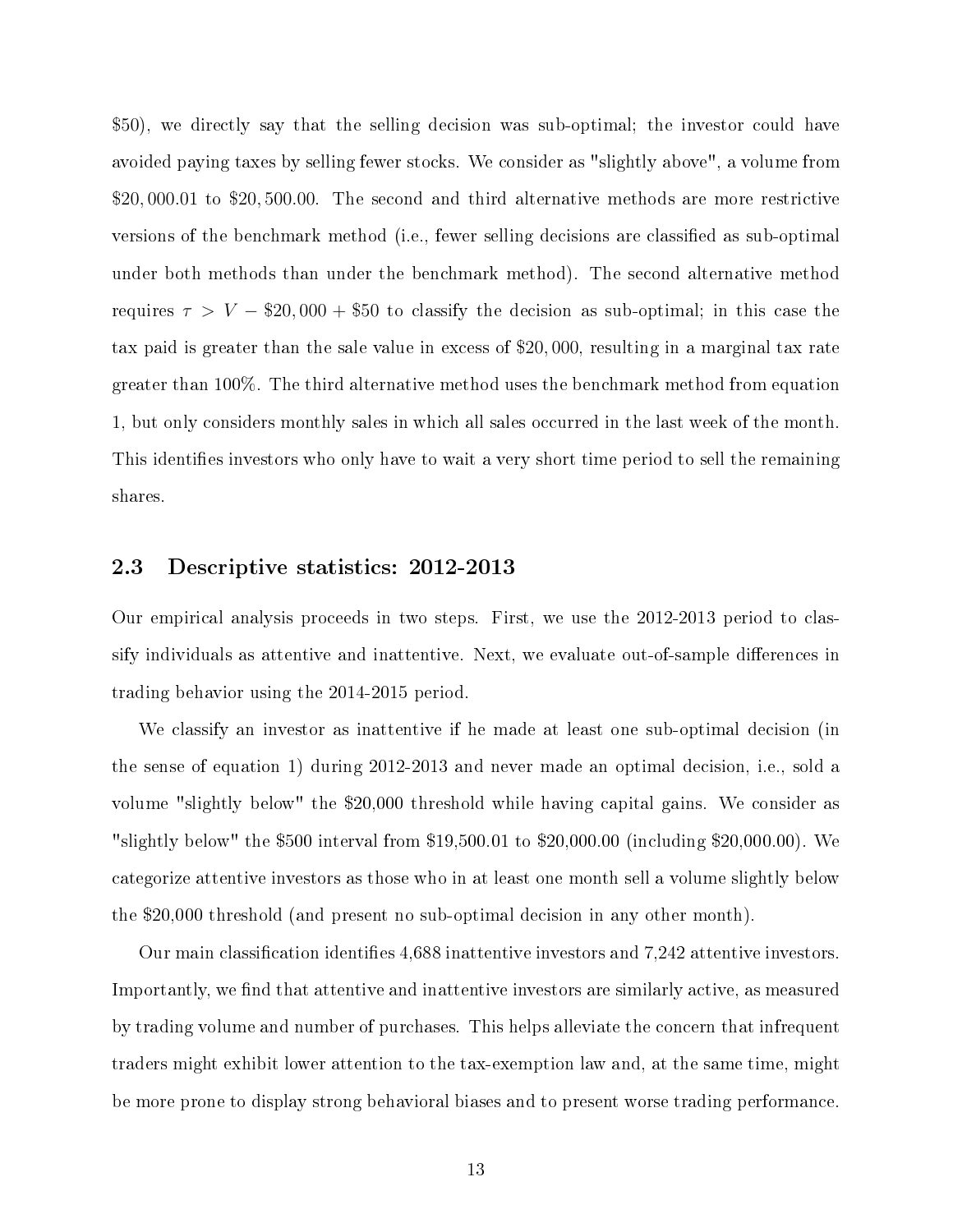Nevertheless, we also present results separately for a sub-sample of "high-activity" investors, defined as investors with at least one stock purchase or sale in at least half the months in 2012-2013. The high-activity sample yields 2,662 inattentive investors and 4,283 attentive investors.

Table 2 presents some descriptive statistics of the trading behavior of the two investors groups in 2012-2013. The groups are very similar. Considering all investors (Panel A), the median attentive investor is 48 years old at the beginning of the sample, purchased a total of US\$82,354 in stocks during 2012-2013, made a total of 21 purchases, and had an average volume per purchase of US\$4,292; in turn, the median inattentive investor is 46 years old, purchased a total of US\$83,904 and made a total of 24 purchases with average volume of US\$3,731. With respect to in-sample stock-picking performance, attentive investors perform better than inattentive investors, although both present negative performance. The median attentive investor had an average 120-day future return of -2.1% (-4.5% risk-adjusted, using a 4-factor model), while the the median inattentive investor had an average 120-day future return of  $-3.9\%$  ( $-5.6\%$  risk-adjusted).<sup>14</sup> Considering only high-activity investors (Panel B), the median attentive investor is 49 years old, purchased a total of US\$134,760 and made a total of 36 purchases with average volume of US\$3,961; in turn, the median inattentive investor is 47 years old, purchased a total of US\$146,467 and made a total of 42 purchases with an average volume of US\$3,433. The median attentive investor had an average 120-day future return of -2.2% (-4.7% risk-adjusted), while the median inattentive investor had an average 120-day future return of -4.2% (-5.8% risk-adjusted).

#### [Table 2 about here]

Appendix Table A1 examines whether investors classified as inattentive in the first half of the sample are more likely to be inattentive to the tax law in the second half of the sample, relative to investors classified as attentive in the first half of the sample. The table presents results from regressions of a variable taking a value of one if an investor is classied as

 $14$ Risk-factors for the Brazilian market are publicly available at www.nefin.com.br.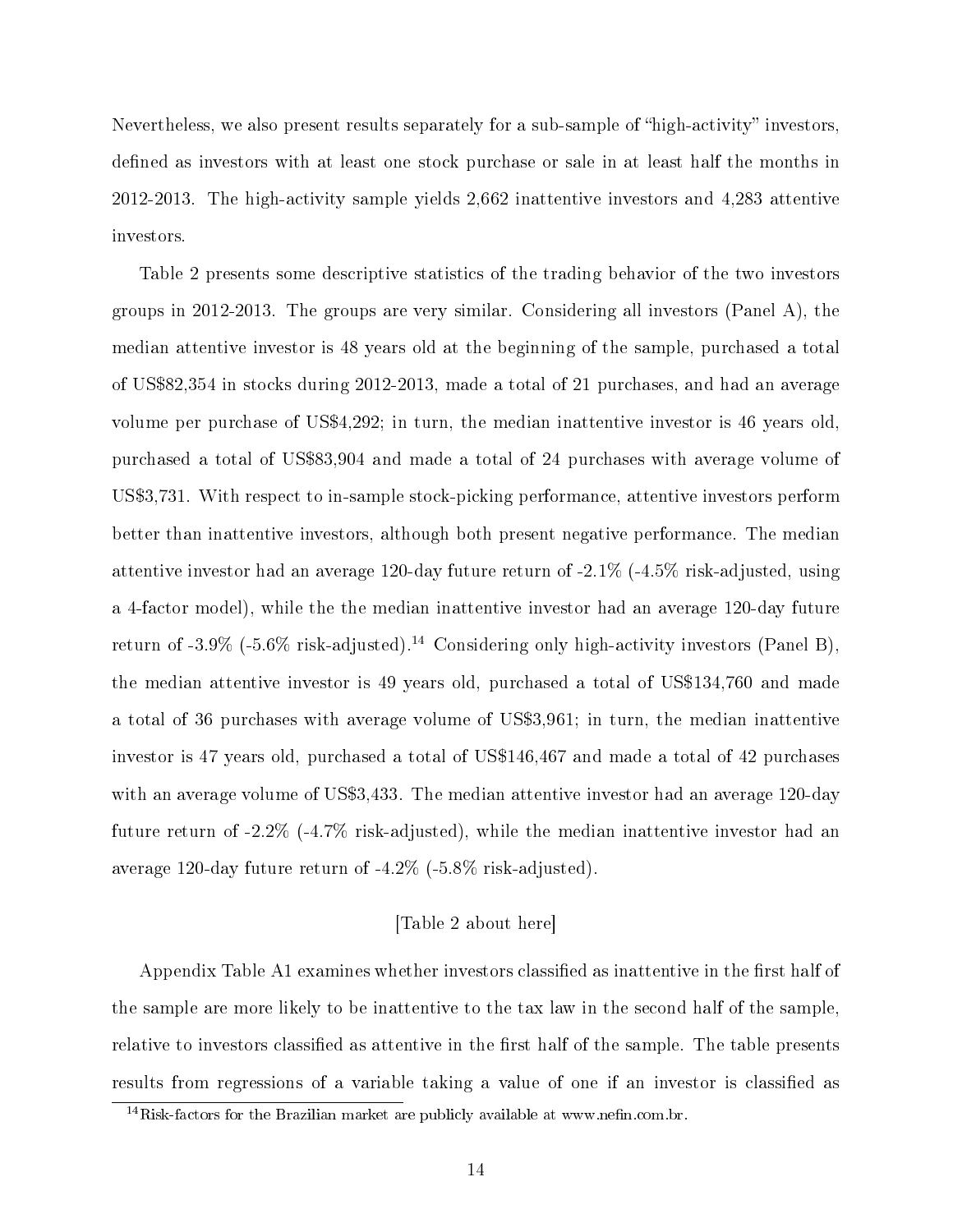inattentive using data from the second half of the sample on a variable taking a value of one if an investor is classified as inattentive in the first half of the sample. A number of investorlevel control variables measured over the first half of the sample are included. Restricting the analysis to investors classified as attentive or inattentive in the first half of the sample, we find that an investor is more likely to be classified as inattentive in the 2014-2015 sample period if he is classified as inattentive in the 2012-2013 sample period. Inattention, as measured by failing to avoid costly capital gains taxes, is a persistent investor characteristic.

#### 2.4 Costly investor mistakes

Table 3 provides an estimate of the magnitude of the financial cost of inattention for the four different investor classifications. Panel A presents results for the main classification and shows that inattentive investors pay average taxes of nearly \$650. The average ratio of taxes paid to value sold in excess of \$20,000 is 3.01. That is, on average inattentive investors incur taxes that are three times larger than the marginal sale proceeds in excess of \$20,000 received from the sale of stock. The remaining panels present results for the three alternative classification methodologies. Panel  $C$  shows that the average mistake is greater when classifying inattentive investors as those incurring a marginal tax rate in excess of 100%. These investors pay average taxes of \$534 on marginal sale proceeds of \$246. The median investor pays avoidable taxes that are 2.2 times larger than the incremental sale proceeds. The distribution is highly skewed and the average ratio of taxes paid to maginal sale proceeds is economically large, at 7.82. Overall, the results illustrate that some investors incur avoidable capital gains taxes that prove costly.

[Table 3 about here]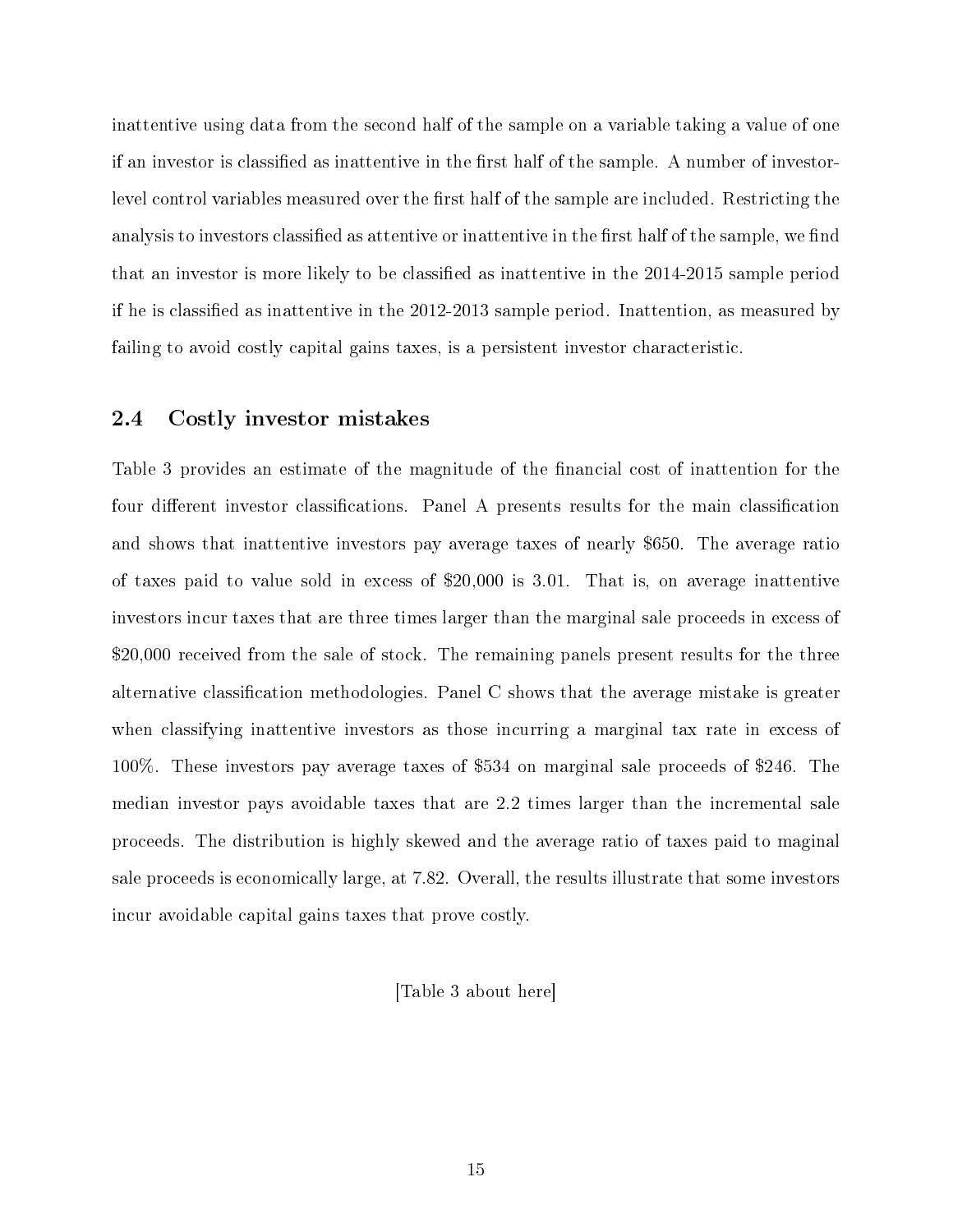# 3 Measuring biases

We focus on five prominent biases shown in the existing literature to influence investor behavior: the disposition effect, under-diversification, preference for lottery-like stocks, preference for salient stocks, and extrapolation.

#### Disposition effect

The disposition effect refers to the tendency of investors to ride losses and realize gains. At least since Shefrin and Statman (1985), many papers have documented the disposition effect in financial markets (Odean, 1998; Grinblatt and Keloharju, 2001; Coval and Shumway, 2005; Locke and Mann, 2005; Dhar and Zhu, 2006; Barberis and Xiong, 2009; among others). Potential explanations for the disposition effect include prospect theory and realization utility. To the extent that inattentive investors place more weight on a default heuristic model, such as prospect theory, and accordingly are more likely to have their actions guided by the action that spontaneously comes to mind with little thinking, inattentive investors are likely to exhibit a greater disposition effect.

To identify the disposition effect at the investor level, we calculate the Proportion of Gains Realized (PGR) and the Proportion of Losses Realized (PLR) and compute the ratio of the two (PGR/PLR) in the spirit of Odean (1998). The ratio PGR/PLR for a given investor is the average of his monthly ratio PGR/PLR. We cannot compute this ratio for investors with no loss realized or for investors with either no losses or no gains. This restricts the sample to 5,649 out of the 11,930 investors. Larger values are associated with increased disposition effect.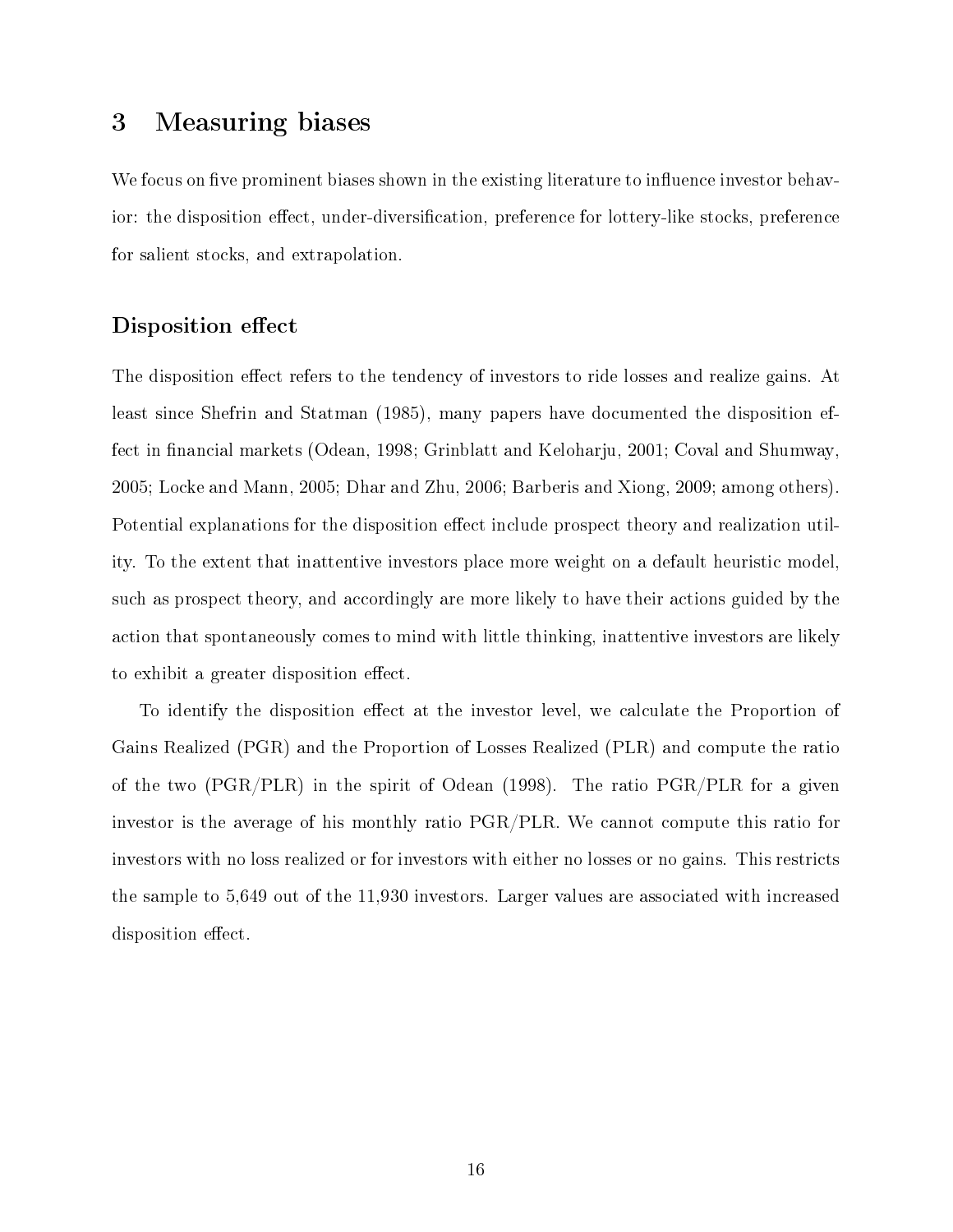#### Under-diversification

Odean (1999), Barber and Odean (2000, 2001), and Goetzmann and Kumar (2008) show that overconfident individuals tend to hold under-diversified portfolios. As pointed out by Gabaix (2019), an investor's overconfidence may be seen as inattention to his own ability.

For each investor, we compute  $HHI - stocks$  and  $HHI -industries$ .  $HHI - stocks$  is the average of the monthly Herfindahl-Hirschman index for each investor based on the volume invested per stock in each month during 2014 and 2015. HHI − industries is the average of the monthly Herfindahl-Hirschman index for each investor based on the volume invested per industry in each month during 2014 and 2015 (the average of the monthly HHIs). Both measures vary from  $0$  to  $1$ , with larger values indicating lower diversification.

#### Lottery-like stocks

Barberis and Huang (2008) propose that preferences for lottery-like stocks may be related to cumulative prospect theory of Tversky and Kahneman (1992). As pointed out by Gabaix (2019), the transformed probability used by investors under cumulative prospect theory may be seen as inattention to the true probability distribution.

We define a lottery-like stock following Kumar  $(2009)$ ; stocks with nominal prices in the bottom tercile, and idiosyncratic volatility and skewness in the top tercile are defined as lottery-like stocks. These cutoffs are computed on a monthly basis. Idiosyncratic volatility and skewness are computed exactly as in Kumar (2009). For each investor, we then calculate the fraction of lottery-like stocks among all his purchases in 2014-2015 and use this as our measure of lottery-like preferences.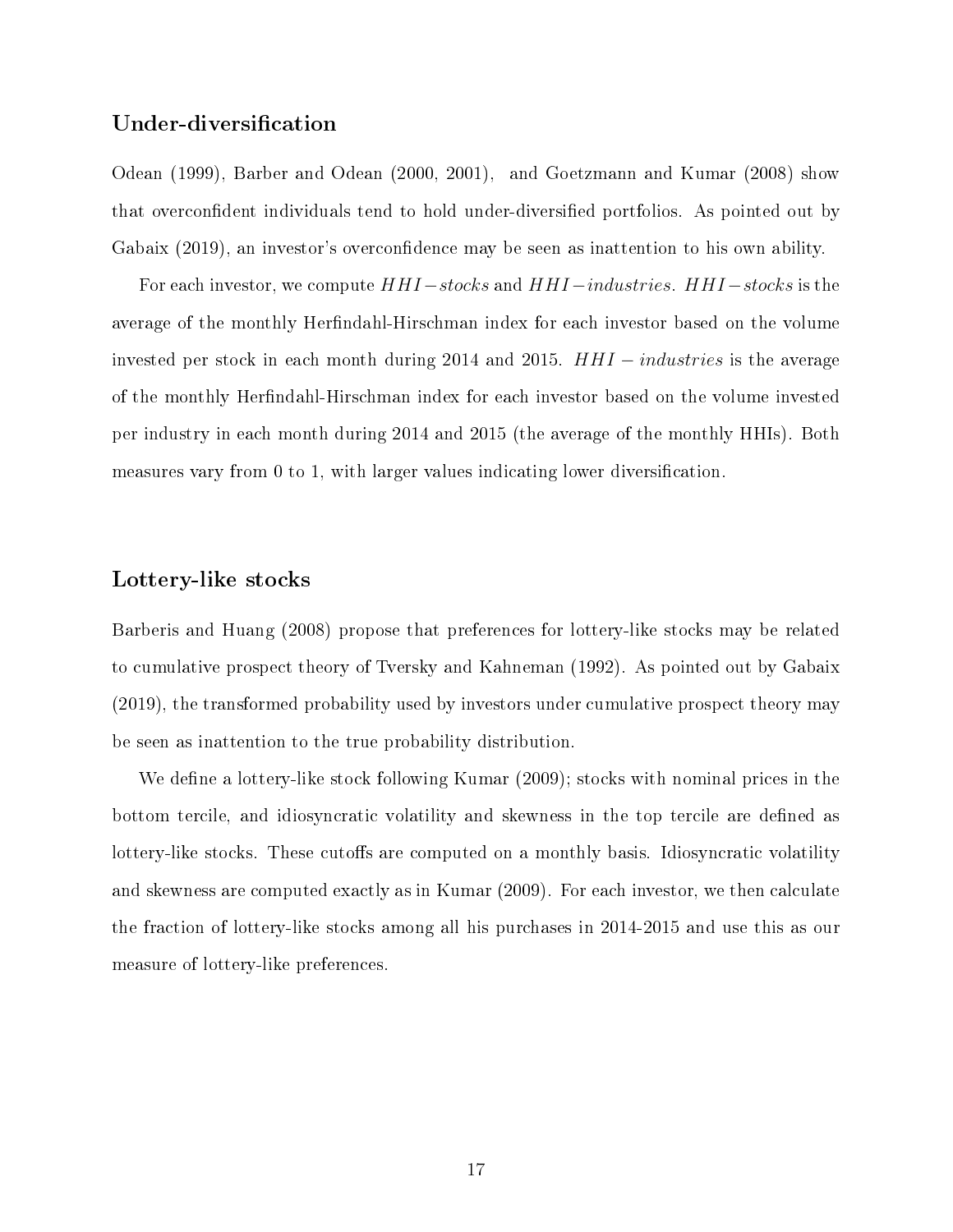#### Salient stocks

Because attention is a limited cognitive resource for individuals (Kahneman, 1973), individuals tend to focus on salient stocks when deciding which stocks to buy (Barber and Odean, 2008). According to Kumar, Ruenzi, and Ungeheuer (2017), stocks are most salient when they appear on newspapers and webpages as top winners and losers of the day.<sup>15</sup> Consistently, the authors find that buying pressure surges when stocks make those ranks.

The specialized webpages in Brazil display real-time rankings with the five best and five worst performing stocks in the Ibovespa.<sup>16</sup> Based on this, we say that an individual purchased a salient stock if the stock was among the five best or five worst Ibovespa stocks of the day. We measure investor-level preference for salient stocks by computing the fraction of salient stocks purchased by each investor across all his purchases during 2014-2015.

#### Extrapolation

Extrapolation, or performance chasing, is related to the fact that individual investors often extrapolate recent good stock or fund performance even when it shows little to no persistence (Patel, Zeckhauser, and Hendricks, 1991, and Benartzi, 2001). Underlying heuristic explanations for extrapolation include representativeness (Kahneman and Tversky, 1972, 1973) and base-rate neglect (Tversky and Kahneman, 1974). Gabaix (2019) provides an explanation related to projection bias and inattention to the true projection model.

We define a stock as high recent-past performance if its 20-day past return is above 11.1%, which is the 90th percentile of this variable in our sample period. Since extrapolation is defined using short-term past returns, it becomes less related to usual momentum-based strategies. We measure extrapolation at the investor level by calculating the fraction of stocks

 $15$ Wang (2017) finds that top winners and losers based on uninformed rankings attract greater attention.  $16$ Ibovespa is the most widely used index of Brazilian stocks. The index is composed of firms with the largest market capitalization and high trading volume. The number of firms in the index vary every four months. During our sample period, the median number of stocks in the index is 70, with a minimum of 68 and a maximum of 73. For the methodology of the Ibovespa, see http://www.bmfbovespa.com.br/en\_us/products/indices/broad-indices/bovespa-index-ibovespa.htm.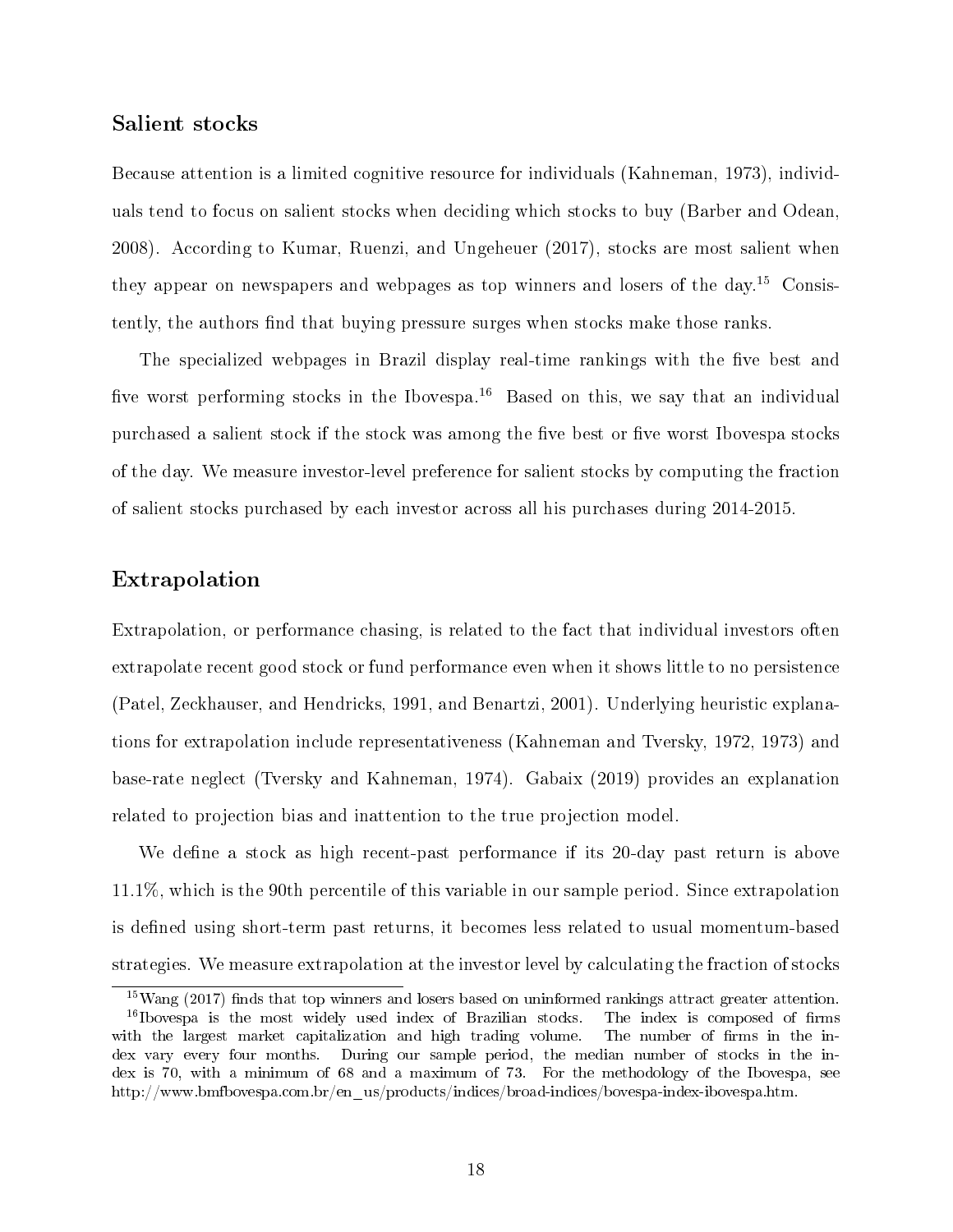with good recent-past performance purchased by each investor among all his purchases in 2014-2015.

#### Bias index

To summarize the information in the different biases, we construct a bias index. To calculate the bias index, we rank investors into quintiles within each bias and then, for each investor, compute the average quintile across the biases. This provides a summary measure of the behavioral biases of each investor, with larger values reflecting stronger behavioral biases.

## 4 Results

#### 4.1 Descriptive statistics: 2014-2015

In this section, we use the second part of our sample (2014-2015) to compare the out-ofsample trading behavior of attentive and inattentive investors. First, we examine behavioral biases by running cross-individual regressions separately for each bias and for the bias index. Then, we compare trading performance by running cross-individual regressions for various measures of investor performance. In all cross-individual regressions, the main explanatory variable is a dummy variable taking a value of one if the investor is classified as inattentive in the pre-sample and zero if attentive.

We include controls for past trading ability, financial sophistication, and trading experience. Specifically, we control for past trading ability by including a variable, *performance*. that is equal to the average 120-day risk-adjusted return across all purchases by the individual in 2012-2013. To account for investor sophistication, we include short-seller, a dummy variable equal to one if the investor sold short a stock in 2012-2013, and option-trader, a dummy variable that equals one if the investor traded an option in 2012-2013. We control for trading experience by including controls for the average volume across all purchases by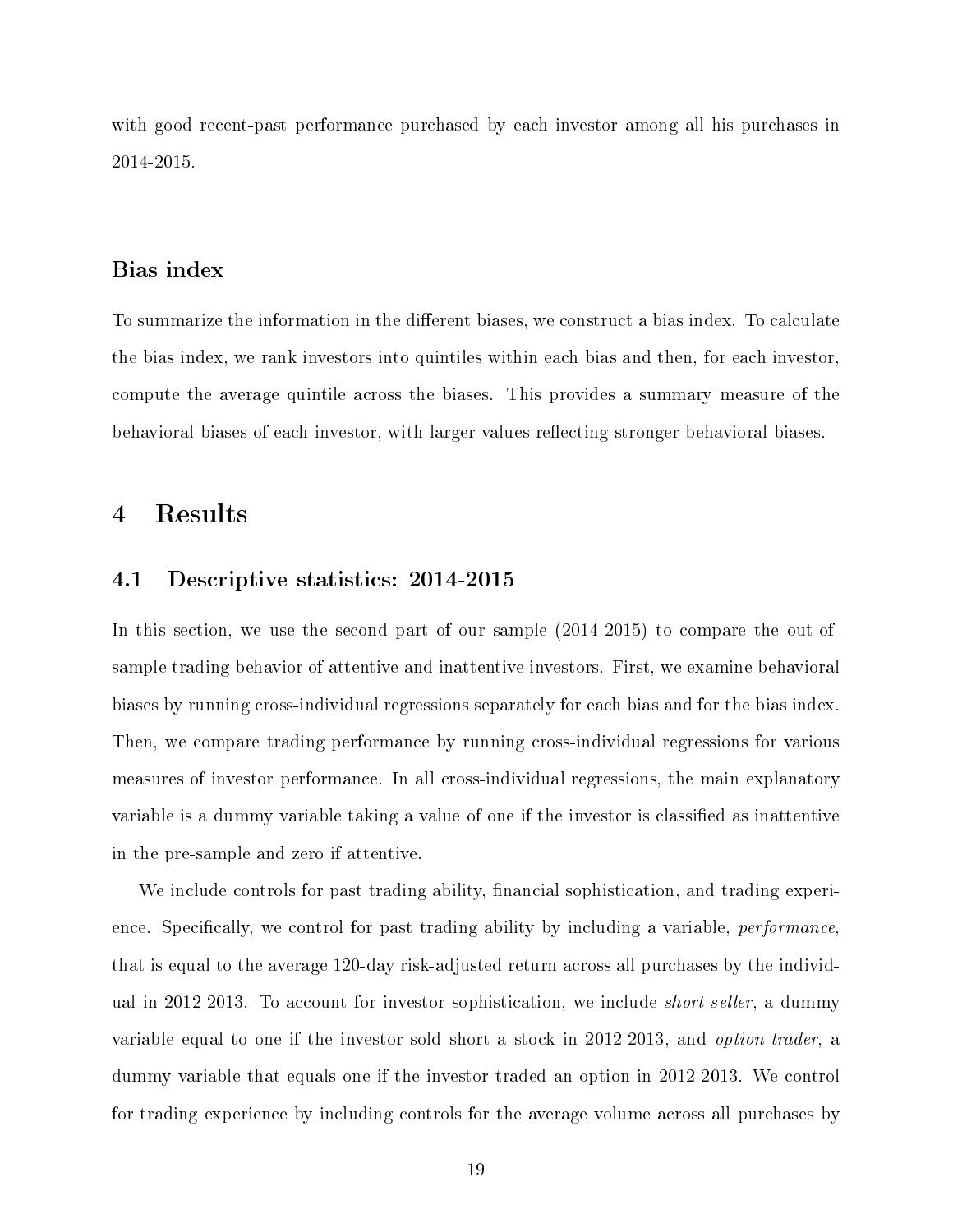the individual in 2012-2013 (volume), and additional controls for the number of months and separately for the number of days in which the investor trades in the 2012-2013 time period  $(\text{# of months and \# of days, respectively}).$  In all regressions we demean the control variables which are not dummy variables across all individuals present in the regression. By doing this, the constant term reflects the value of the dependent value for the average investor.

Table 4 presents descriptive statistics for the investor-level dependent variables used in the cross-individual regressions. Variables are computed in the out-of-sample period (2014- 2015). PGR/PLR captures the disposition effect and is the ratio between the proportion of gains realized and the proportion of losses realized by the individual (an average across the individual's monthly ratios). HHI-stocks (HHI-industries) captures under-diversification and is the average of the monthly Herfindahl-Hirschman index for each investor based on the volume invested per stock (industry) in each month during 2014 and 2015. % of lottery-like stocks captures preference for lottery-like stocks and is measured as the investor's fraction of purchases of lottery-like stocks (stocks with nominal prices in the bottom tercile, and idiosyncratic volatility and skewness in the top tercile, as in Kumar (2009)). % of salient stocks captures preference for salient stocks and is the investor's fraction of purchases of salient stocks (a stock is salient if it is displayed on specialized webpages rankings as one of the five best or five worst performing stocks of the day).  $\%$  of extrapolation stocks captures extrapolation and is the investor's fraction of purchases of stocks with a very high 20-day past return (greater than 11.1%, the 90th percentile in our 2014-2015 sample). Finally, as the main performance measure we use trading performance, measured as the average h-day ahead risk-adjusted return across all purchases by the investor  $(h = 60, 120, \text{ and } 240)$ . As alternative performance measures we also use the median 120-day ahead risk-adjusted return across all purchases, the minimum 120-day ahead risk-adjusted return across all purchases by the investor, the standard deviation of the 120-day ahead risk-adjusted return across all purchases by the investor, and the Sharpe ratio, the ratio of the average 120-day ahead return in excess of the risk-free rate divided by the standard deviation of the 120-day ahead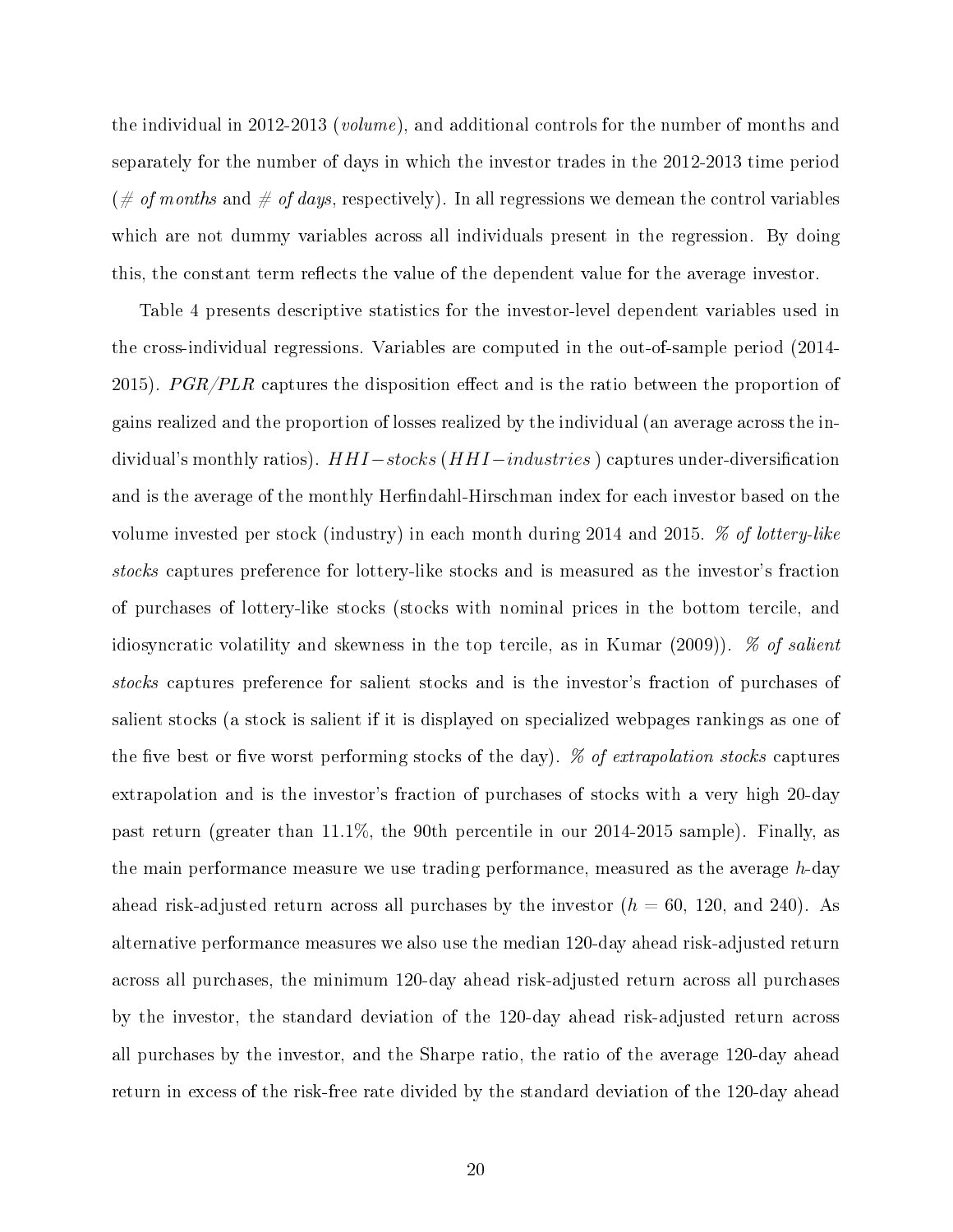return across all purchases (winsorized at 1% and 99%).

#### [Table 4 about here]

#### 4.2 Inattention and biases

We begin by examining the relation between inattention and each bias, and then present results for the comprehensive bias index. Table 5 presents results for cross-individual regressions for the disposition effect. Columns  $1, 2$ , and  $3$  present results for the sample that includes all investors, and columns 4, 5, and 6 present results for the high-activity subsample of investors. From the specification with all controls in column 3, the value of  $PGR/PLR$  for attentive investors is 0.978 and for inattentive investors is 0.031 higher, suggesting a modest economic effect of inattention for the disposition effect. Column 6 reports similar results when confining the analysis to only high-activity investors. The results are significant at the 5% level in four of the six columns, and retain significance at the 10% level when including the full set of controls. The evidence is consistent with a stronger disposition effect for inattentive investors.<sup>17</sup>

#### [Table 5 about here]

Table 6 presents cross-individual regression results for under-diversification. In columns 1, 2, 3, and 4 (5, 6, 7, and 8) all investors (high-activity investors) are considered. For the highactivity sample of investors, the results are significant at the  $1\%$  level in all specifications, while for the all-investors sample, the results are significant at the  $10\%$  or better level for HHI – stocks, but insignificant for HHI – industries. The results are of moderate economic

<sup>&</sup>lt;sup>17</sup>Attentive investors should split their selling activity of winning positions across months in order to take advantage of the tax benet. This naturally increases their PGR and, consequentially, produces a bias in the regression against our finding that attentive investors display lower disposition effect.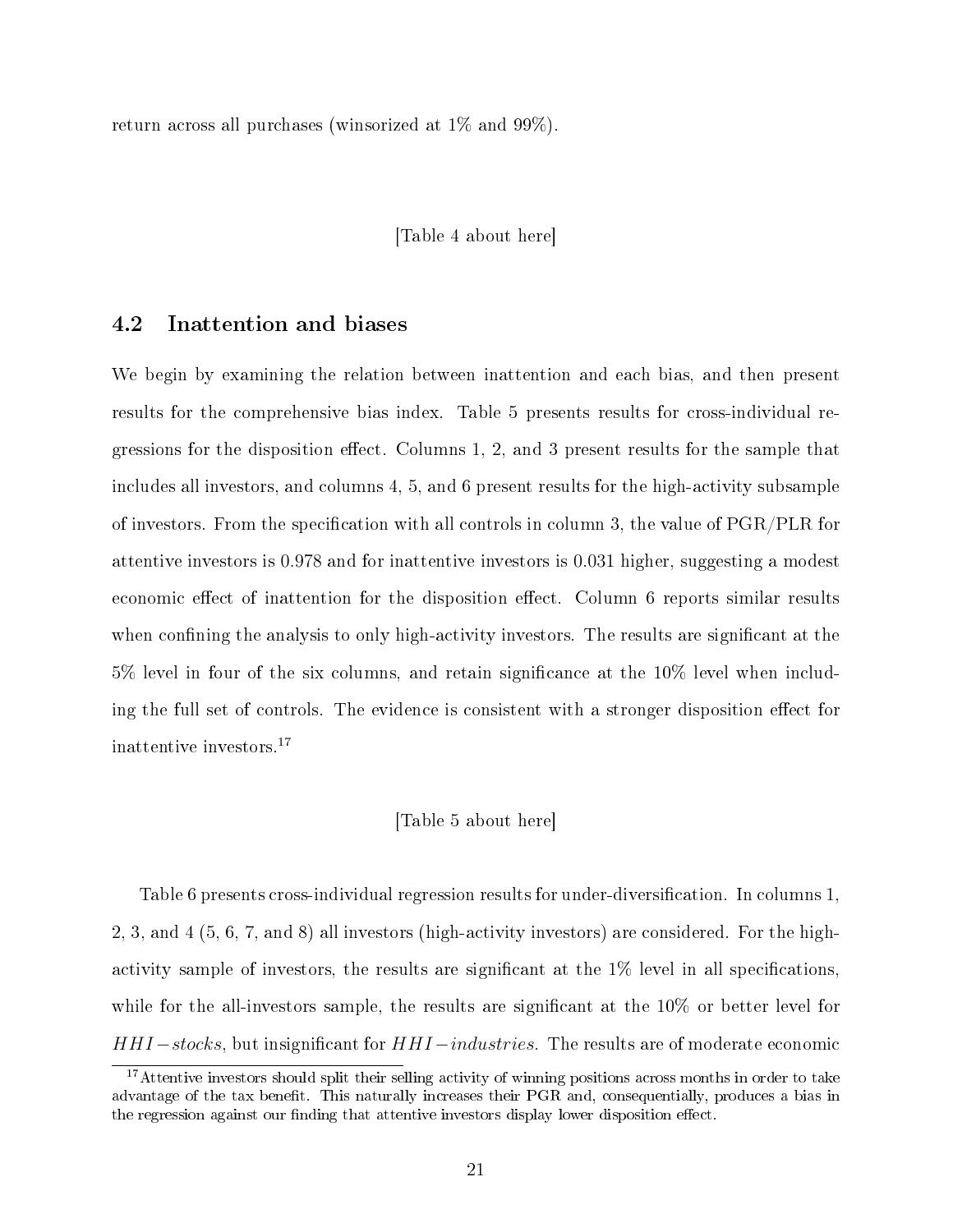magnitude; among the high-activity sample, inattentive investors exhibit 4.2% lower stock diversification (from column 6,  $0.021/0.497$ ) and  $2.7\%$  lower industry diversification (from column 8, 0.016/0.587) relative to attentive investors. The results provide evidence consistent with inattentive investors diversifying less than attentive investors.

#### [Table 6 about here]

Table 7 examines the relation between inattention and lottery-like preferences. Columns 1, 2, and 3 (4, 5, and 6) report results for all (high-activity) investors. From the full-control specification in column 3, the fraction of lottery-like stocks purchased by inattentive investors is 26.5% higher (0.931%/3.509%) relative to attentive investors. Economic magnitudes for the high-activity sample are similarly large, with inattentive investors purchasing lotterylike stocks at a rate 21.8% higher than exhibited by attentive investors (0.922%/4.223%). The results are statistically significant at the 1% level in all specifications. The evidence is consistent with inattentive investors exhibiting greater propensity to evaluate distributions in accordance with prospect theory.

#### [Table 7 about here]

Table 8 examines results for salient stocks. For the full-sample specification with all controls in column 3, 10.826% of the purchases by attentive investors are salient stocks; in turn, the fraction of salient purchases by inattentive investors is 11.768%, an increase of 8.7% relative to attentive investors. The magnitudes are slightly higher for the highactivity full-control specification in column 6, as inattentive investors purchase salient stocks at a rate that is  $12.4\%$  higher than for attentive investors  $(1.300\%/10.529\%)$ . The results are statistically significant at the  $1\%$  level and are consistent with the interpretation that inattentive investors exhibit a greater propensity to purchase salient stocks.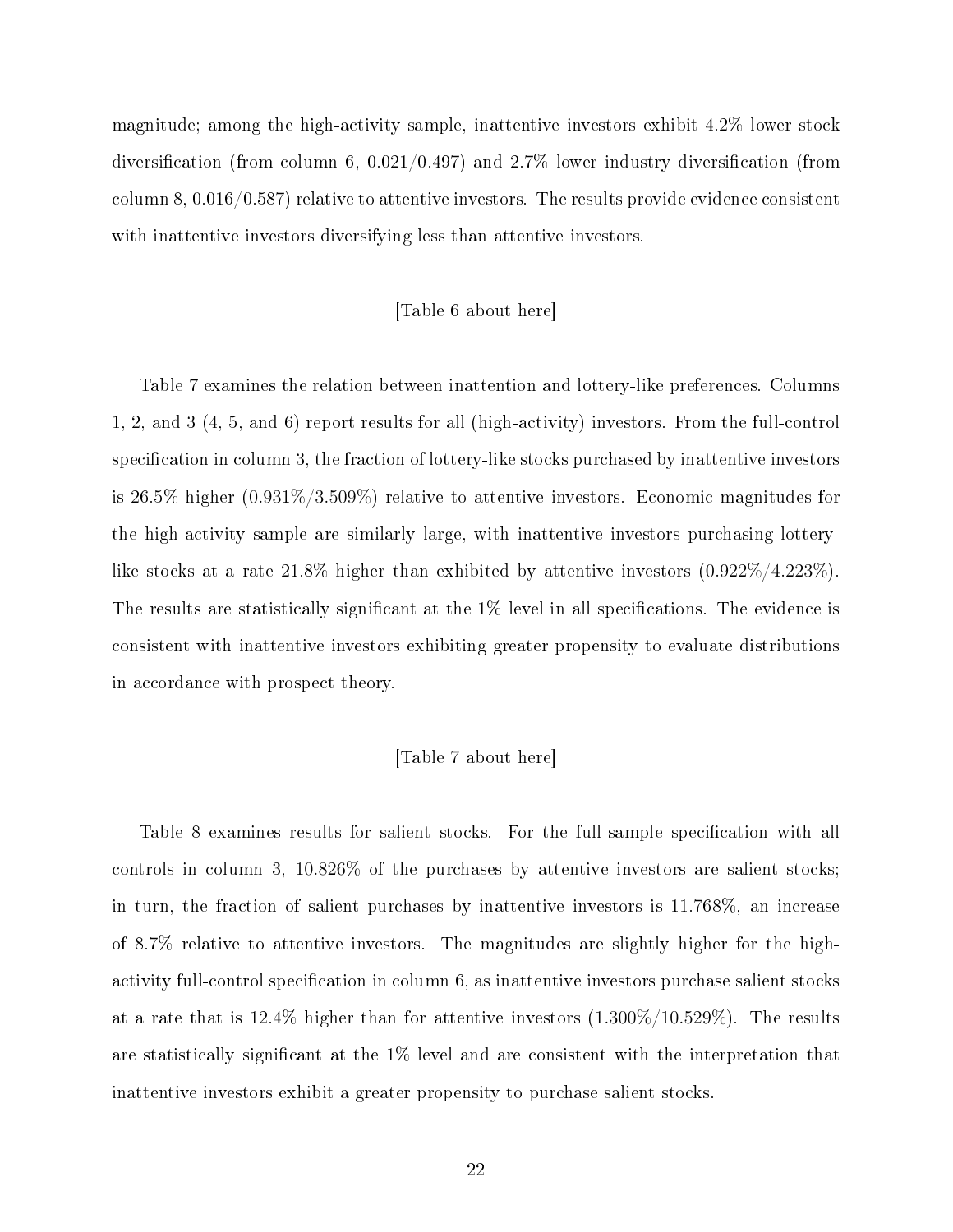#### [Table 8 about here]

Table 9 shows the results for extrapolative purchases. In columns 1, 2, and 3, all investors are considered, and in columns 4, 5, and 6, only high-activity investors are considered. According to column 3, which uses all control variables, 9.215% of the purchases by attentive investors are extrapolative purchases; in turn, the fraction of extrapolative purchases by inattentive investors is 11.6% higher in relative terms (1.068%/9.215%). According to column 6, considering only high-activity investors, 8.995% of the purchases by attentive investors extrapolative purchases, while the fraction of extrapolative purchases by inattentive investors is 12.4% higher in relative terms  $(1.120\%/8.995\%)$ . The results are significant at the 1% level and suggest that inattentive investors are more likely to purchase stocks by extrapolating recent good performance.

#### [Table 9 about here]

Table 10 shows results for the comprehensive bias index. The results in column 3 for the full sample show that the average inattentive investor exhibits extrapolation that is 4.7% higher than for attentive investors  $(0.121/2.566)$ . The effect is statistically significant at the 1% level in all specifications and slightly economically larger for high-activity investors. Overall, the evidence suggests that inattention is associated with stronger biases.

#### [Table 10 about here]

#### 4.3 Inattention and trading performance

If inattentive investors indeed display stronger behavioral biases, they should consequently present worse trading performance. We examine this hypothesis by comparing the out-ofsample trading performance of inattentive and attentive investors. For each investor we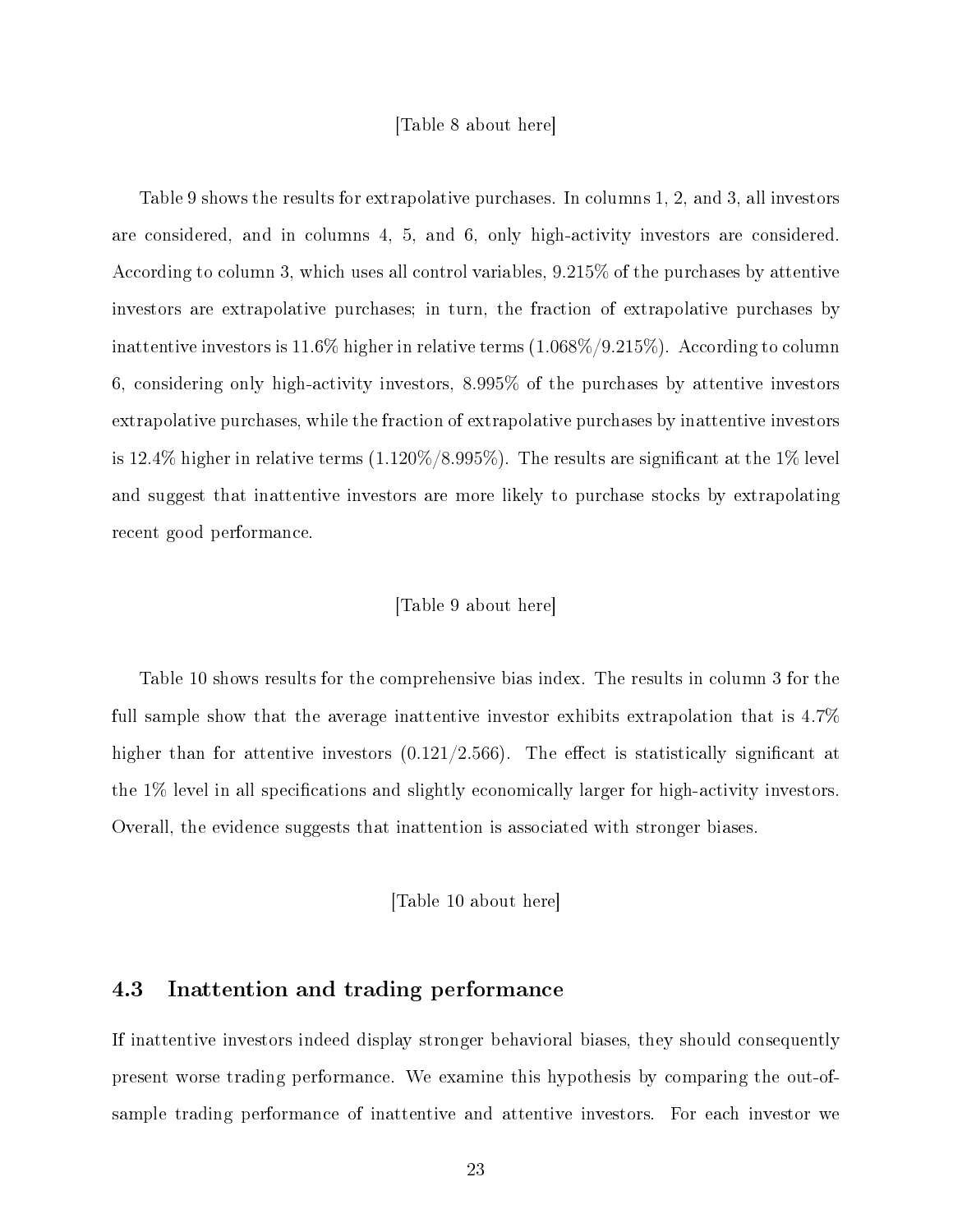compute the average h-day ahead risk-adjusted return across all purchases for horizons of  $h = 60, 120,$  and 240 days. We also report results using alternative performance metrics of median, minimum, standard-deviation, and Sharpe ratio. In all regression we measure relevant control variables at horizons equal to the horizon of the dependent variable. All other explanatory variables remain as previously defined.

Table 11 presents the cross-individual regressions where the dependent variable is the investor's average future risk-adjusted return in the period following purchase. Regressions in Panel A examine all investors and regressions in Panel B examine only high-activity investors.

#### [Table 11 about here]

Columns 2, 4, and 6 of Panel A, show that both attentive and inattentive investors exhibit negative average risk-adjusted returns, but that inattentive investors display statistically signicantly worse performance than attentive investors at all horizons. Columns 2, 4, and 6 show that at the 60, 120, and 240-day horizons, inattentive investors earn returns that are 0.355%, 0.627%, and 1.067% lower, respectively. The results are similar, and slightly economically larger, for the high-activity sample. Appendix Table A2 confirms that the results are robust to a value-weighting methodology that weights returns by the value of the transaction.

Table 12 confirms that inattentive investors display worse performance when using alternative return measures. The first four columns show that the conclusions are robust to using the median return or the minimum return as alternative performance measures. Columns 5 and 6 show that despite lower returns, inattentive investors on average hold riskier stocks, as measured by standard deviation. The last two columns of the table show that inattentive investors exhibit substantially worse performance when examining Sharpe ratios. Panel B confirms that the results are robust to only considering the high-activity sample of investors.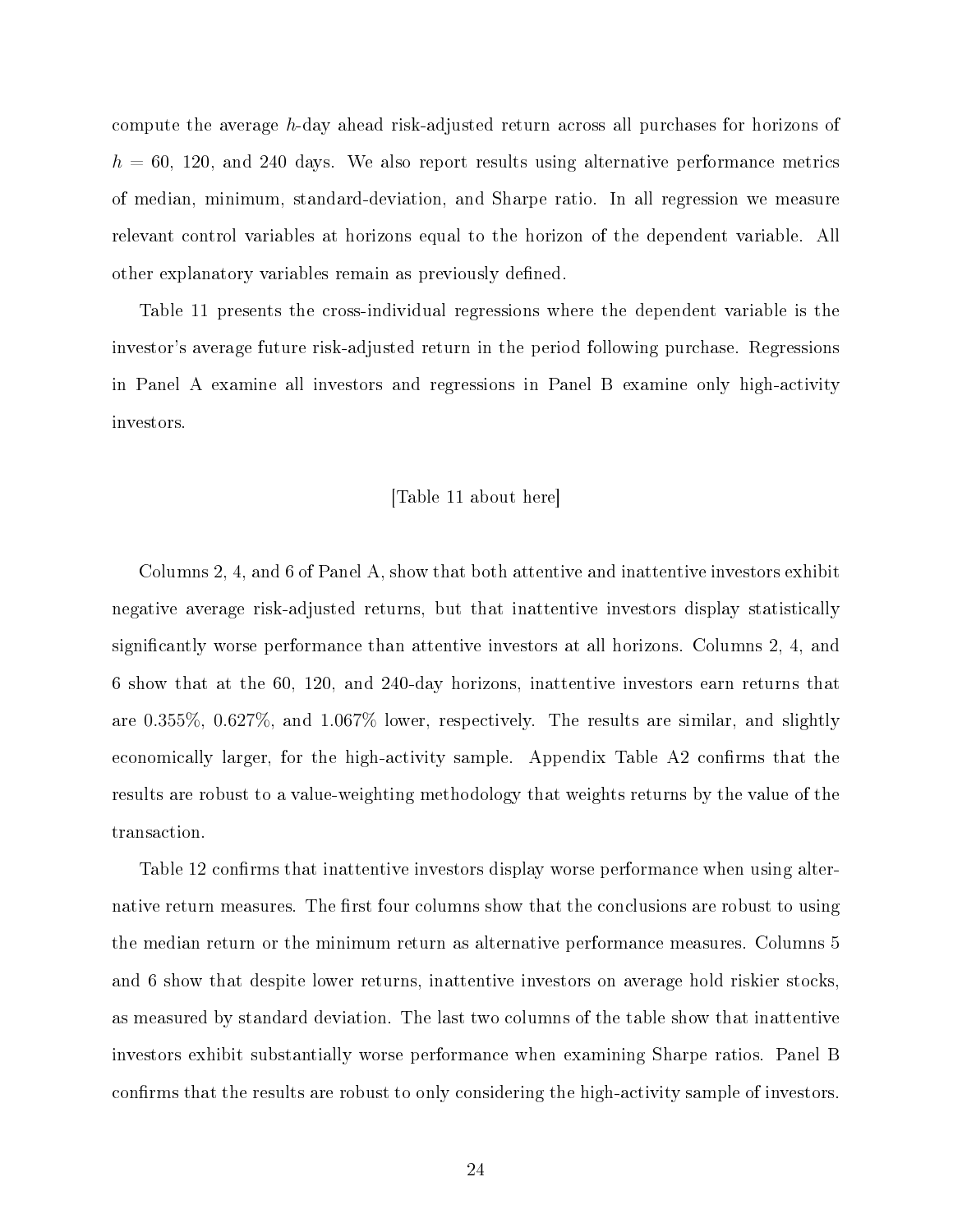#### [Table 12 about here]

# 5 Robustness

In this section we examine whether the main results are robust to alternative classifications of inattention, exclusion of investors with previously accumulated capital losses, in-sample definition of inattention, and tests using placebo tax cutoff values.

#### 5.1 Alternative classifications of inattention

In this section we repeat the full set of main regression specifications, replacing the benchmark inattention measure with the three alternative classifications of inattention discussed in Section 2.2. We report the  $t$ -statistics of the coefficient on the inattentive dummy variable from the regression specifications with the complete set of controls.

In the first alternative classification, the sub-optimal decision is defined as a monthly selling volume between \$20,000.01 and \$20,500.00 in the presence of positive capital gains and taxes above \$50. In this case, by selling a volume slightly smaller, the investor would avoid paying taxes on capital gains. We define an investor as inattentive if we observe such a sub-optimal decision in at least one month during 2012-2013 and if we observe no month in which the investor takes advantage of the tax-exemption law by selling a volume between  $$19,500.01$  and  $$20,000$  in the presence of capital gains. Attentive investors are defined as those who, having capital gains, sell in at least one month a volume between \$19,500.01 and \$20,000 and never sell a volume between \$20,000.01 and \$20,500.00.

In the second alternative classification, the sub-optimal decision is defined as a monthly selling volume V above \$20,000 such that  $\tau > (V - $20,000 + $50)$ . This definition captures investors paying a marginal capital gains tax rate greater than 100% on the amount sold in excess of \$20,000. That is, the amount sold in excess of the threshold is not sufficient to cover the taxes incurred. As before, we define an investor as inattentive if we observe such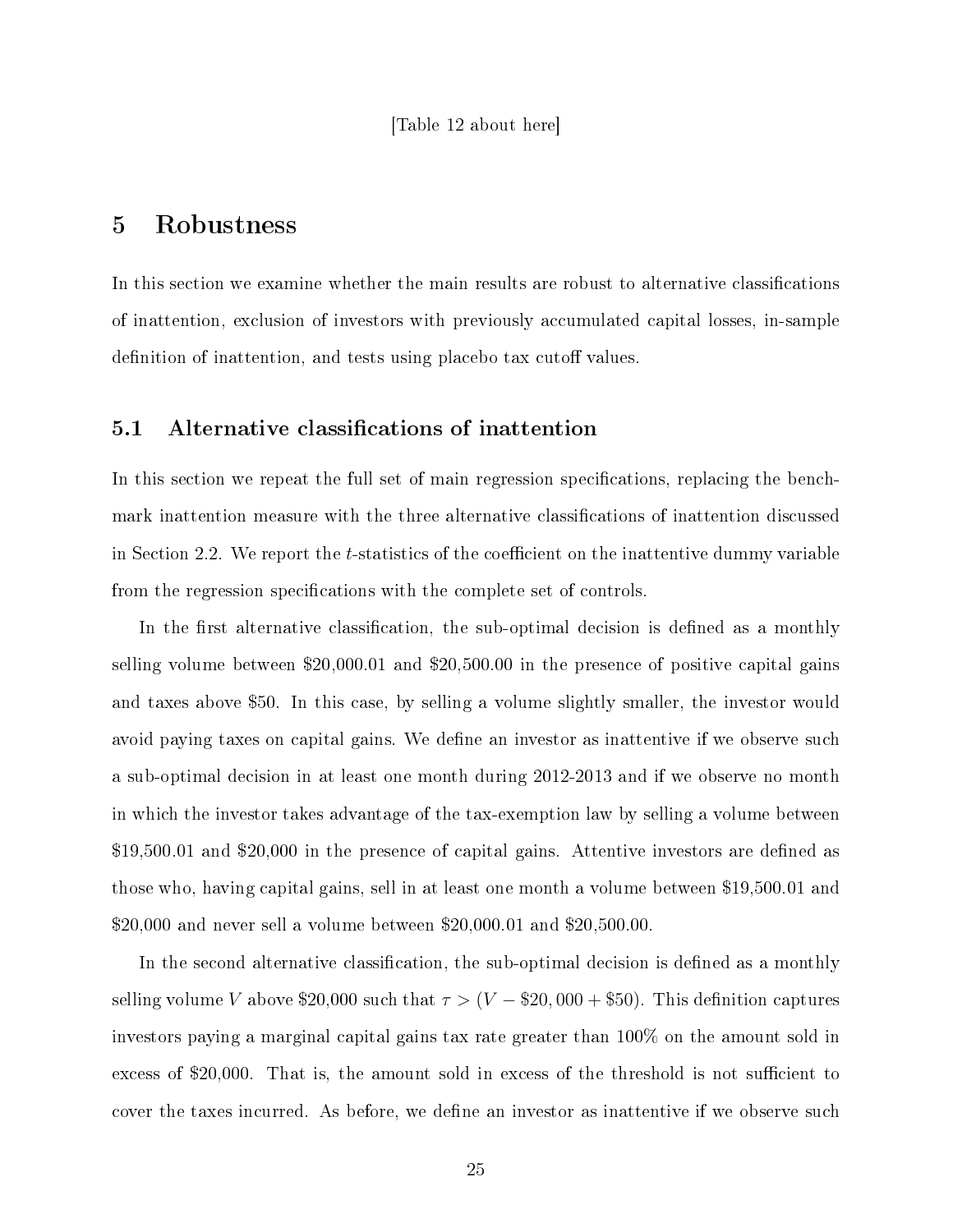a sub-optimal decision in at least one month during 2012-2013 and if we observe no month in which the investor takes advantage of the tax-exemption law by selling a volume between \$19,500.01 and \$20,000 in the presence of capital gains. Attentive investors are those who, having capital gains, sell in at least one month a volume between \$19,500.01 and \$20,000 and never a volume V above \$20,000 such that  $\tau > (V - $20,000 + $50)$ .

The third alternative classification is the same as our benchmark classification, except that it restricts the sample to monthly sales in which all sales occur in the last week of the month. In this sample, we focus on the subset of inattentive investors who have to wait only a few days before being able to make a sale in the next month. As before, we classify an investor as inattentive if we observe a sub-optimal decision in at least one month during 2012-2013 and if we observe no month where he apparently takes advantage of the taxexemption law by selling a volume between \$19,500.01 and \$20,000 in the presence of capital gains, with the first sale occurring in the last week of the month. Attentive investors are those who, having capital gains, sell in at least one month a volume between \$19,500.01 and  $$20,000$  (with the first sale in the last week of the month) and never a make a sub-optimal decision.

The t-statistics for the coefficients on the inattentive dummy variable for each regression are shown in Table 13. The first six rows present results for the three alternative classification methodologies for the all investors sample and the high-activity subsample. The last two rows of the table address previously accumulated capital losses that can be used to partially offset a capital gain. An investor with a previous capital loss would be better off selling at a value slightly below \$20,000 and retaining the capital loss exemption opportunity for future use, rather than unnecessarily using it to offset capital gains for a sale slightly above \$20,000. However, some investors who are attentive to the capital gains tax law might not be able to solve this simple optimization problem, and might mistakenly think it optimal to sell at values slightly above  $$20,000$  while using losses to partially or fully offset the gain. The last row of Table 13 shows that the results are robust to the exclusion of investors who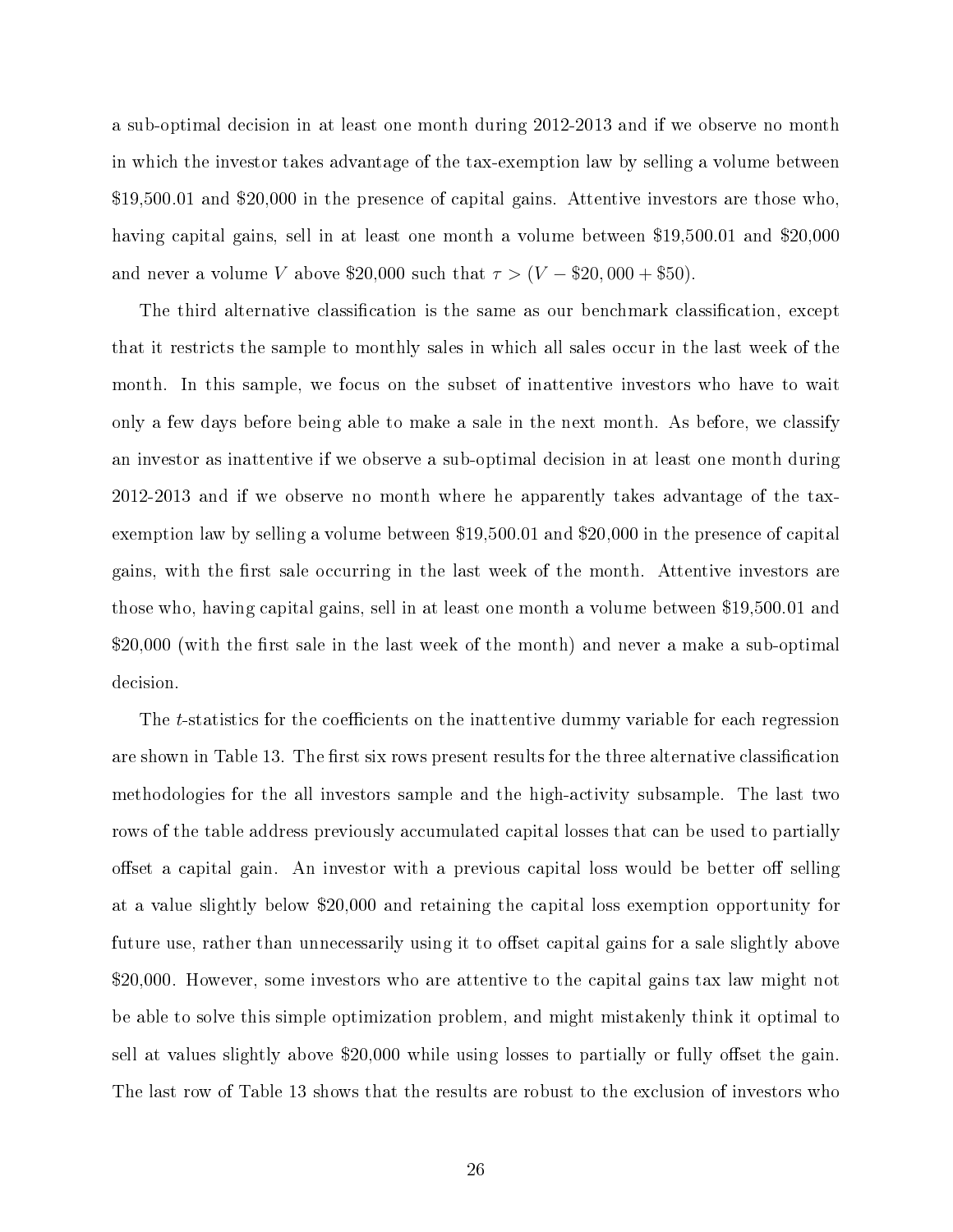have previously accumulated capital losses that can be used to partially or fully offset a capital gain. Overall, the results are robust to alternative classications of inattention and to consideration of capital losses.

[Table 13 about here]

#### 5.2 In-sample evidence

Our main analysis focuses on out-of-sample trading behavior to mitigate concerns of reverse causality from biases or trading performance to inattention. However, we would also expect the relation between attention and biases and performance to hold when measured over the same time period used to identify inattention. Table 14 examines the in-sample relation between attention and investor behavior. Because some of the biases require information on investor positions, we continue measuring biases using the 2014-2015 sample period, but now define inattention using the  $2014-2015$  time period. Table 14 reports t-statistics for the coefficients on the inattentive dummy for bias and performance regressions for the benchmark and alternative classifications of inattention. The results show that the previously documented relation between inattention and biases and performance is robust to the insample definition of inattention.

[Table 14 about here]

#### 5.3 Placebos

Our last robustness exercise presents a placebo test. We report t-statistics using the \$500 window to the left and right of five placebo cutoffs:  $$10,000, $40,000, $60,000, $80,000,$  and \$100,000. We use the \$500 window instead of equation (1) so as to exclude investors who sold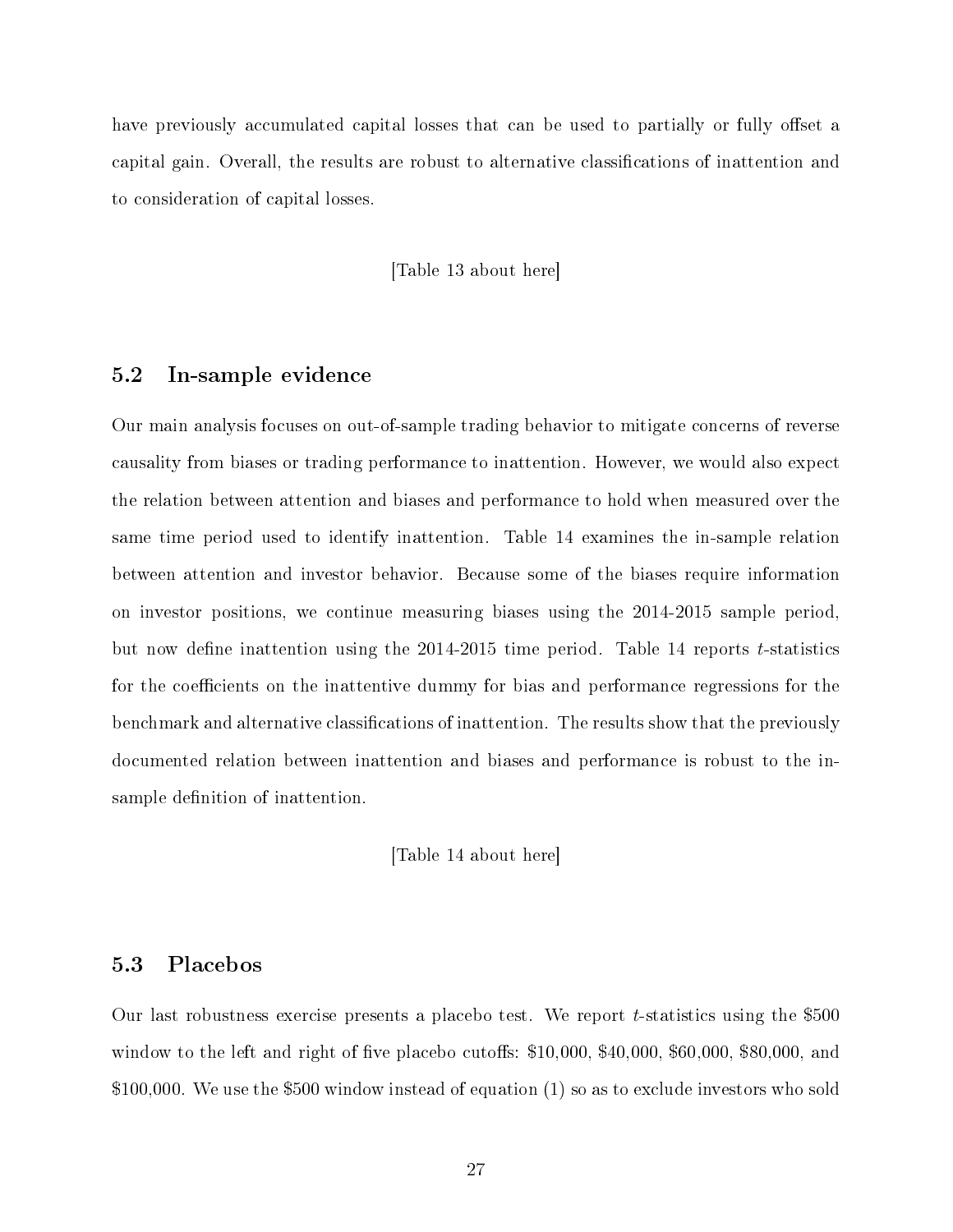just below the true cutoff of \$20,000 from being classified as inattentive under the \$10,000 cutoff.

Taking the \$10,000 cutoff as an example, we define  $V > $10,000$  as "sub-optimal" if an amount between \$10,000.01 and \$10,500 is sold. We then classify an investor as "inattentive" if we observe a "sub-optimal" decision in at least one month during 2012-2013 and if we observe no month where, having capital gains, the investor sells a volume between \$9,500.01 and \$10,000. In turn, the "attentive" investors are those who in at least one month sell an amount between \$9,500.01 and \$10,000 and present no "sub-optimal" decision in any month.

Table 15 presents the placebo results. To facilitate comparison, in the second row of both panels of the table we report the t-statistics using the true \$20,000 cutoff (these are the same  $t$ -statistics presented in the first two rows of Table 13). There are no instances in which the placebo tests are of the predicted sign and attain statistical signicance at the 10% level or better.

#### [Table 15 about here]

# 6 Conclusion

We exploit a unique tax law in Brazil to identify investor-level differences in attention to a tax-exemption opportunity. We first document that a sizable portion of investors exhibit mistakes by selling stocks in amounts slightly larger than \$20,000 and incurring avoidable capital gains taxes. Absent other frictions, these investor mistakes plausibly reflect inattention to the tax law. On the other hand, a much larger fraction of investors bunch just below \$20,000, exhibiting active avoidance of capital gains taxes.

Relative to investors attentive to the tax law, inattentive investors exhibit increased biases. In particular, we focus on the biases of the disposition effect, under-diversification, preference for lottery-like stocks, likelihood of purchasing salient stocks, and extrapolation.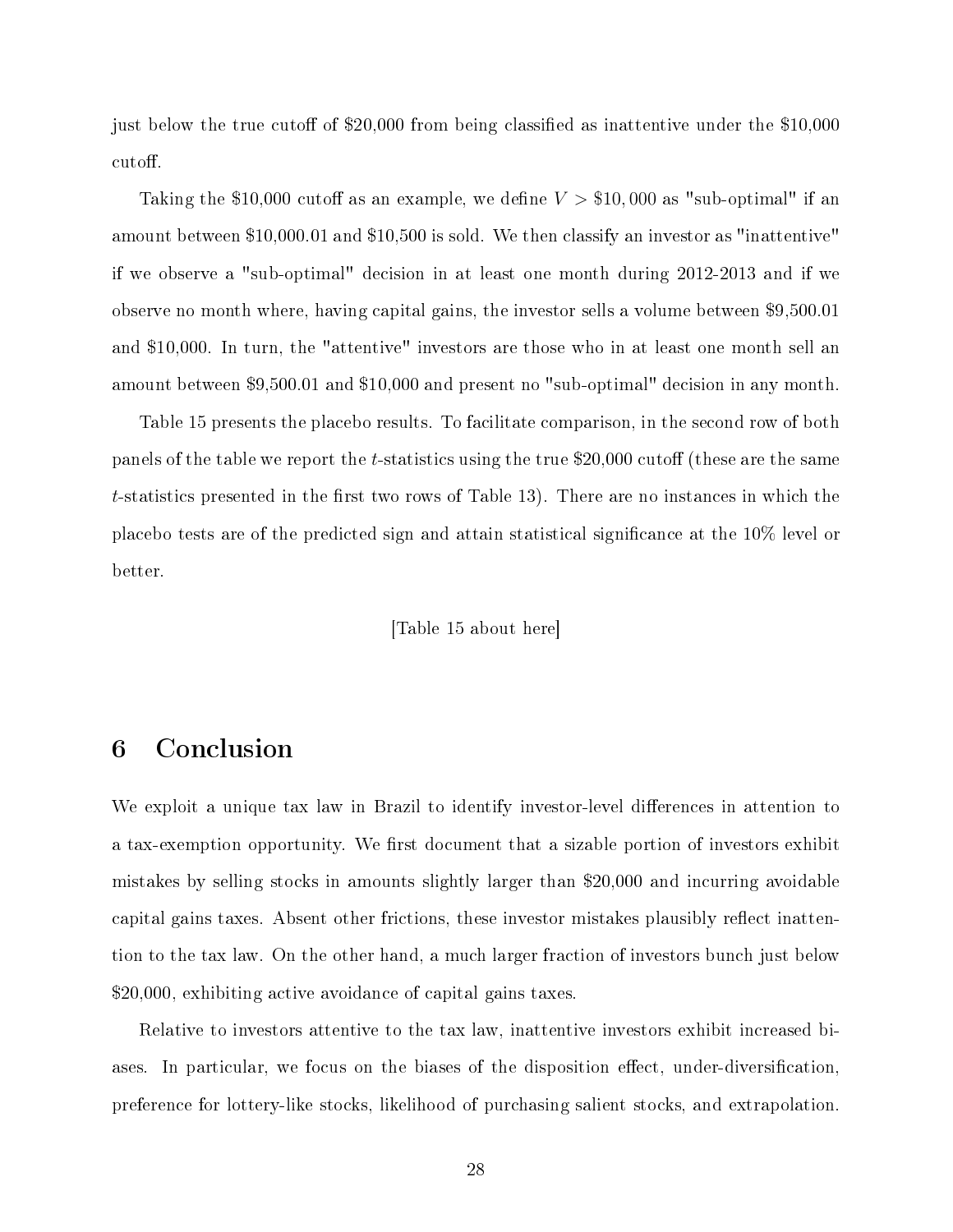We also find evidence that inattention is negatively related to trading performance in the cross-section of investors. Overall, the evidence contributes to our understanding of retail trader behavior and to the literature examining attention in financial markets. More specifically, the results contribute to a growing literature focusing on investor-level implications of attention. As a whole, the evidence is consistent with inattentive investors exhibiting increased reliance on heuristic thinking and decreased reliance on fundamentals.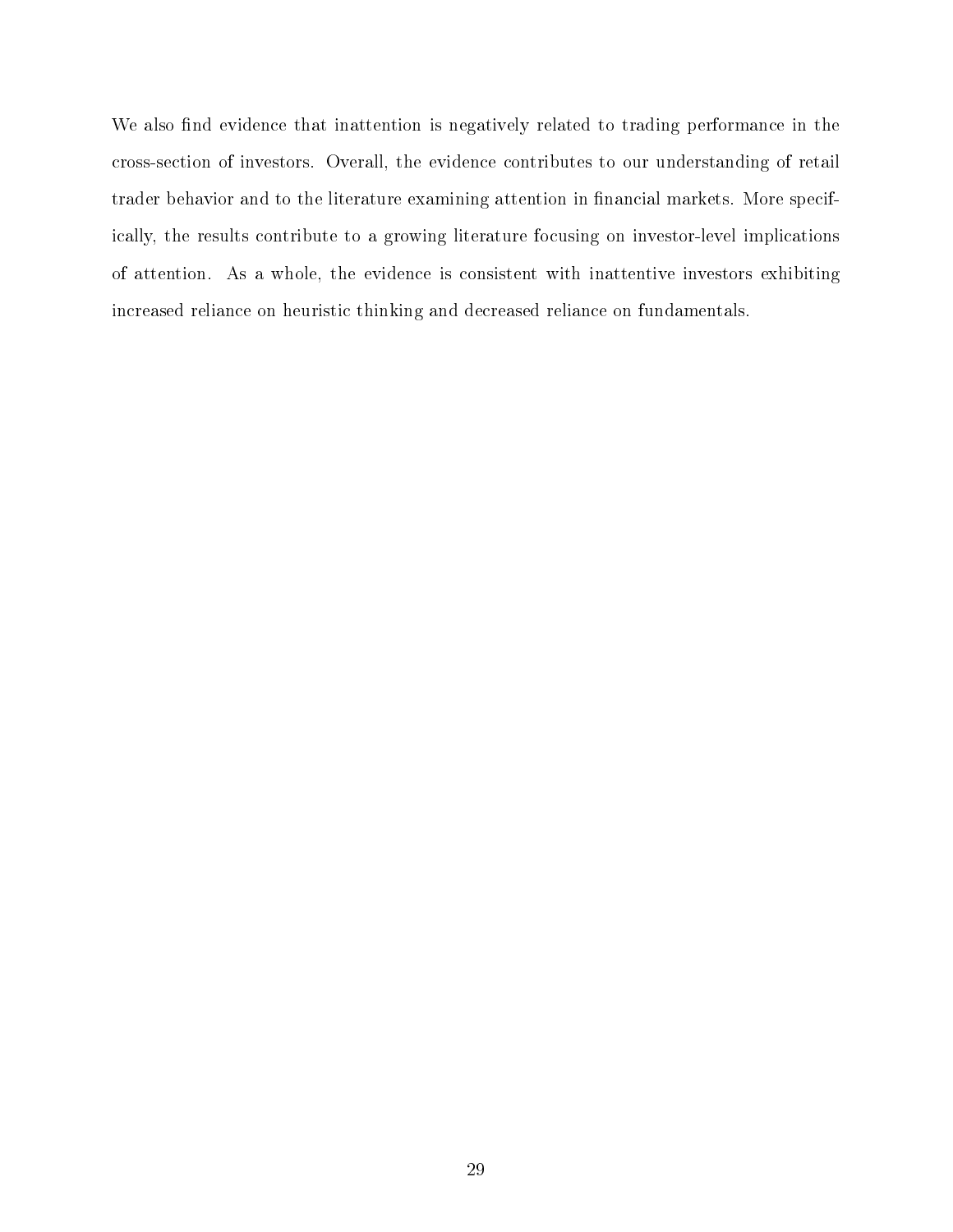# References

- Agarwal, Sumit, Itzhak Ben-David, and Vincent Yao, 2017, Systematic Mistakes in the Mortgage Market and Lack of Financial Sophistication, Journal of Financial Economics  $123, 42 - 58.$
- Agarwal, Sumit, Richard K. Green, Eric Rosenblatt, and Vincent Yao, 2015, Collateral Pledge, Sunk-cost Fallacy and Mortgage Default, Journal of Financial Intermediation 24,  $636 - 652.$
- Agarwal, Sumit, Paige Marta Skiba, and Jeremy Tobacman, 2009, Payday Loans and Credit Cards: New Liquidity and Credit Scoring Puzzles?, American Economic Review 99, 412– 17.
- Andrei, Daniel, and Michael Hasler, 2015, Investor Attention and Stock Market Volatility, Review of Financial Studies 28, 33-72.
- Barber, Brad M., and Terrance Odean, 2000, Trading Is Hazardous to Your Wealth: The Common Stock Investment Performance of Individual Investors, Journal of Finance 55,  $773 - 806$ .
- Barber, Brad M., and Terrance Odean, 2001, Boys Will be Boys: Gender, Overconfidence, and Common Stock Investment, *Quarterly Journal of Economics* 116, 261–292.
- Barber, Brad M., and Terrance Odean, 2008, All That Glitters: The Effect of Attention and News on the Buying Behavior of Individual and Institutional Investors, Review of  $Financial Studies 21, 785-818.$
- Barberis, Nicholas, and Ming Huang, 2008, Stocks as Lotteries: The Implications of Probability Weighting for Security Prices, American Economic Review 98, 2066–2100.
- Barberis, Nicholas, and Wei Xiong, 2009, What Drives the Disposition Effect? An Analysis of a Long-Standing Preference-Based Explanation, *Journal of Finance* 64, 751–784.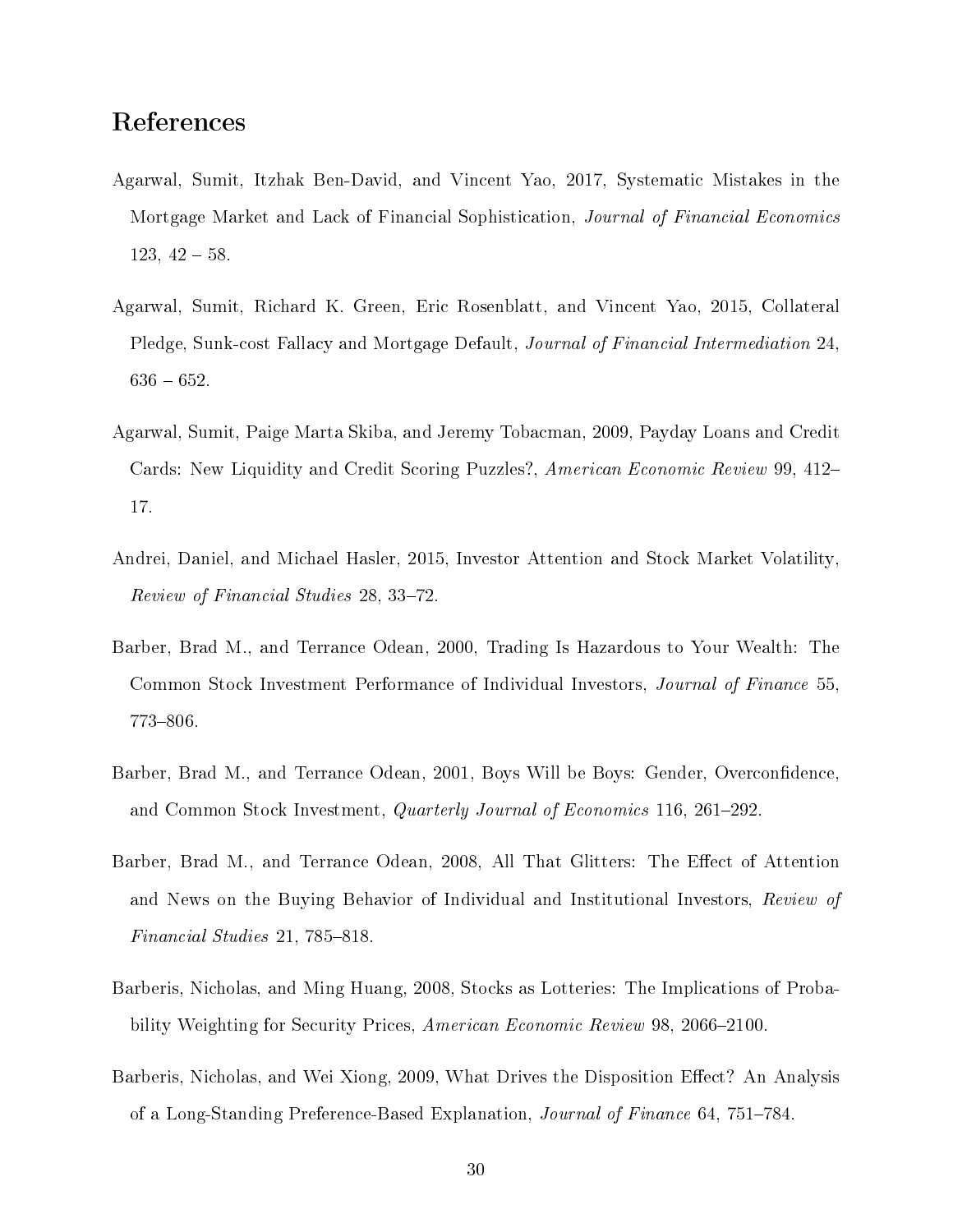- Ben-Rephael, Azi, Zhi Da, and Ryan D. Israelsen, 2017, It Depends on Where You Search: Institutional Investor Attention and Underreaction to News, Review of Financial Studies 30, 3009-3047.
- Benartzi, Shlomo, 2001, Excessive Extrapolation and the Allocation of 401 (k) Accounts to Company Stock, *Journal of Finance* 56, 1747–1764.
- Bertrand, Marianne, and Adair Morse, 2011, Information disclosure, cognitive biases, and payday borrowing, *Journal of Finance* 66, 1865–1893.
- Best, Michael, James Cloyne, Ethan Ilzetzki, and Henrik Kleven, 2018, Estimating the elasticity of intertemporal substitution using mortgage notches, Working Paper.
- Best, Michael Carlos, and Henrik Jacobsen Kleven, 2017, Housing Market Responses to Transaction Taxes: Evidence From Notches and Stimulus in the U.K., Review of Economic  $Studies 85, 157-193.$
- Bhargava, Saurabh, George Loewenstein, and Justin Sydnor, 2017, Choose to Lose: Health Plan Choices from a Menu with Dominated Options, *Quarterly Journal of Economics* 132, 1319-1372.
- Bradley, Sebastien, 2017, Inattention to Deferred Increases in Tax Bases: How Michigan Home Buyers Are Paying for Assessment Limits, *Review of Economics and Statistics* 99, 53-66.
- Calvet, Laurent E., John Y. Campbell, and Paolo Sodini, 2007, Down or Out: Assessing the Welfare Costs of Household Investment Mistakes, Journal of Political Economy 115, 707-747.
- Campbell, John Y., 2006, Household Finance, *Journal of Finance* 61, 1553–1604.
- Campbell, John Y., 2016, Restoring Rational Choice: The Challenge of Consumer Financial Regulation, American Economic Review 106, 1-30.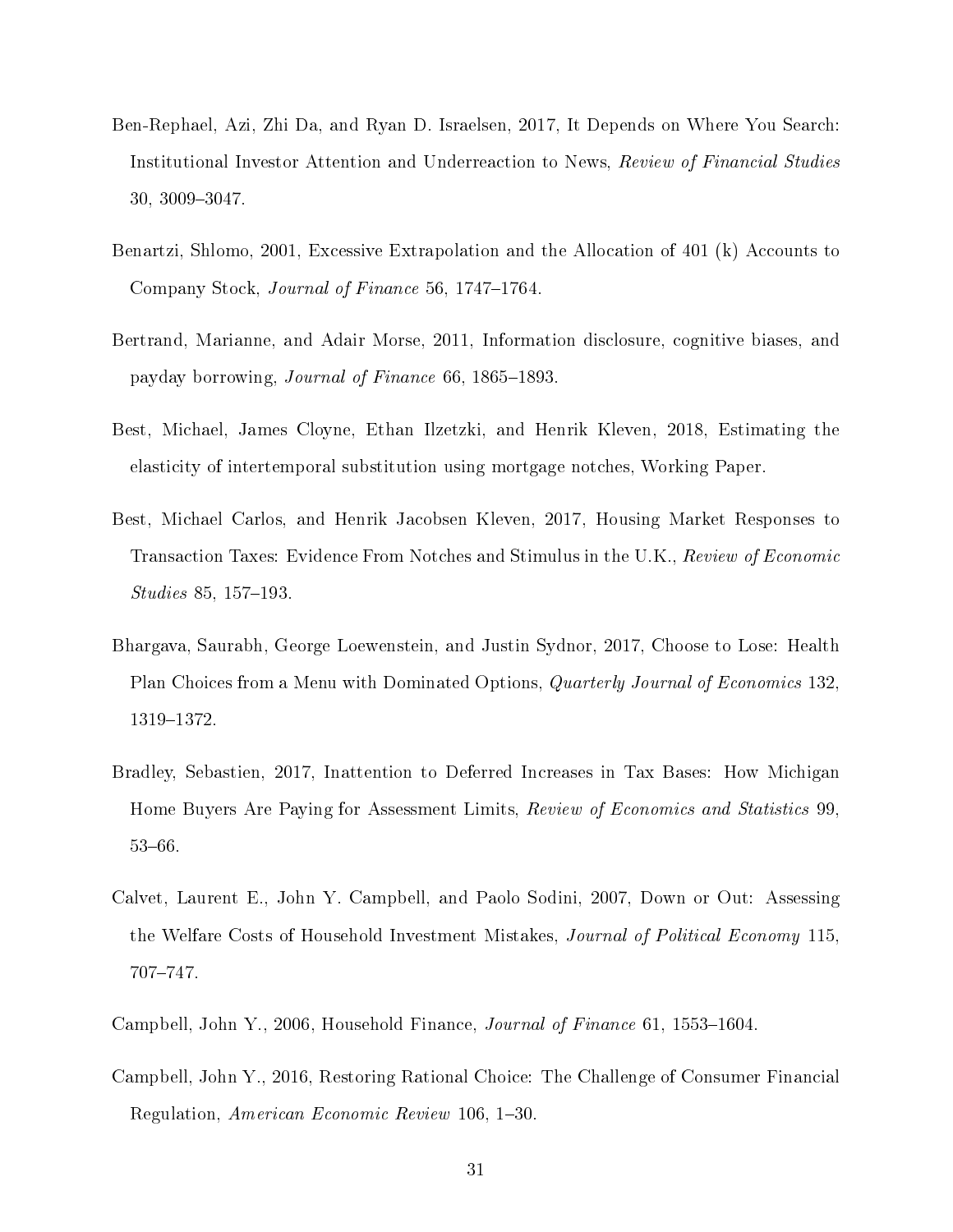- Cespedes, Jacelly, 2018, Heterogeneous Sensitivities to Interest Rate Changes: Evidence from Consumer Loans, Working Paper.
- Chague, Fernando, Rodrigo De-Losso, and Bruno Giovannetti, 2018, Individuals Neglect the Informational Role of Prices: Evidence from the Stock Market, Working Paper.
- Chetty, Raj, John N. Friedman, Tore Olsen, and Luigi Pistaferri, 2011, Adjustment Costs, Firm Responses, and Micro vs. Macro Labor Supply Elasticities: Evidence from Danish Tax Records, *Quarterly Journal of Economics* 126, 749–804.
- Choi, James J., David Laibson, and Brigitte C. Madrian, 2011, \$100 Bills on the Sidewalk: Suboptimal Investment in  $401(k)$  Plans, Review of Economics and Statistics 93, 748–763.
- Cohen, Lauren, and Andrea Frazzini, 2008, Economic Links and Predictable Returns, Journal of Finance 63, 1977–2011.
- Cohen, Lauren, and Dong Lou, 2012, Complicated Firms, Journal of Financial Economics  $104, 383 - 400.$
- Coval, Joshua D., and Tyler Shumway, 2005, Do Behavioral Biases Affect Prices?, Journal of Finance  $60, 1-34.$
- Cronqvist, Henrik, Tomislav Ladika, and Zacharias Sautner, 2019, Limited Attention to Detail in Financial Markets, Working Paper ID 2790960.
- Cronqvist, Henrik, and Stephan Siegel, 2014, The Genetics of Investment Biases, Journal of Financial Economics  $113, 215 - 234.$
- Da, Zhi, Joseph Engelberg, and Pengjie Gao, 2011, In Search of Attention, Journal of  $Finance 66, 1461–1499$
- DeFusco, Anthony A., and Andrew Paciorek, 2017, The Interest Rate Elasticity of Mortgage Demand: Evidence from Bunching at the Conforming Loan Limit, American Economic Journal: Economic Policy 9, 210-40.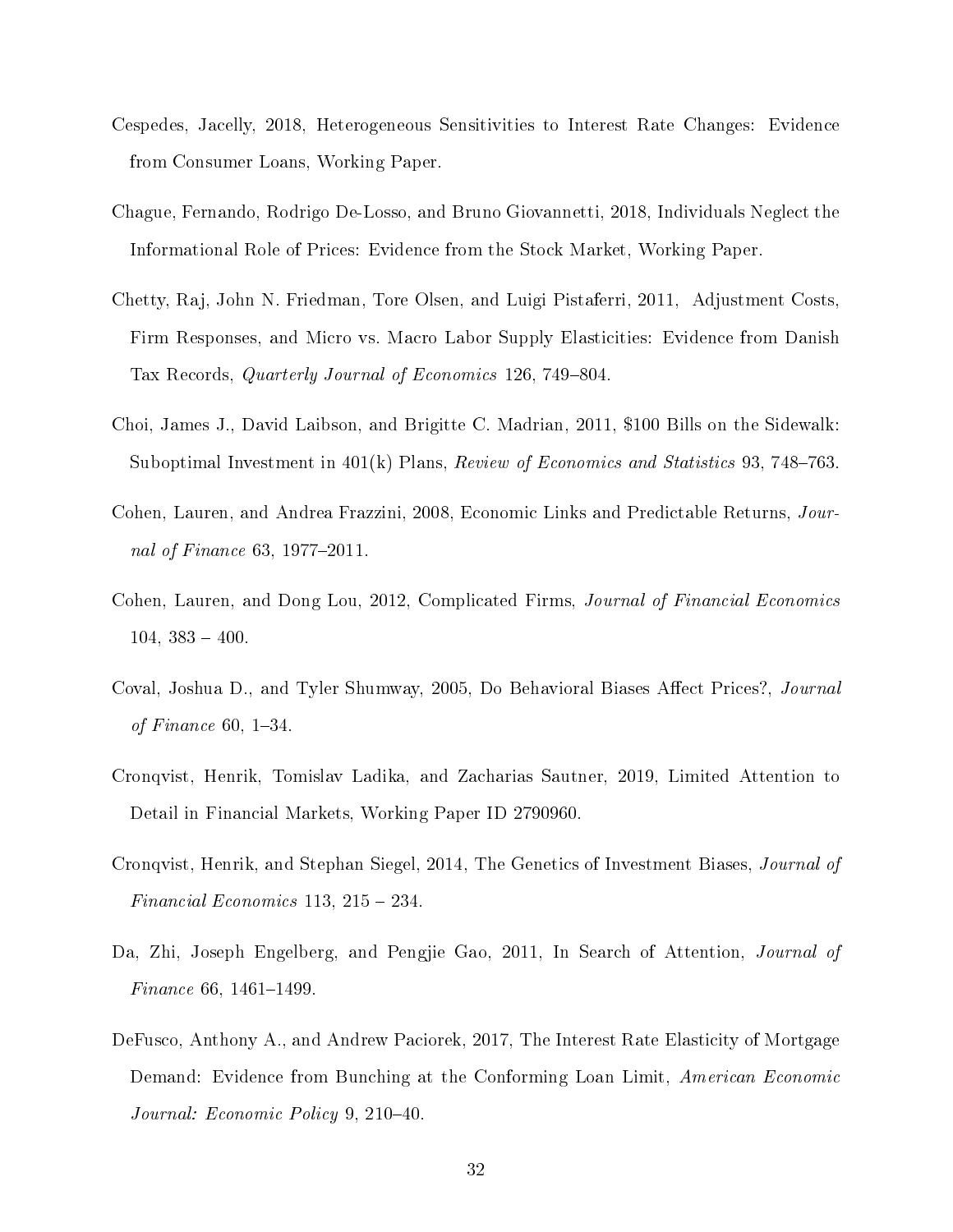- DellaVigna, Stefano, and Joshua M. Pollet, 2007, Demographics and Industry Returns, American Economic Review 97, 1667-1702.
- DellaVigna, Stefano, and Joshua M. Pollet, 2009, Investor Inattention and Friday Earnings Announcements, Journal of Finance 64, 709-749.
- Dhar, Ravi, and Ning Zhu, 2006, Up Close and Personal: Investor Sophistication and the Disposition Effect, Management Science 52, 726-740.
- Feldman, Naomi E., Peter Katuscak, and Laura Kawano, 2016, Taxpayer Confusion: Evidence from the Child Tax Credit, American Economic Review 106, 807–35.
- Gabaix, Xavier, 2014, A Sparsity-Based Model of Bounded Rationality, Quarterly Journal of Economics 129, 1661–1710.
- Gabaix, Xavier, 2019, Behavioral Inattention, in Stefano DellaVigna and David Laibson B. Douglas Bernheim, ed., *Handbook of Behavioral Economics*, volume 2, 261–343 (North Holland).
- Gargano, Antonio, and Alberto G Rossi, 2018, Does It Pay to Pay Attention?, Review of Financial Studies 31,  $4595-4649$ .
- Gennaioli, Nicola, and Andrei Shleifer, 2010, What Comes to Mind, Quarterly Journal of  $Economics 125, 1399-1433.$
- Giglio, Stefano, and Kelly Shue, 2014, No News Is News: Do Markets Underreact to Nothing?, Review of Financial Studies  $27, 3389-3440$ .
- Goetzmann, William N., and Alok Kumar, 2008, Equity Portfolio Diversification, Review of Finance 12,  $433-463$ .
- Grinblatt, Mark, and Matti Keloharju, 2001, What Makes Investors Trade?, Journal of  $Finance 56, 589-616.$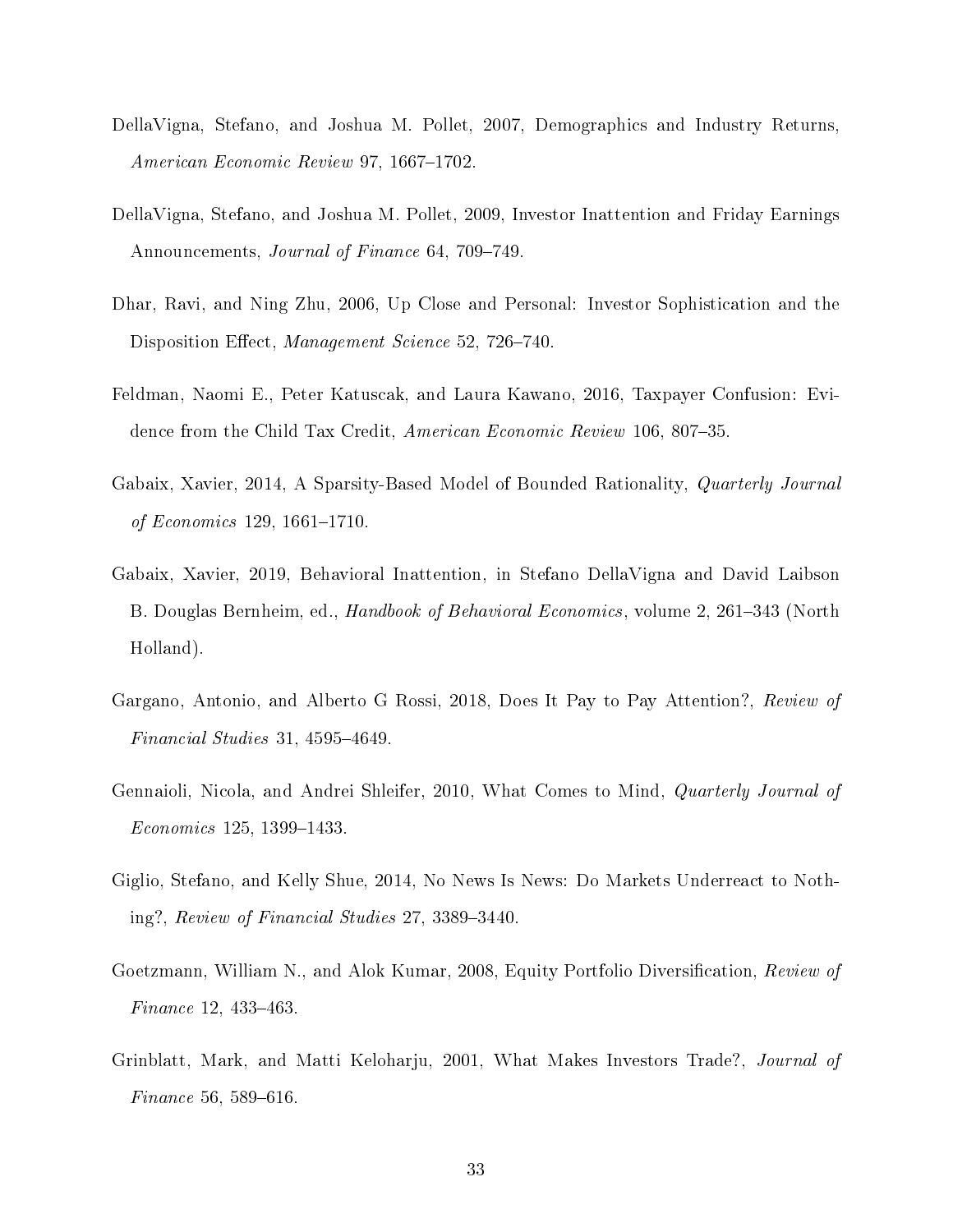Grinblatt, Mark, Matti Keloharju, and Juhani T. Linnainmaa, 2012, IQ, trading behavior, and performance, Journal of Financial Economics 104, 339-362.

Heimer, Rawley, and Alex Imas, 2019, Doing Less with More, Working Paper.

- Hillert, Alexander, and Michael Ungeheuer, 2018, The Value of Visibility, Working Paper.
- Hirshleifer, David, 2015, Behavioral Finance, Annual Review of Financial Economics 7, 133-159.
- Hirshleifer, David, Sonya Seongyeon Lim, and Siew Hong Teoh, 2009, Driven to Distraction: Extraneous Events and Underreaction to Earnings News, Journal of Finance 64, 2289 2325.
- Jorring, A, 2018, The Costs of Financial Mistakes: Evidence from US Consumers, University of Chicago Manuscript .
- Kahneman, Daniel, 1973, Attention and Effort (Prentice-Hall Inc., Englewood Cliffs, New Jersey).
- Kahneman, Daniel, and Amos Tversky, 1972, Subjective Probability: A Judgment of Representativeness, *Cognitive Psychology* 3,  $430 - 454$ .
- Karlsson, Niklas, George Loewenstein, and Duane Seppi, 2009, The Ostrich Effect: Selective Attention to Information, *Journal of Risk and Uncertainty* 38, 95–115.
- Keys, Benjamin J., Devin G. Pope, and Jaren C. Pope, 2016, Failure to Refinance, *Journal* of Financial Economics  $122, 482 - 499$ .
- Kleven, Henrik J., and Mazhar Waseem, 2013, Using Notches to Uncover Optimization Frictions and Structural Elasticities: Theory and Evidence from Pakistan, Quarterly Journal of Economics 128, 669-723.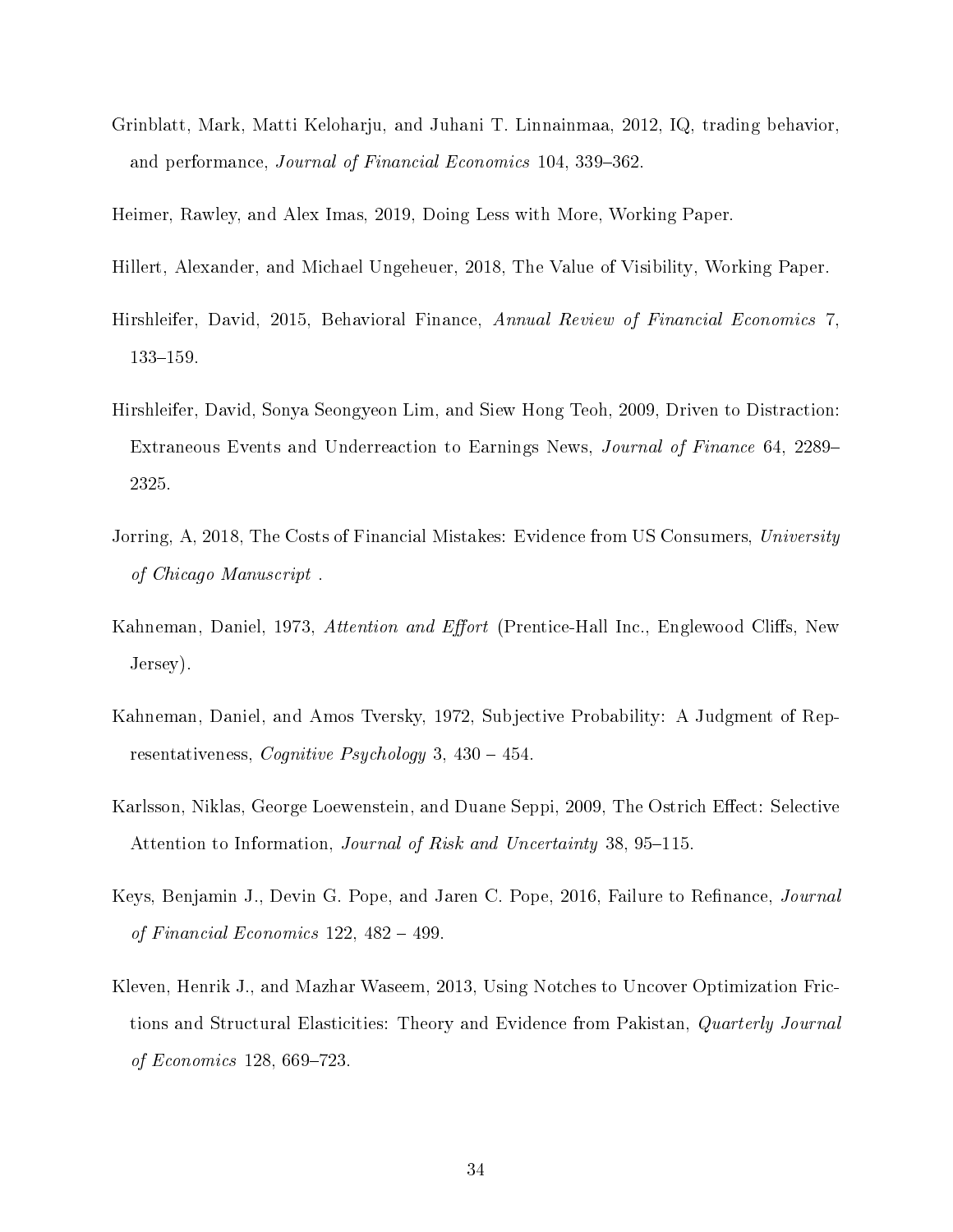- Kopczuk, Wojciech, and David Munroe, 2015, Mansion Tax: The Effect of Transfer Taxes on the Residential Real Estate Market, American Economic Journal: Economic Policy 7,  $214 - 57$ .
- Korniotis, George M., and Alok Kumar, 2013, State-level business cycles and local return predictability, *Journal of Finance* 68, 1037–1096.
- Kumar, Alok, 2009, Who Gambles in the Stock Market?, *Journal of Finance* 64, 1889–1933.
- Kumar, Alok, Stefan Ruenzi, and Michael Ungeheuer, 2017, Daily Winners and Losers, Technical Report ID 2931545, Rochester, NY.
- Locke, Peter R., and Steven C. Mann, 2005, Professional Trader Discipline and Trade Disposition, Journal of Financial Economics 76, 401-444.
- Lou, Dong, 2014, Attracting Investor Attention through Advertising, Review of Financial  $Studies 27, 1797-1829.$
- Manoli, Day, and Andrea Weber, 2016, Nonparametric Evidence on the Effects of Financial Incentives on Retirement Decisions, American Economic Journal: Economic Policy 8, 160-82.
- Menzly, Lior, and Oguzhan Ozbas, 2010, Market segmentation and cross-predictability of returns, *Journal of Finance* 65, 1555–1580.
- Odean, Terrance, 1998, Are Investors Reluctant to Realize Their Losses?, Journal of Finance 53, 1775-1798.
- Odean, Terrance, 1999, Do Investors Trade Too Much?, American Economic Review 89, 1279-1298.
- Patel, Jayendu, Richard Zeckhauser, and Darryll Hendricks, 1991, The Rationality Struggle: Illustrations from Financial Markets, American Economic Review 81, 232–236.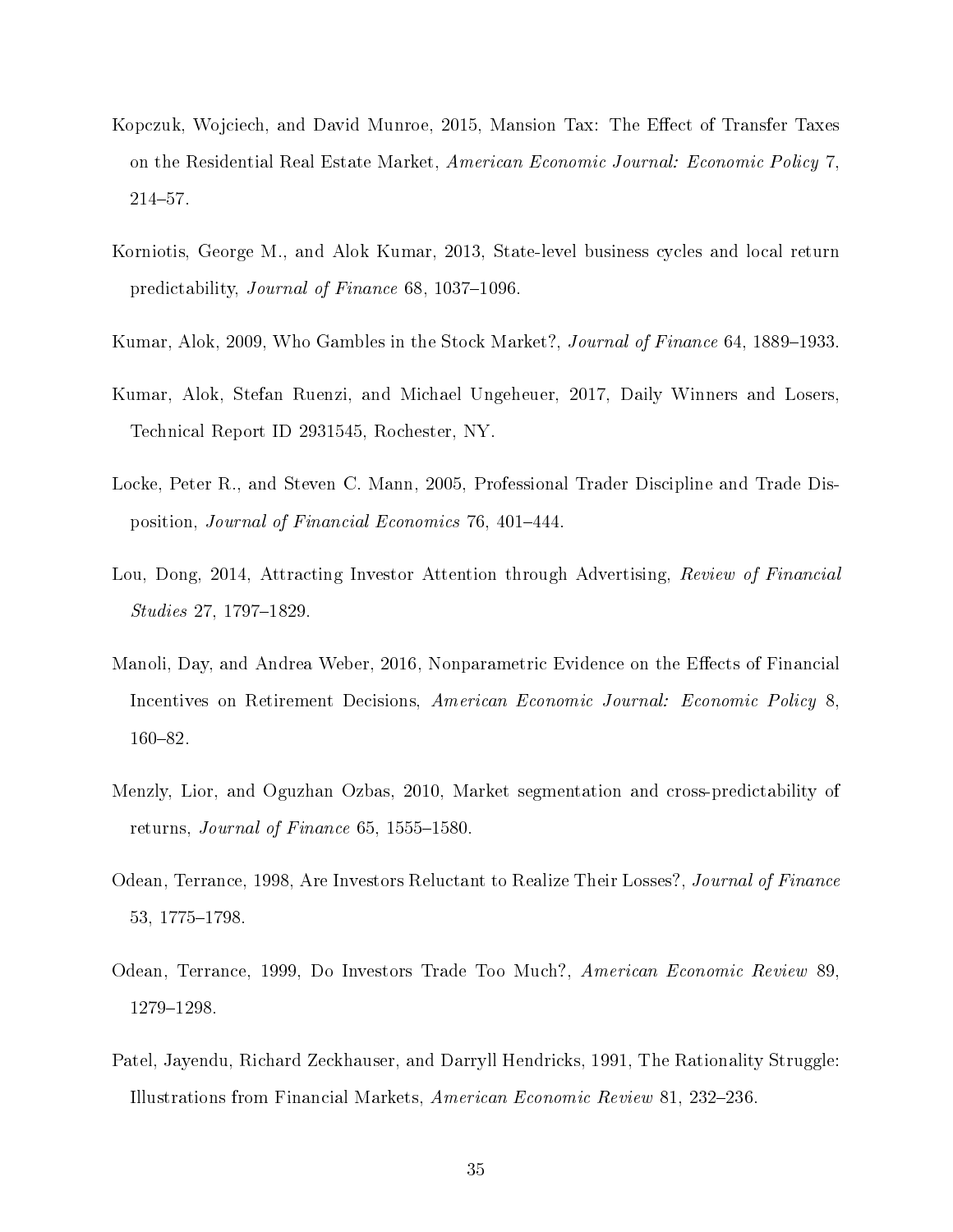- Peress, Joel, and Daniel Schmidt, 2019, Glued to the TV: Distracted Noise Traders and Stock Market Liquidity, Journal of Finance forthcoming.
- Ramnath, Shanthi, 2013, Taxpayers' Responses to Tax-based Incentives for Retirement Savings: Evidence from the Saver's Credit Notch, *Journal of Public Economics* 101, 77 – 93.
- Saez, Emmanuel, 2010, Do Taxpayers Bunch at Kink Points?, American Economic Journal:  $Economic Policy 2, 180-212.$
- Sallee, James M., and Joel Slemrod, 2012, Car Notches: Strategic Automaker Responses to Fuel Economy Policy, Journal of Public Economics 96, 981 – 999.
- Seru, Amit, Tyler Shumway, and Noah Stoffman, 2010, Learning by Trading, Review of  $Financial Studies$  23, 705-739.
- Shefrin, Hersh, and Meir Statman, 1985, The Disposition to Sell Winners Too Early and Ride Losers Too Long: Theory and Evidence, Journal of Finance 40, 777–790.
- Sicherman, Nachum, George Loewenstein, Duane J. Seppi, and Stephen P. Utkus, 2016, Financial Attention, Review of Financial Studies 29, 863–897.
- Stango, Victor, and Jonathan Zinman, 2009, Exponential Growth Bias and Household Finance, Journal of Finance  $64$ ,  $2807-2849$ .
- Tversky, Amos, and Daniel Kahneman, 1973, Availability: A Heuristic for Judging Frequency and Probability, *Cognitive Psychology* 5,  $207 - 232$ .
- Tversky, Amos, and Daniel Kahneman, 1974, Judgment under Uncertainty: Heuristics and Biases, *Science* 185, 1124-1131.
- Tversky, Amos, and Daniel Kahneman, 1992, Advances in Prospect Theory: Cumulative Representation of Uncertainty, Journal of Risk and uncertainty 5, 297–323.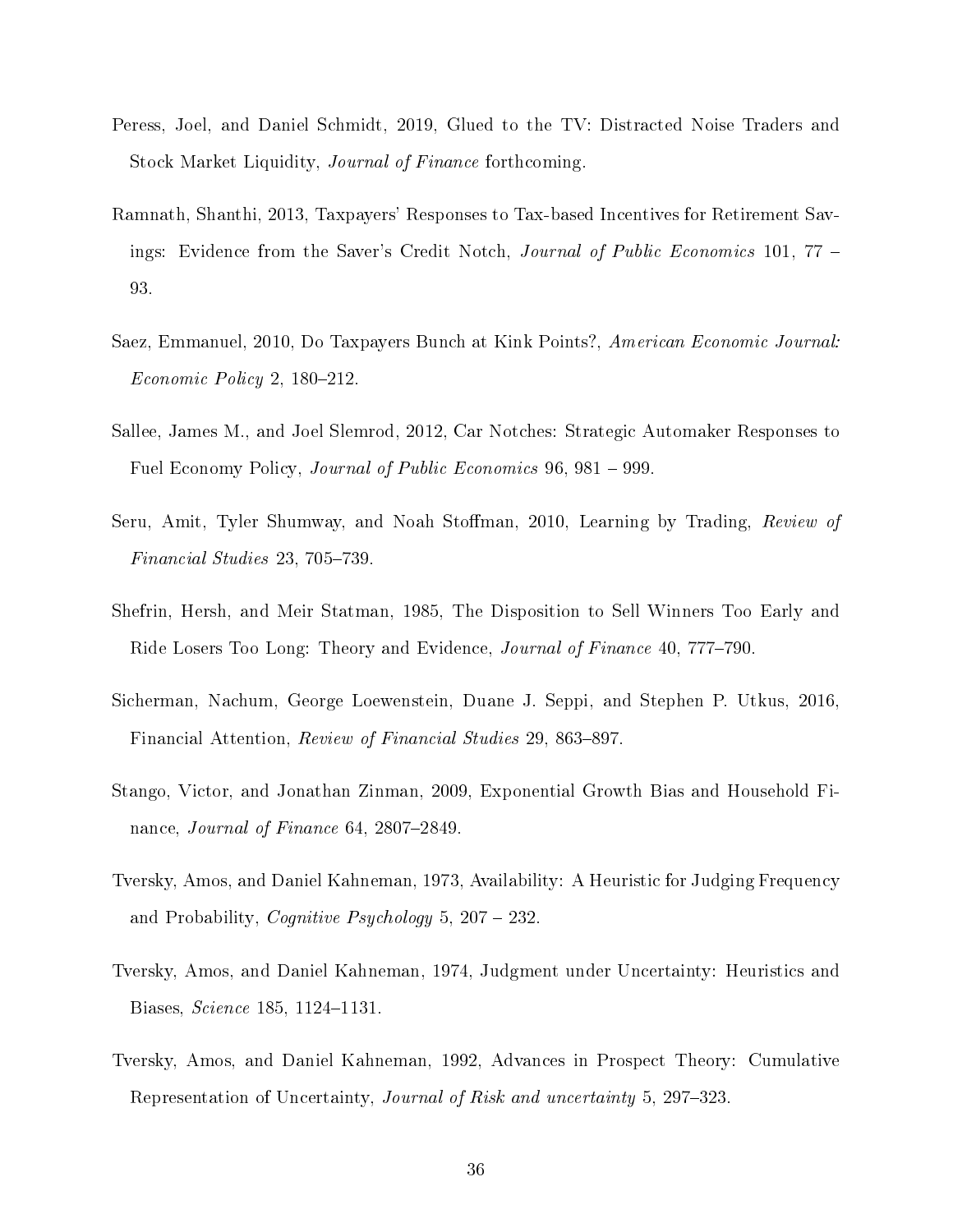Wang, Baolian, 2017, Ranking and Salience, Working Paper.

Weber, Andreas, 2019, Financial Management Skills and Entrepreneurial Success: Evidence from Transaction-level Data, Working Paper.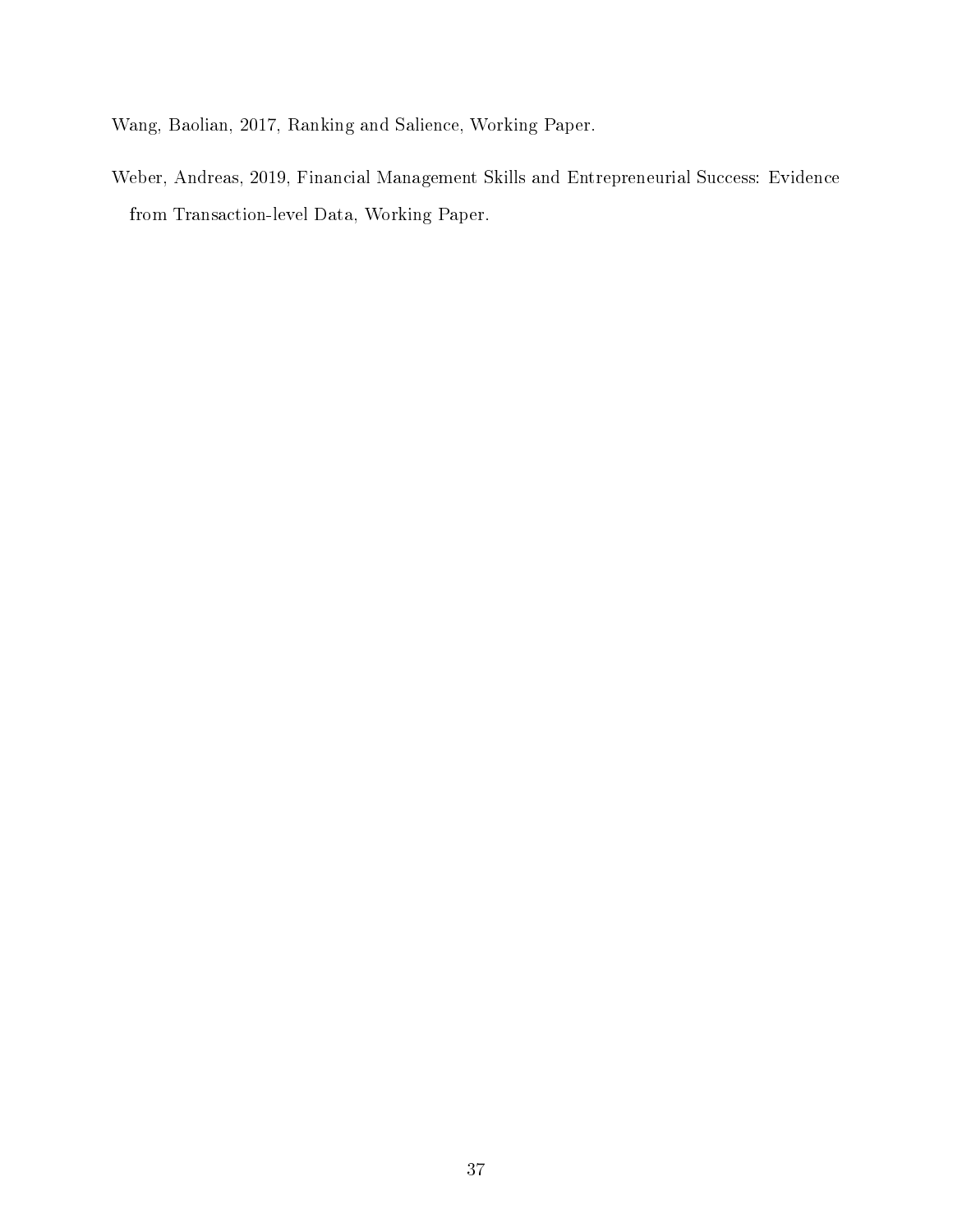# Figures and Tables



Figure 1: Histogram of individual-month selling volume

This figure shows a histogram of the total selling volume for each investor-month observation in Brazilian reais (R\$) for the full sample (2012-2015) around the tax-exemption threshold of \$20,000. Only investor-months with positive capital gains are included.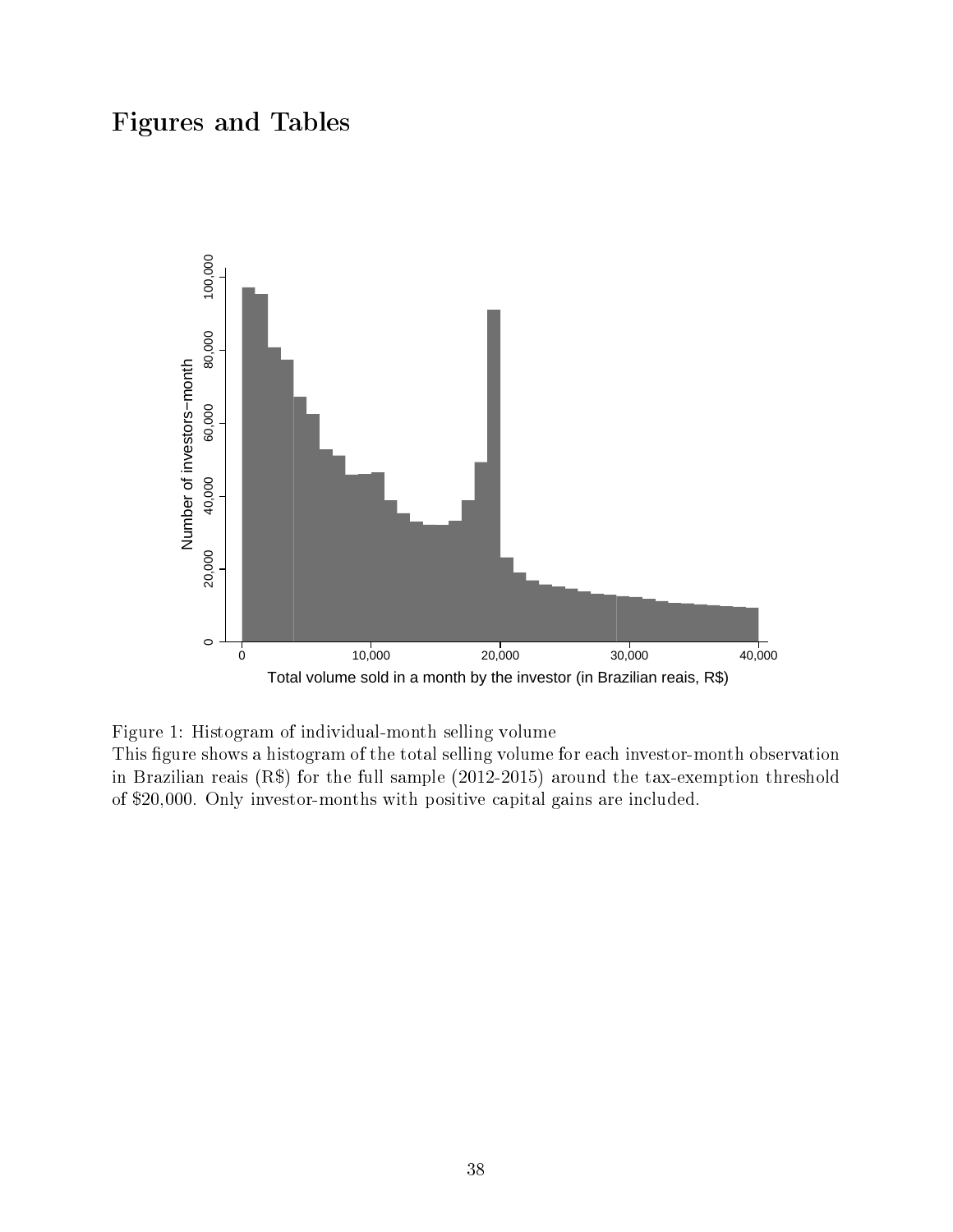

Figure 2: Index of cumulative market returns

This figure shows the cumulative return of a portfolio with all the stocks in our sample from  $2012$  to  $2015$ . We use the first two years of our sample  $(2012-2013)$  to classify investors as attentive and inattentive (pre-sample). In the last two years of our sample (2014-2015) we study their out-of-sample trading behavior.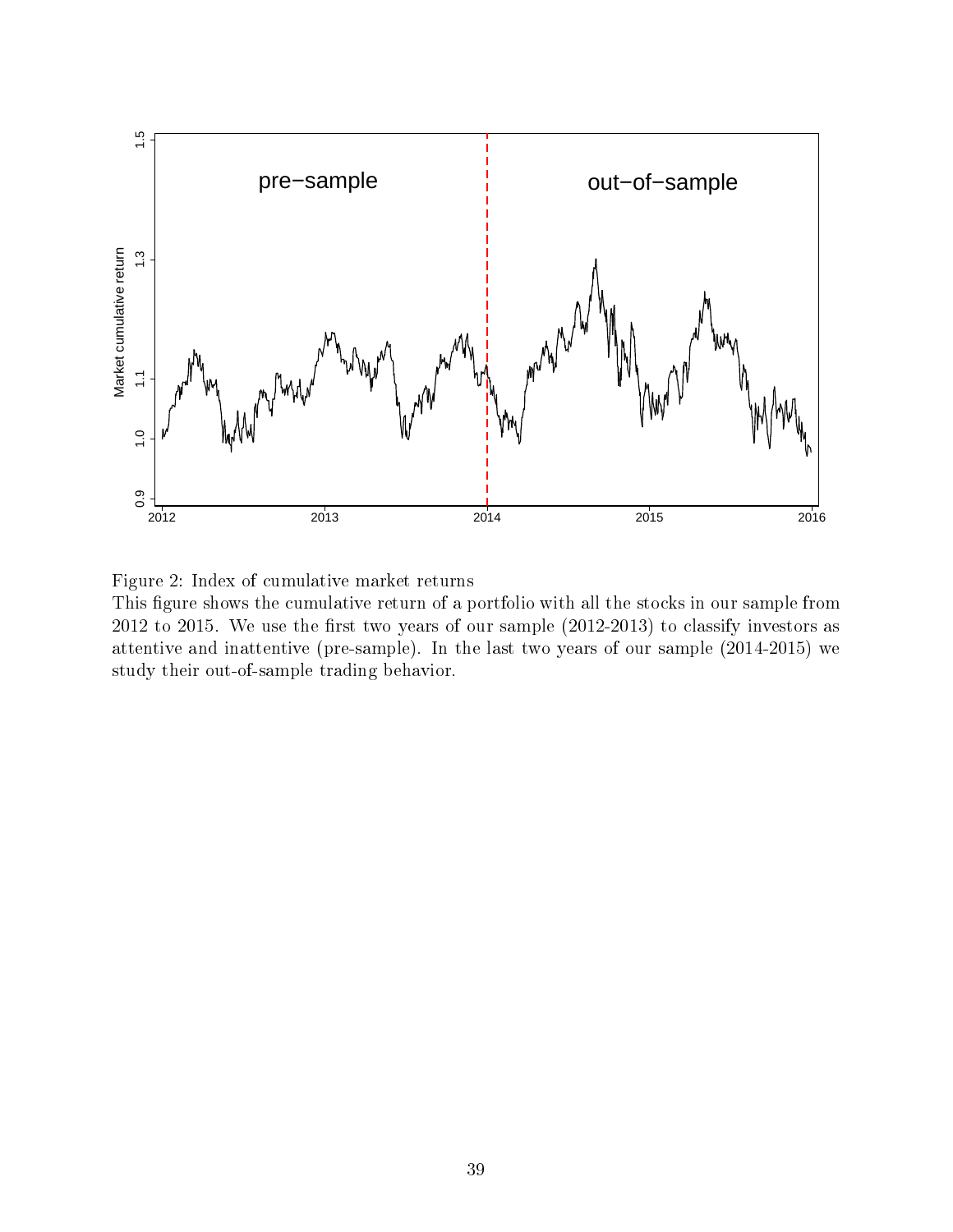| imposto de renda sobre ganhos em bolsa                                                                                                                                                                                                                                                                                                                                                                     | Ш                                 |  |  |  |  |  |  |  |  |
|------------------------------------------------------------------------------------------------------------------------------------------------------------------------------------------------------------------------------------------------------------------------------------------------------------------------------------------------------------------------------------------------------------|-----------------------------------|--|--|--|--|--|--|--|--|
| <b>Notícias</b><br>Vídeos<br>Configurações<br>Ferramentas<br><b>Todas</b><br>Shopping<br>Imagens<br>Mais                                                                                                                                                                                                                                                                                                   |                                   |  |  |  |  |  |  |  |  |
| Aproximadamente 675.000 resultados (0,46 segundos)                                                                                                                                                                                                                                                                                                                                                         |                                   |  |  |  |  |  |  |  |  |
| Isenção: Estão isentos de imposto de renda os<br>ganhos líquidos auferidos em operações efetuadas<br>com ações, no mercado à vista de bolsas de valores,<br>se o total das vendas realizadas no mês não exceder<br>a R\$ 20.000,00 (vinte mil reais).<br>Imposto de Renda na Bolsa de Valores   Como Aplicar na Bolsa de<br>www.comoaplicarnabolsa.com.br/tutorialde/imposto-de-renda-na-bolsa-de-valores/ |                                   |  |  |  |  |  |  |  |  |
| <b>El</b> Feedback<br>Sobre este resultado<br>Imposto de Renda na Bolsa de Valores   Como Aplicar na Bolsa de<br>www.comoaplicarnabolsa.com.br/tutorialde/imposto-de-renda-na-bolsa-de-valores ▼<br>Isenção: Estão isentos de imposto de renda os ganhos líquidos auferidos em operações efetuadas<br>com ações, no mercado à vista de <b>bolsas</b> de valores, se o                                      |                                   |  |  |  |  |  |  |  |  |
| Como funciona o imposto de renda sobre aplicação em bolsa de<br>https://equipetrader.com.br › Blog › Artigos › Bolsa de Valores ▼<br><b>★★★★</b> Avaliacão: 4,2 - 22 votos<br>O investidor da Bolsa de Valores tem obrigação de recolher o Imposto de Renda  O pagamento do<br>Imposto de Renda, geralmente, é feito através do DARF  são isentos - os ganhos também precisam                              |                                   |  |  |  |  |  |  |  |  |
| Digite agui para pesquisar<br>Ξi<br>PBF                                                                                                                                                                                                                                                                                                                                                                    | ኇ<br>$\wedge$ $\Box$ ( $\oplus$ ) |  |  |  |  |  |  |  |  |

Figure 3: Google search

This figure shows the results of a google search of the term "imposto de renda sobre ganhos em bolsa" (income tax over gains in the stock market).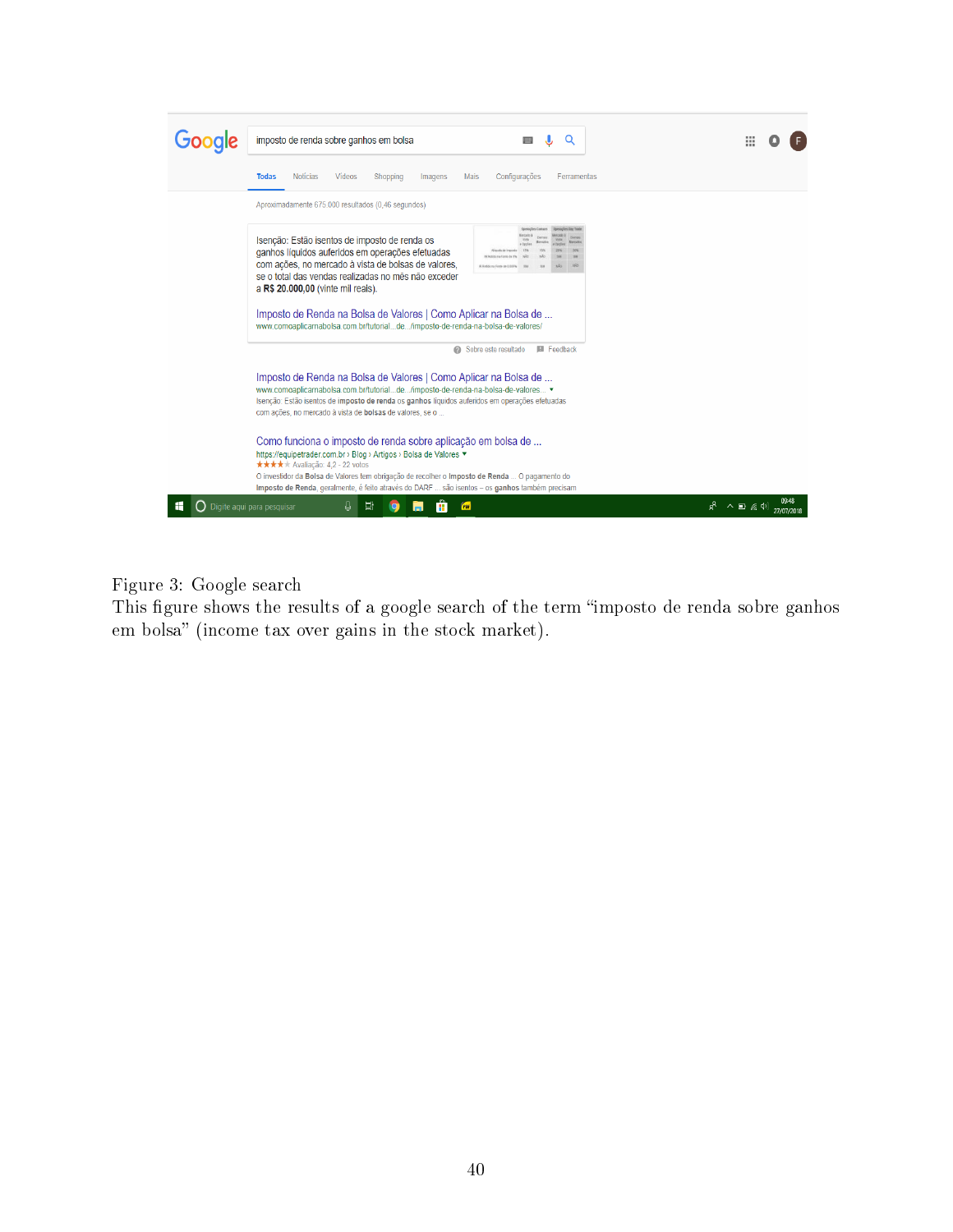#### Table 1: Ten examples of inattention to the tax rule

This table presents ten selected examples of investor trades illustrating mistakes regarding the tax rule. In all examples the investor makes a single sale in the month, with capital gains, and exceeding the \$20,000 threshold by less than \$1,000. Moreover, the day of the sale is close to the end of the month and the investor presents no selling activity in the following month.

| Investor ID | Volume sold (\$) | Sale date         | Tax $(\$)$ | Stock             | Purchase date     |
|-------------|------------------|-------------------|------------|-------------------|-------------------|
| 42791       | 20,500           | April 29, 2013    | 540        | PETR4             | February 25, 2013 |
| 153364      | 20,226           | August 28, 2012   | 513        | BRFS3             | July 11, 2012     |
| 176972      | 20,070           | April 29, 2013    | 519        | PETR4             | February 26, 2013 |
| 374099      | 20,400           | October 31, 2013  | 535.5      | PETR <sub>4</sub> | July 29, 2013     |
| 399739      | 20,025           | November 29, 2012 | 1,227.9    | QGEP3             | July 04, 2012     |
| 454037      | 20,690           | December 26, 2013 | 588.5      | ESTC3             | October 03, 2013  |
| 469231      | 20,500           | June 27, 2013     | 1,050      | EMBR3             | June 20, 2012     |
| 568359      | 20,190           | October 31, 2013  | 508.5      | GUAR3             | July 24, 2013     |
| 599764      | 20,258           | May 27, 2013      | 996.9      | RAPT4             | June 15, 2012     |
| 1515275     | 20,208           | August 30, 2013   | 691.2      | CSNA3             | June 21, 2013     |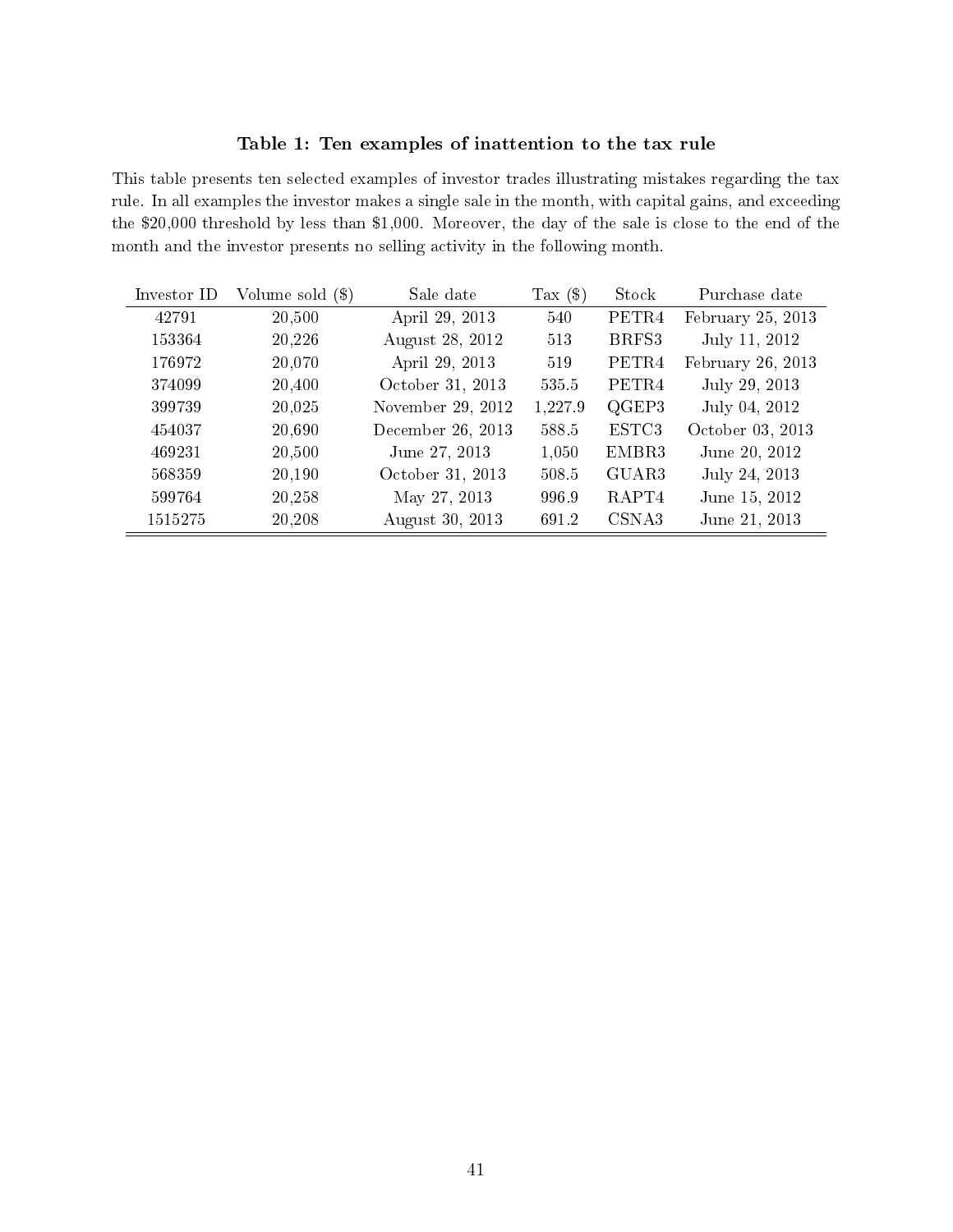#### Table 2: Descriptive statistics: 2012-2013

We define "inattentive" investors as those who, during  $2012-2013$ , (i) sold more than \$20,000 in at least one month and the amount forgave by paying taxes cannot be justied by liquidity needs or by expectation of a large price fall (i.e., made a sub-optimal decision), and (ii) never sold just below the tax-exemption threshold—between  $$19,500$  and  $$20,000$ —while having positive capital gains (i.e., made an optimal decision). In contrast, we define "attentive" investors as those who  $(i)$ made at least one optimal decision and (ii) never made a sub-optimal decision during the months of 2012-2013. The table presents statistics based on the pre-sample period (2012-2013). For each investor we compute: i) the age at the beginning of the sample, ii) the total volume of purchases (in US\$), iii) the financial volume of the average purchase (in US\$), iv) the total number of purchases, v) the Herfindahl-Hirschman index for each investor based on the volume invested per stock on the last day of 2013, vi) the Herfindahl-Hirschman index for each investor based on the volume invested per industry on the last day of 2013, vii) the average 120-day future return across all purchases (in %), and viii) the average 120-day future risk-adjusted return (using a four-factor model) across all purchases (in  $\%$ ). In Panel A we consider all investors classified as attentive and inattentive. In Panel B we consider only "high-activity" investors classified as attentive and inattentive. Highactivity investors are those who made at least one stock purchase or sale in at least half the months during 2012-2013.

|                                         |         | Attentive   |         | Inattentive |        |         |  |  |
|-----------------------------------------|---------|-------------|---------|-------------|--------|---------|--|--|
|                                         |         | $(n=7,242)$ |         | $(n=4.688)$ |        |         |  |  |
|                                         | Pct 10  | Pct 50      | Pct 90  | Pct 10      | Pct 50 | Pct 90  |  |  |
| Age                                     | 31      | 48          | 68      | 30          | 46     | 66      |  |  |
| Total volume invested (US\$)            | 16,875  | 82,354      | 419,563 | 15,278      | 83,904 | 425,405 |  |  |
| Average purchase (US\$, stock-day)      | 1,321   | 4,292       | 13,232  | 1,249       | 3,731  | 10,741  |  |  |
| Total num. of purchases (stock-day)     | 4       | 21          | 83      | 4           | 24     | 89      |  |  |
| Number of stocks                        | 1.0     | 3.0         | 10.3    | 1.0         | 3.1    | 9.5     |  |  |
| Number of industries                    | 1.0     | 2.4         | 59      | 1.0         | 2.4    | 5.7     |  |  |
| Average 120-day ret. $(\%$ , raw)       | $-20.3$ | $-2.1$      | 10.5    | $-22.9$     | -3.9   | 83      |  |  |
| Average 120-day ret. $(\%$ , risk adj.) | $-19.5$ | -4.5        | 6.1     | -21.5       | $-5.6$ | 4.8     |  |  |

Panel A: All investors

Panel B: High-activity investors

|                                     |          | Attentive   |         | Inattentive |         |         |  |  |
|-------------------------------------|----------|-------------|---------|-------------|---------|---------|--|--|
|                                     |          | $(n=4,283)$ |         | $(n=2,662)$ |         |         |  |  |
|                                     | Pct $10$ | Pct 50      | Pct 90  | Pct 10      | Pct 50  | Pct 90  |  |  |
| Age                                 | 31       | 49          | 68      | 31          | 47      | 66      |  |  |
| Total volume invested (US\$)        | 43,566   | 134,760     | 603,062 | 44,448      | 146,467 | 581,807 |  |  |
| Average purchase (US\$, stock-day)  | 1,221    | 3,961       | 13,894  | 1,163       | 3,433   | 10,607  |  |  |
| Num. of purchases (US\$, stock-day) | 13       | 36          | 113     | 18          | 42      | 122     |  |  |
| Number of stocks                    | 1.2      | 4.1         | 12.4    | 13          | 39      | 12.1    |  |  |
| Number of industries                | 1.0      | 30          | 6.6     | 1.1         | 30      | 6.3     |  |  |
| Average 120-day ret. (raw)          | $-18.6$  | $-2.2$      | 8.5     | $-21.0$     | $-4.2$  | 6.5     |  |  |
| Average 120-day ret. (risk adj.)    | $-18.0$  | $-4.7$      | 4.2     | $-20.2$     | -5.8    | 2.8     |  |  |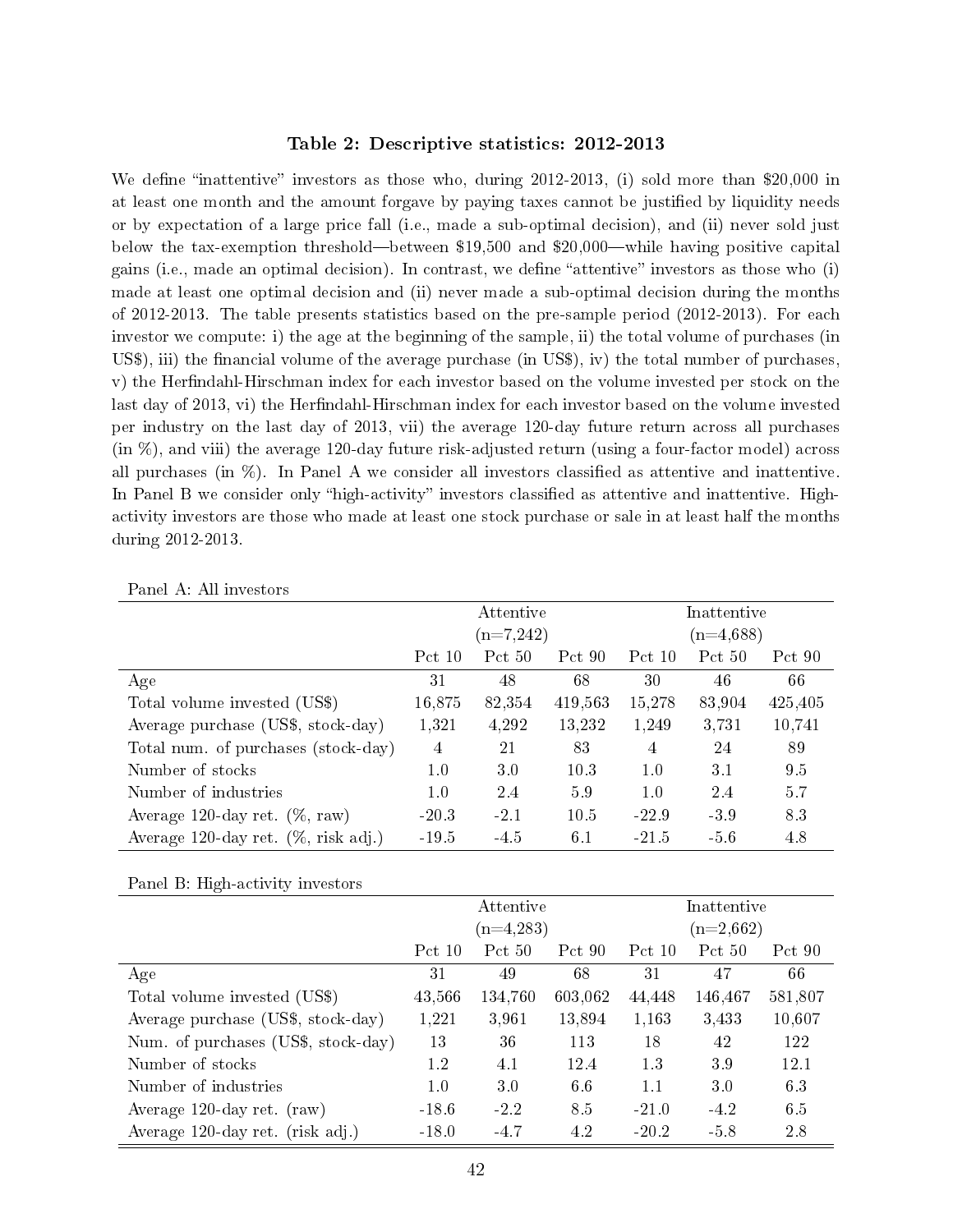#### Table 3: Taxes paid by inattentive investors

In this table we present the distributions of (i) the tax amount paid by inattentive investors due to sub-optimal decisions  $(\tau)$ , the (ii) amount sold above the \$20,000 cutoff (V-\$20,000), and (iii) the ratio of the variables (the marginal tax per  $$1$  above the cutoff). Panel A uses our benchmark definition of a sub-optimal decision given in Equation 1. The three alternative definitions of suboptimal decisions are used in panels B, C, and D.

Panel A: Benchmark classification of sub-optimal decision

|                             | Mean     | Std dev. Pct 10 Pct 50 |      |          | Pct 90                 |
|-----------------------------|----------|------------------------|------|----------|------------------------|
|                             | 646.52   | 630.96                 |      |          | 168.96 476.38 1,273.13 |
| $V-820,000$                 | 1.566.28 | 2.333.92               | 102  | - 875.50 | -3.698                 |
| $\tau/(V_{\rm -} \$20,000)$ | 3.01     | -53.09                 | 0.25 | 0.48     | 2.90                   |

Panel B: Alternative classification 1: (\$20,000;\$20,500]

|                               | Mean   | Std dev. | Pct 10 | Pct 50  | Pct 90 |
|-------------------------------|--------|----------|--------|---------|--------|
|                               | 311.09 | 278.61   | 77.70  | -226.50 | 650.99 |
| $V-$20,000$                   | 243.16 | 148.56   | 41     | 240     | 450    |
| $\tau/(V_{\text{-}}\$20,000)$ | 4.96   | 23.60    | 0.27   | 1 1 1   | -7.62  |

Panel C: Alternative classification 2:  $\tau$  > (V-\$20,000 + \$50)

|                             | Mean   | Std dev. | Pct 10 Pct 50 |               | Pct 90   |
|-----------------------------|--------|----------|---------------|---------------|----------|
|                             | 533.90 | 451.87   |               | 128.10 417.12 | 1.057.38 |
| $V-820,000$                 | 246.28 | 283.30   | 21.04         | 160           | 542      |
| $\tau/(V_{\rm -} \$20,000)$ | 7.82   | -29.56   | 1 12          | 2.20          | 11.68    |

Panel D: Alternative classification 3: Last week

|                               | Mean     | Std dev. | Pct $10$ Pct $50$ |        | Pct 90   |
|-------------------------------|----------|----------|-------------------|--------|----------|
|                               | 750.87   | 586.11   | 193.20            | 583.91 | 1,538.54 |
| $V-820,000$                   | 1,768.14 | 2.134.98 | -107              | -916   | 5,000    |
| $\tau/(V_{\text{-}}\$20,000)$ | 3.34     | 27.58    | 0.25              | 0.49   | 3.74     |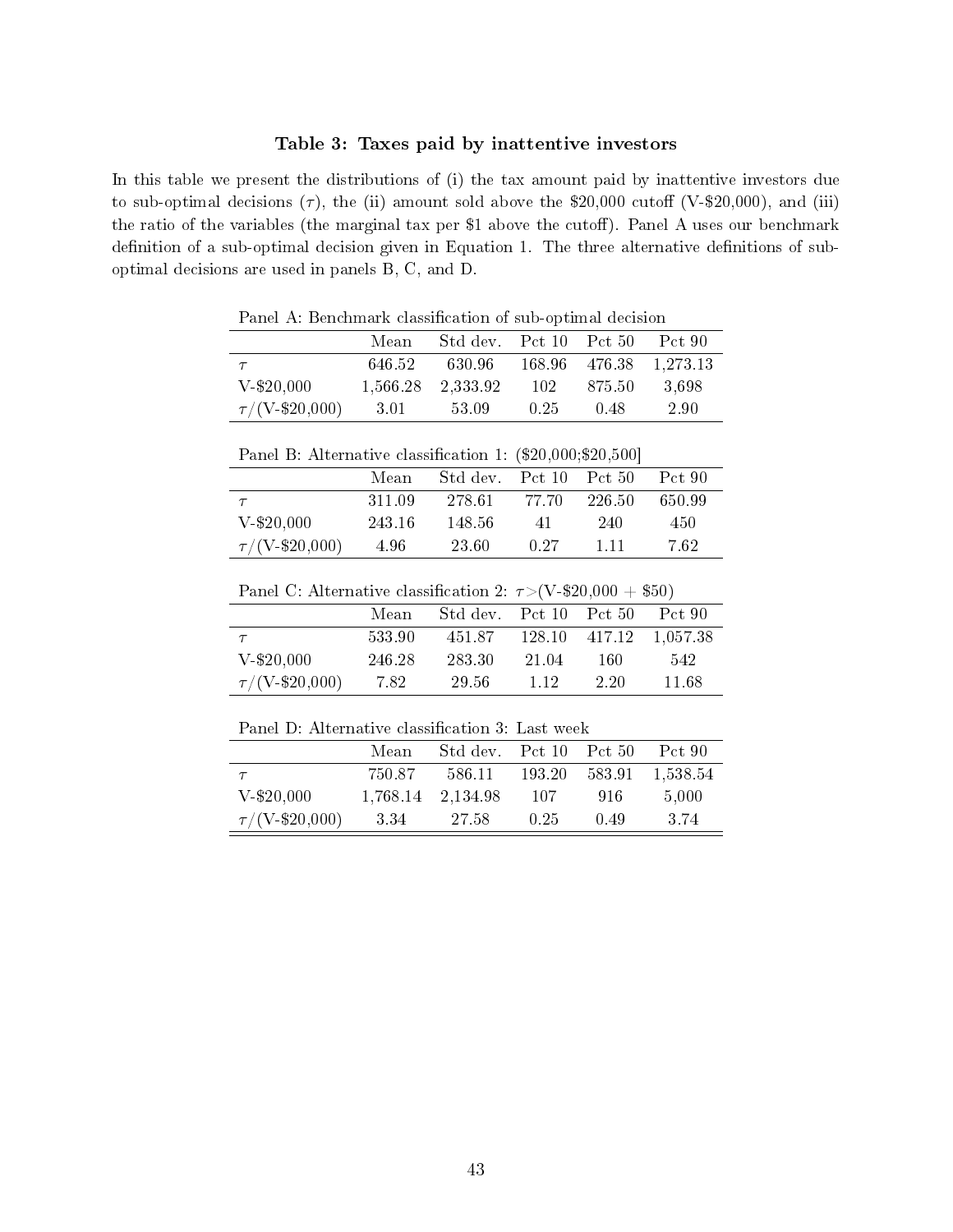#### Table 4: Descriptive statistics of dependent variables: 2014-2015

This table presents descriptive statistics of the investor-level dependent variables used in the crossindividual regressions. Variables are computed in the out-of-sample period  $(2014-2015)$ .  $PGR/PLR$ is the ratio between the proportion of gains realized and the proportion of losses realized by the individual (an average across the individual's monthly ratios). HHI stocks (HHI industries) is the Herfindahl-Hirschman index for each investor based on the volume invested per stock (industry) in each month during 2014 and 2015 (the average of the monthly HHIs). *% of lottery-like stocks* is the investor's fraction of purchases of lottery-like stocks (stocks with nominal prices in the bottom tercile, and idiosyncratic volatility and skewness in the top tercile).  $\%$  of salient stocks is the investor's fraction of purchases of salient stocks (a stock is salient if it is displayed on specialized webpages rankings as one of the five best or five worst performing stocks of the day).  $\%$  of extrapolation stocks is the investor's fraction of purchases of stocks with a very high 20-day past return (greater than 11.1%, the 90th percentile in our 2014-2015 sample). risk adj. ret h - mean is the average h-day ahead risk-adjusted return across all purchases by the investor. *risk adj. ret 120 - median* is the median 120-day ahead risk-adjusted return across all purchases by the investor. risk adj. ret 120 minimum is the minimum 120-day ahead risk-adjusted return across all purchases by the investor. risk adj. ret 120 - std. dev is the standard deviation of the 120-day ahead risk-adjusted return across all purchases by the investor.

| Variable                      | Number of individuals | Mean     | Std dev. | Pct $10$       | Pct 50   | Pct 90         |
|-------------------------------|-----------------------|----------|----------|----------------|----------|----------------|
| PGR/PLR                       | 5,649                 | 1.06     | 0.88     | $\Omega$       | 1.       | $\overline{2}$ |
| HHI stocks                    | 11,930                | 0.57     | 0.29     | 0.20           | 0.54     |                |
| HHI industries                | 11,930                | 0.65     | 0.26     | 0.30           | 0.64     |                |
| % of lottery-like stocks      | 11,930                | 3.69     | 10.20    | $\overline{0}$ | $\Omega$ | 12.50          |
| % of salient stocks           | 11,930                | 10.89    | 15.58    | $\overline{0}$ | 5.76     | 28.57          |
| % of extrapolation stocks     | 11,930                | 9.79     | 15.13    | $\overline{0}$ | 4.66     | 25             |
| risk adj. ret 60 - mean       | 11,930                | $-4.24$  | 9.96     | $-15.07$       | $-3.67$  | 5.32           |
| risk adj. ret 120 - mean      | 11,930                | $-5.01$  | 13.30    | $-19.55$       | $-5.20$  | 8.88           |
| risk adj. ret 240 - mean      | 11,930                | $-11.26$ | 18.48    | $-32.17$       | $-11.11$ | 7.55           |
| risk adj. ret 120 - median    | 11,930                | $-6.55$  | 14.04    | $-22.06$       | $-6.81$  | 8.90           |
| risk adj. ret 120 - min       | 11,930                | $-35.91$ | 22.98    | -66.76         | $-36.52$ | $-9.13$        |
| risk adj. ret 120 - std. dev. | 10,969                | 22.11    | 12.02    | 10.06          | 20.38    | 34.75          |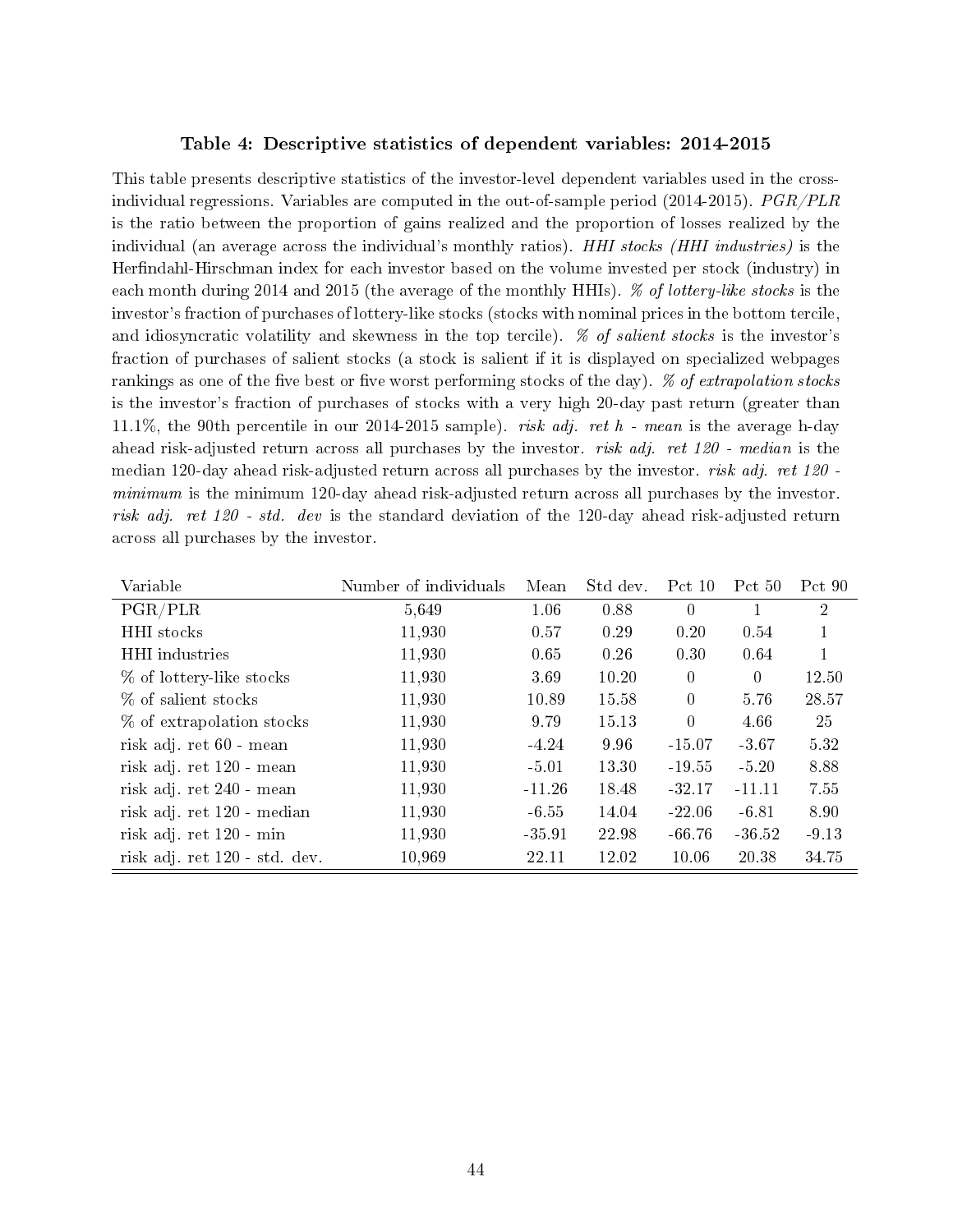#### Table 5: Disposition effect

This table shows cross-individual regressions for a measure of disposition effect on *inattentive*, a dummy variable equal to one (zero) if the investor is classied as inattentive (attentive) in the presample (2012-2013). The dependent variable is PGR/PLR, where PGR is the Proportion of Gains Realized and PLR is the Proportion of Losses Realized. PGR/PLR is winsorized at 2.5% and 97.5%. We include as controls the demeaned variables *performance*, the average 120-day return across all purchases by the individual during 2012-2013, volume, the average volume across all purchases by the investor during 2012-2013,  $\# of months$ , the number of months the investor was active (bought or sold a stock) in the stock market during 2012-2013, and  $\#$  of days, the number of days the investor was active in the stock market during 2012-2013. We also include as control variables *short-seller*, a dummy variable equal to one if the investor was a short-seller during 2012-2013, and *option-trader*, a dummy variable equal to one if the investor was an option trader during 2012-2013. Columns 1, 2, and 3 consider all investors classied as attentive and inattentive, and columns 4, 5, and 6 consider only "high-activity" investors. High-activity investors are those who made at least one stock purchase or sale in at least half of the months in 2012-2013. Standard errors are shown in parenthesis and are robust. \*\*\*, \*\*, and \* indicate significance at the  $1\%$ ,  $5\%$ , and  $10\%$  levels, respectively.

|                |            | All investors |              |            | High-activity investors |             |
|----------------|------------|---------------|--------------|------------|-------------------------|-------------|
|                | (1)        | (2)           | (3)          | (4)        | (5)                     | (6)         |
| inattentive    | $0.035**$  | $0.034**$     | $0.031*$     | $0.047**$  | $0.043**$               | $0.038*$    |
|                | (0.017)    | (0.017)       | (0.017)      | (0.020)    | (0.020)                 | (0.020)     |
| performance    |            | $-0.003***$   | $-0.002$ *** |            | $-0.005***$             | $-0.004***$ |
|                |            | (0.001)       | (0.001)      |            | (0.001)                 | (0.001)     |
| short-seller   |            | $-0.044**$    | $-0.076***$  |            | $-0.057**$              | $-0.092***$ |
|                |            | (0.020)       | (0.020)      |            | (0.023)                 | (0.023)     |
| options-trader |            | 0.004         | $-0.002$     |            | 0.003                   | $-0.002$    |
|                |            | (0.020)       | (0.019)      |            | (0.023)                 | (0.023)     |
| volume         |            |               | $-0.001$     |            |                         | 0.007       |
|                |            |               | (0.009)      |            |                         | (0.010)     |
| $#$ of months  |            |               | $-0.011***$  |            |                         | $-0.013***$ |
|                |            |               | (0.002)      |            |                         | (0.003)     |
| $#$ of days    |            |               | $0.004***$   |            |                         | $0.003***$  |
|                |            |               | (0.001)      |            |                         | (0.001)     |
| Constant       | $0.986***$ | $0.992***$    | $0.978***$   | $0.992***$ | $1.003***$              | $0.987***$  |
|                | (0.011)    | (0.012)       | (0.012)      | (0.013)    | (0.014)                 | (0.014)     |
| $\mathbf{R}^2$ | $0.08\%$   | 0.51%         | 4.52%        | $0.13\%$   | 1.11%                   | $6.06\%$    |
| $\mathbf N$    | 5,649      | 5,649         | 5,649        | 4,059      | 4,059                   | 4,059       |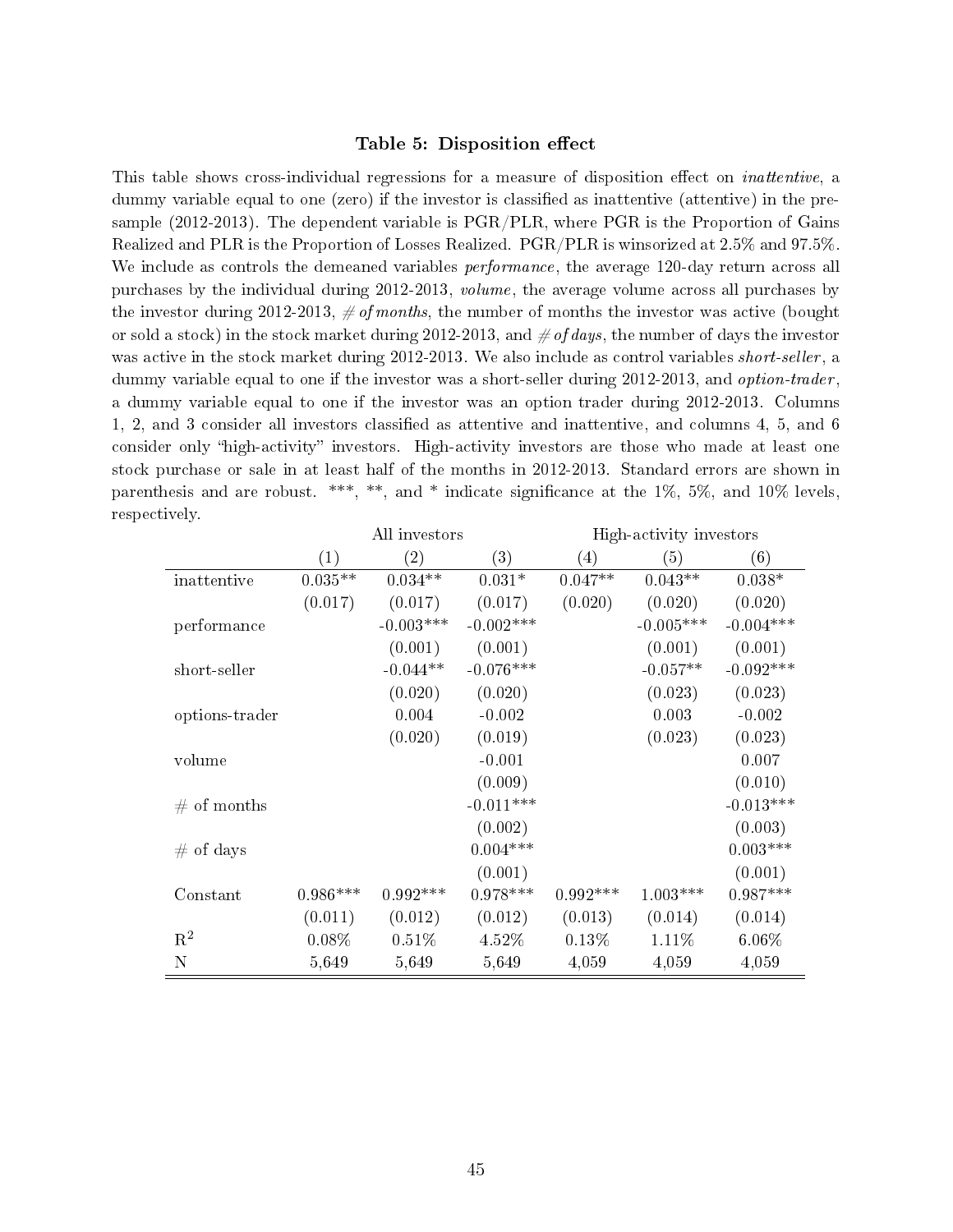# Table 6: Diversification Table 6: Diversification

This table shows cross-individual regressions of two measures of diversification on *inattentive*, a dummy variable equal to one (zero) if the all months for each investor based on the position per stock (industry). We include as controls the demeaned variables performance, the average 120-day return across all purchases by the individual during 2012-2013, volume, the average volume across all purchases by the investor during 2012-2013,  $\#$  of months, the number of months the investor was active (bought or sold a stock) in the stock market during investor is classified as inattentive (attentive) in the pre-sample (2012-2013). The dependent variable is the Herfindahl-Hirschman index based on the volume invested per stock (industry) in each month during 2014 and 2015. HHI Stocks (HHI industries) is the average across 2012-2013, and  $\#$  of days, the number of days the investor was active in the stock market during 2012-2013. We also include as control variable equal to one if the investor was an option trader during 2012-2013. Columns 1 to 4 consider all investors classified as attentive and inattentive, and columns 5 to 8 consider only "high-activity" investors. High-activity investors are those who made at least one stock purchase or sale in at least half the months in 2012-2013. Standard errors are shown in parenthesis and are robust. \*\*\*, and \* indicate This table shows cross-individual regressions of two measures of diversification on *inattentive*, a dummy variable equal to one (zero) if the investor is classified as inattentive (attentive) in the pre-sample (2012-2013). The dependent variable is the Herfindahl-Hirschman index based on the volume invested per stock (industry) in each month during 2014 and 2015. HHI Stocks (HHI industries) is the average across all months for each investor based on the position per stock (industry). We include as controls the demeaned variables *performance*, the average 120-day return across all purchases by the individual during 2012-2013, volume, the average volume across all purchases by the investor during 2012-2013,  $\#$  of months, the number of months the investor was active (bought or sold a stock) in the stock market during 2012-2013, and  $\#$  of days, the number of days the investor was active in the stock market during 2012-2013. We also include as control variables short-seller, a dummy variable equal to one if the investor was a short-seller during 2012-2013, and option-trader, a dummy variables *short-seller*, a dummy variable equal to one if the investor was a short-seller during 2012-2013, and option-trader, a dummy variable equal to one if the investor was an option trader during 2012-2013. Columns 1 to 4 consider all investors classified as attentive and inattentive, and columns 5 to 8 consider only "high-activity" investors. High-activity investors are those who made at least one stock purchase or sale in at least half the months in 2012-2013. Standard errors are shown in parenthesis and are robust. \*\*\*, \*\*, and \* indicate significance at the  $1\%, 5\%,$  and  $10\%$  levels, respectively. significance at the  $1\%, 5\%,$  and  $10\%$  levels, respectively.

|                         | HHI industries    | $\circledS$        | $0.016***$  | (0.006) | $0.003***$  | (0.0001) | $-0.013$            | (0.008) | $0.020***$     | (0.007) | $0.026***$ | (0.003) | $-0.008***$   | $(0.001)$ | $0.001***$      | (0.0001) | $.587***$  | (0.004) | 7.34%     | 6,945  |
|-------------------------|-------------------|--------------------|-------------|---------|-------------|----------|---------------------|---------|----------------|---------|------------|---------|---------------|-----------|-----------------|----------|------------|---------|-----------|--------|
|                         |                   | E                  | $0.016***$  | (0.006) |             |          |                     |         |                |         |            |         |               |           |                 |          | $0.590***$ | (0.004) | 0.10%     | 6,945  |
| High-activity investors | HHI stocks        | $\odot$            | $0.021***$  | (0.007) | $0.003***$  |          | $(0.001)$<br>-0.004 | (0.009) | 0.012          | (0.008) | $0.028***$ | (0.004) | $0.009***$    | $(0.001)$ | $0.001***$      | (0.0001) | $0.497***$ | (0.005) | 7.83%     | 6,945  |
|                         |                   | $\widehat{\Theta}$ | $0.021***$  | (0.007) |             |          |                     |         |                |         |            |         |               |           |                 |          | $0.500***$ | (0.004) | 0.13%     | 6,945  |
|                         | HHI industries    | $\bigoplus$        | $0.005\,$   | (0.005) | $0.001***$  | (0.0001) | $-0.016**$          | (0.007) | $0.024***$     | (0.005) | $0.024***$ | (0.006) | $0.009***$    | (0.0001)  | $0.001***$      | (0.0001) | $0.644***$ | (0.003) | 8.14%     | 11,930 |
|                         |                   | වි                 | 0.007       | (0.005) |             |          |                     |         |                |         |            |         |               |           |                 |          | 0.646      | (0.003) | 0.2%      | 11,930 |
| All investors           | <b>HHI</b> stocks | $\odot$            | $0.009*$    | (0.005) | $0.001***$  | (0.0001) | $-0.009$            | (0.008) | $0.017***$     | (0.006) | $0.026***$ | (0.003) | $0.011***$    | $(0.001)$ | $0.001***$      | (0.0001) | $0.564***$ | (0.003) | 12.08%    | 11,930 |
|                         |                   | $\Xi$              | $0.011**$   | (0.005) |             |          |                     |         |                |         |            |         |               |           |                 |          | $0.565***$ | (0.003) | 0.03%     | 11,930 |
|                         |                   |                    | inattentive |         | performance |          | short-seller        |         | options-trader |         | volume     |         | $#$ of months |           | of days<br>$\#$ |          | constant   |         | $\approx$ |        |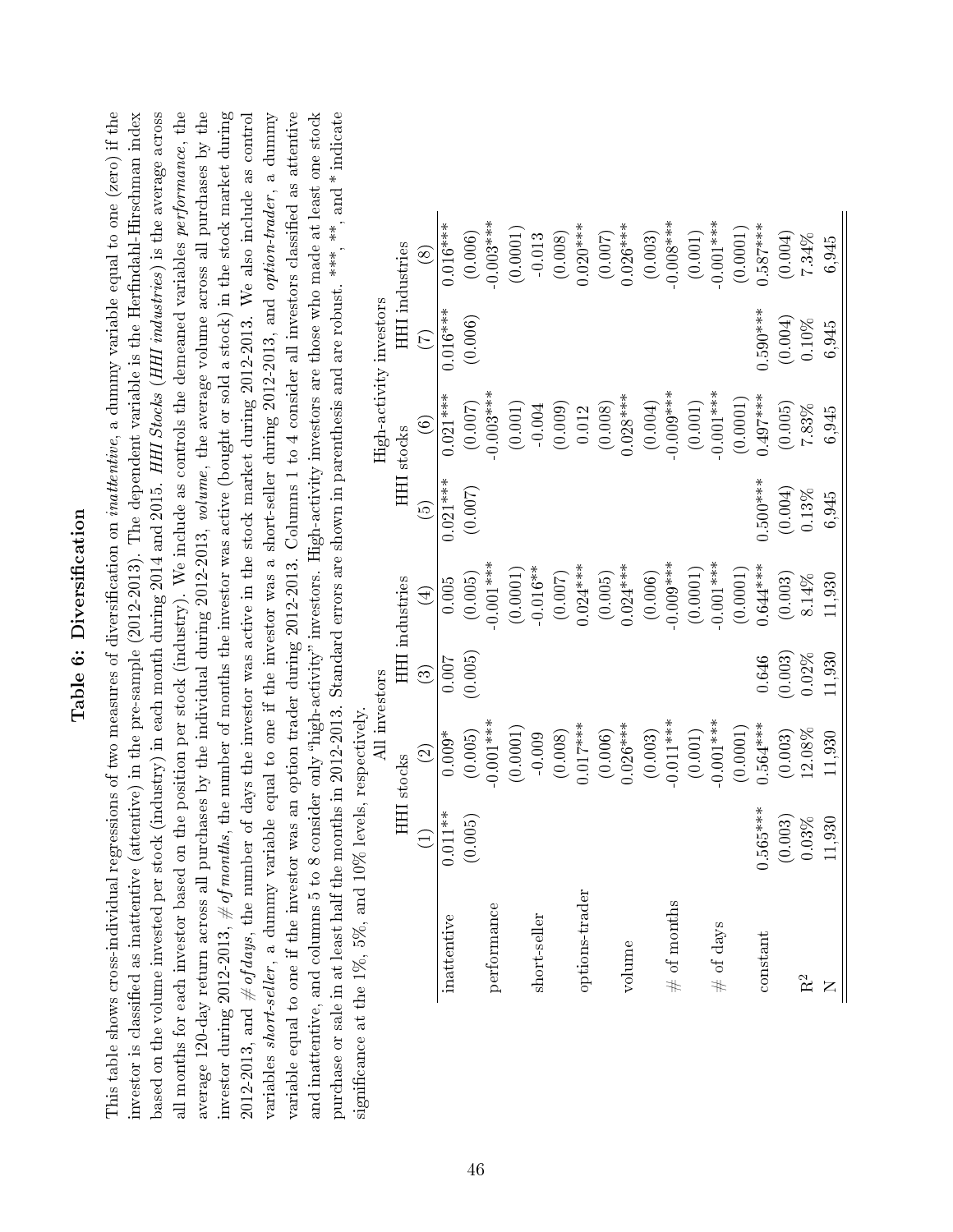#### Table 7: Preference for lottery-like stocks

This table shows cross-individual regressions of the preference for lottery-like stocks on *inattentive*, a dummy variable equal to one (zero) if the investor is classied as inattentive (attentive) in the pre-sample (2012-2013). The dependent variable is the fraction of purchases of lottery-like stocks (stocks with nominal prices in the bottom tercile, and idiosyncratic volatility and skewness in the top tercile). We include as controls the demeaned variables *performance*, the average 120-day return across all purchases by the individual during 2012-2013, volume, the average volume across all purchases by investor during 2012-2013,  $\# of months$ , the number of months the investor was active (bought or sold a stock) in the stock market during 2012-2013, and  $\# of \, days$ , the number of days the investor was active in the stock market during 2012-2013. We also include as control variables short-seller , a dummy variable equal to one if the investor was a short-seller during 2012- 2013, and *option-trader*, a dummy variable equal to one if the investor was an option trader during 2012-2013. Columns 1 to 3 consider all investors classied as attentive and inattentive, and columns 4 to 6 consider only "high-activity" investors. High-activity investors are those who made at least one stock purchase or sale in at least half the months during 2012-2013. Standard errors are shown in parenthesis and are robust. \*\*\*, \*\*, and \* indicate significance at the 1%, 5%, and 10% levels, respectively.

|                |            | All investors     |             | High-activity investors |             |             |  |  |
|----------------|------------|-------------------|-------------|-------------------------|-------------|-------------|--|--|
|                | (1)        | $\left( 2\right)$ | (3)         | $\left( 4\right)$       | (5)         | (6)         |  |  |
| inattentive    | $1.166***$ | $1.030***$        | $0.931***$  | 1.395***                | $1.130***$  | $0.922***$  |  |  |
|                | (0.199)    | (0.201)           | (0.199)     | (0.266)                 | (0.263)     | (0.264)     |  |  |
| performance    |            | $-0.104***$       | $-0.096***$ |                         | $-0.190***$ | $-0.179***$ |  |  |
|                |            | (0.010)           | (0.010)     |                         | (0.015)     | (0.015)     |  |  |
| short-seller   |            | $-0.935***$       | $-1.184***$ |                         | $-1.197***$ | $-1.193***$ |  |  |
|                |            | (0.265)           | (0.269)     |                         | (0.308)     | (0.310)     |  |  |
| options-trader |            | 0.016             | $-0.120$    |                         | $-0.456$    | $-0.393$    |  |  |
|                |            | (0.235)           | (0.236)     |                         | (0.285)     | (0.286)     |  |  |
| volume         |            |                   | $-0.827***$ |                         |             | $-0.759***$ |  |  |
|                |            |                   | (0.110)     |                         |             | (0.142)     |  |  |
| $#$ of months  |            |                   | $0.041**$   |                         |             | $-0.031$    |  |  |
|                |            |                   | (0.018)     |                         |             | (0.039)     |  |  |
| $#$ of days    |            |                   | $0.022***$  |                         |             | $0.021***$  |  |  |
|                |            |                   | (0.003)     |                         |             | (0.003)     |  |  |
| Constant       | $3.235***$ | $3.410***$        | $3.509***$  | $3.742***$              | $4.160***$  | $4.223***$  |  |  |
|                | (0.110)    | (0.122)           | (0.122)     | (0.148)                 | (0.169)     | (0.169)     |  |  |
| $\mathrm{R}^2$ | 0.31%      | 2.63%             | 4.32%       | 0.43%                   | 5.57%       | 6.83%       |  |  |
| N              | 11,930     | 11,930            | 11,930      | 6,945                   | 6,945       | 6,945       |  |  |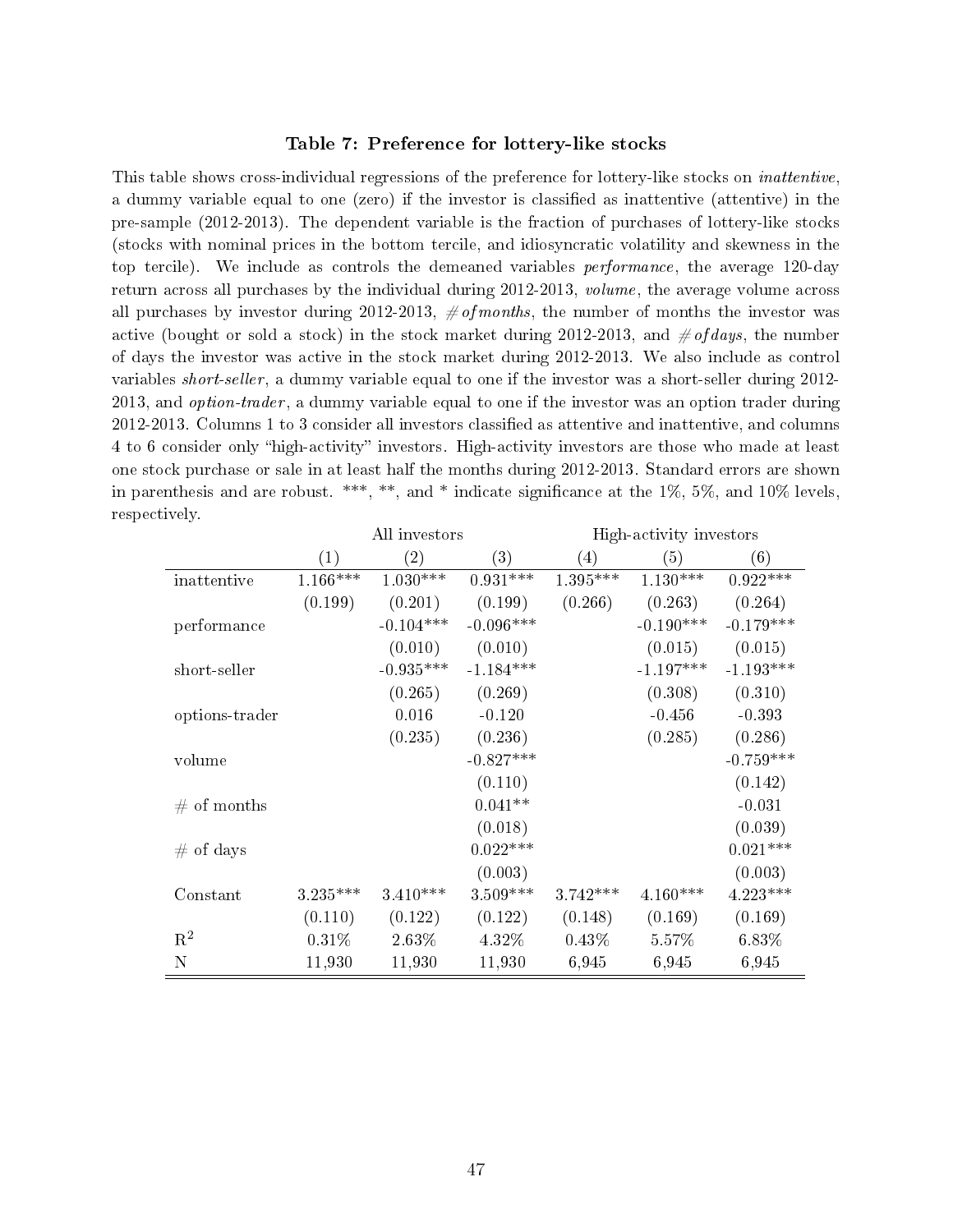#### Table 8: Preference for salient stocks

This table shows cross-individual regressions of the preference for salient stocks on inattentive, a dummy variable equal to one (zero) if the investor is classified as inattentive (attentive) in the presample (2012-2013). The dependent variable is the fraction of purchases of salient stocks. Salient stocks is a dummy variable equal to one if the stock is displayed on specialized webpages rankings as one of the five best and five worst performing stocks of the day. We include as controls the demeaned variables performance, the average 120-day return across all purchases by the individual during 2012-2013, volume, the average volume across all purchases by the investor during 2012-2013,  $\# of months$ , the number of months the investor was active (bought or sold a stock) in the stock market during 2012-2013, and  $\#$  of days, the number of days the investor was active in the stock market during 2012-2013. We also include as control variables *short-seller*, a dummy variable equal to one if the investor was a short-seller during 2012-2013, and *option-trader*, a dummy variable equal to one if the investor was an option trader during 2012-2013. Columns 1 to 3 consider all investors classified as attentive and inattentive, and columns 4 to 6 consider only "high-activity" investors. High-activity investors are those who made at least one stock purchase or sale in at least half the months during 2012-2013. Standard errors are shown in parenthesis and are robust. \*\*\*, \*\*, and \* indicate significance at the  $1\%, 5\%,$  and  $10\%$  levels, respectively.

|                | (1)         | $\rm(2)$    | (3)         | (4)         | (5)         | (6)         |
|----------------|-------------|-------------|-------------|-------------|-------------|-------------|
| inattentive    | $0.886***$  | $1.013***$  | $0.942***$  | $1.292***$  | $1.396***$  | $1.300***$  |
|                | (0.292)     | (0.294)     | (0.297)     | (0.329)     | (0.334)     | (0.336)     |
| performance    |             | $-0.028**$  | $-0.028**$  |             | $-0.055***$ | $-0.053***$ |
|                |             | (0.012)     | (0.012)     |             | (0.015)     | (0.015)     |
| short-seller   |             | $-1.950***$ | $-1.841***$ |             | $-1.721***$ | $-1.799***$ |
|                |             | (0.375)     | (0.378)     |             | (0.399)     | (0.400)     |
| options-trader |             | $-0.433$    | $-0.314$    |             | $-0.630*$   | $-0.609*$   |
|                |             | (0.344)     | (0.347)     |             | (0.219)     | (0.376)     |
| volume         |             |             | 0.174       |             |             | 0.301       |
|                |             |             | (0.151)     |             |             | (0.165)     |
| # of months    |             |             | $-0.114***$ |             |             | $-0.279***$ |
|                |             |             | (0.030)     |             |             | (0.054)     |
| $#$ of days    |             |             | $0.009**$   |             |             | $0.014***$  |
|                |             |             | (0.004)     |             |             | (0.004)     |
| Constant       | $10.540***$ | 10.837***   | $10.826***$ | $10.076***$ | $10.484***$ | 10.529***   |
|                | (0.183)     | (0.199)     | (0.196)     | (0.198)     | (0.219)     | (0.219)     |
| $R^2$          | 0.08%       | $0.36\%$    | $0.50\%$    | 0.23%       | $0.80\%$    | 1.22%       |
| Ν              | 11,930      | 11,930      | 11,930      | 6,945       | 6,945       | 6,945       |

All investors High-activity investors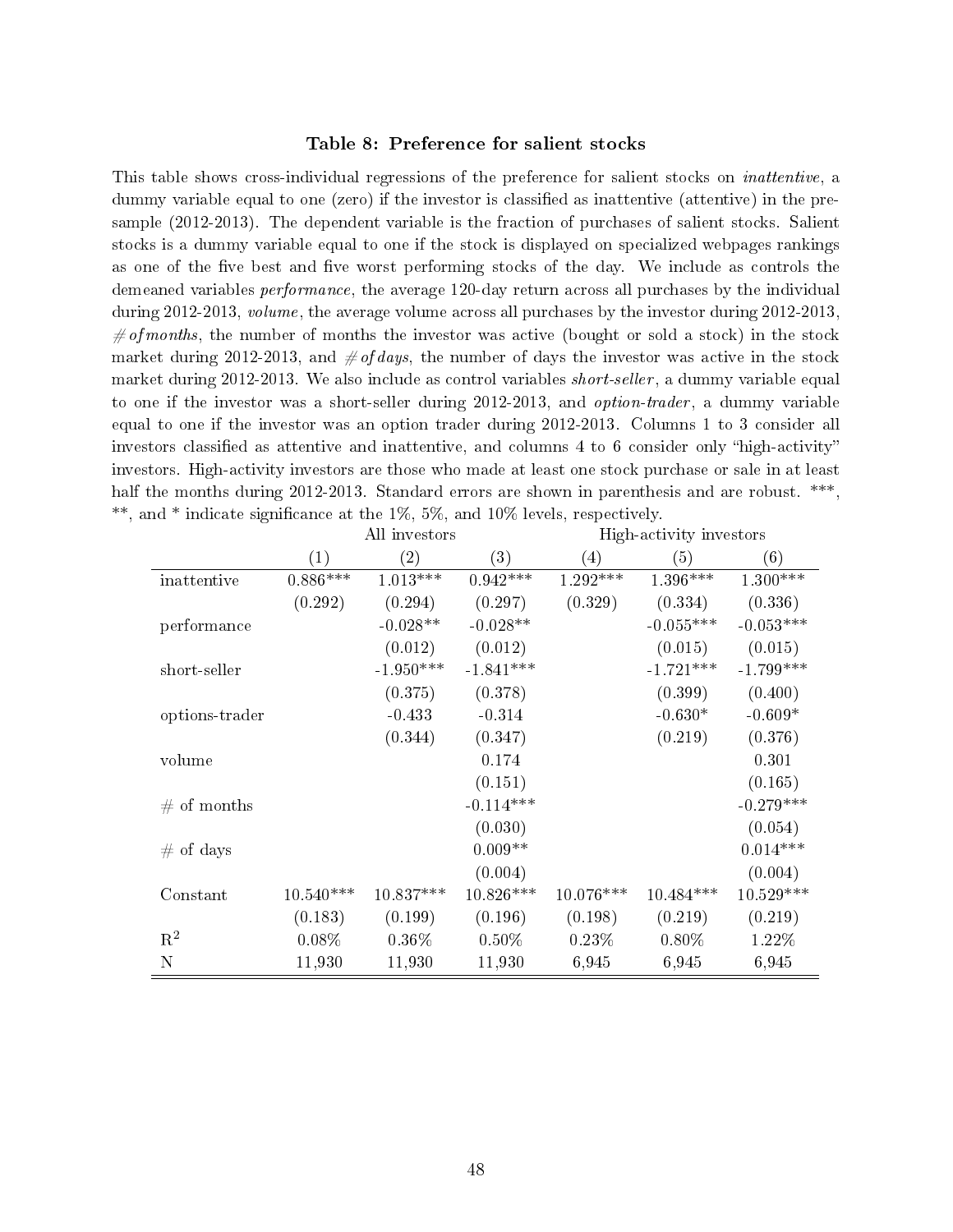#### Table 9: Extrapolation

This table shows cross-individual regressions of the preference for extrapolative stocks on *inattentive*, a dummy variable equal to one (zero) if the investor is classified as inattentive (attentive) in the pre-sample (2012-2013). The dependent variable is the fraction of "purchases by extrapolation." A purchase by extrapolation is the purchase of a stock whose past 20-day returns is above 11.1%, the 90th percentile in our sample (2014-2015). We include as controls the demeaned variables performance, the average 120-day return across all purchases by the individual during 2012-2013, *volume*, the average volume across all purchases by the investor during 2012-2013,  $\# of months$ . the number of months the investor was active (bought or sold a stock) in the stock market during 2012-2013, and  $\#$  of days, the number of days the investor was active in the stock market during  $2012-2013$ . We also include as control variables *short-seller*, a dummy variable equal to one if the investor was a short-seller during 2012-2013, and *option-trader*, a dummy variable equal to one if the investor was an option trader during 2012-2013. Columns 1 to 3 consider all investors classified as attentive and inattentive, and columns 4 to 6 consider only "high-activity" investors. High-activity investors are those who made at least one stock purchase or sale in at least half the months during 2012-2013. Standard errors are shown in parenthesis and are robust. \*\*\*, \*\*, and \* indicate significance at the 1%, 5%, and 10% levels, respectively.

|                |            | All investors |             |                   | High-activity investors |             |
|----------------|------------|---------------|-------------|-------------------|-------------------------|-------------|
|                | (1)        | (2)           | (3)         | $\left( 4\right)$ | (5)                     | (6)         |
| inattentive    | $1.331***$ | $1.103***$    | $1.068***$  | $1.431***$        | $1.097***$              | $1.120***$  |
|                | (0.285)    | (0.286)       | (0.286)     | (0.325)           | (0.323)                 | (0.322)     |
| performance    |            | $-0.074***$   | $-0.075***$ |                   | $-0.099***$             | $-0.100***$ |
|                |            | (0.012)       | (0.012)     |                   | (0.014)                 | (0.015)     |
| short-seller   |            | $0.919***$    | $0.934**$   |                   | 0.815                   | 0.715       |
|                |            | (0.402)       | (0.409)     |                   | (0.434)                 | (0.440)     |
| options-trader |            | 0.110         | 0.159       |                   | 0.365                   | 0.319       |
|                |            | (0.341)       | (0.344)     |                   | (0.383)                 | (0.386)     |
| volume         |            |               | 0.191       |                   |                         | 0.241       |
|                |            |               | (0.158)     |                   |                         | (0.181)     |
| $\#$ of months |            |               | $-0.073**$  |                   |                         | $-0.014$    |
|                |            |               | (0.030)     |                   |                         | (0.055)     |
| $#$ of days    |            |               | $0.009**$   |                   |                         | 0.004       |
|                |            |               | (0.004)     |                   |                         | (0.004)     |
| Constant       | $9.267***$ | $9.213***$    | $9.215***$  | $9.076***$        | 8.975***                | 8.995***    |
|                | (0.178)    | (0.192)       | (0.190)     | (0.200)           | (0.224)                 | (0.223)     |
| $\mathbf{R}^2$ | 0.21%      | 0.75%         | 0.81%       | $0.28\%$          | 1.20%                   | 1.23%       |
| $\mathbf N$    | 11,930     | 11,930        | 11,930      | 6,945             | 6,945                   | 6,945       |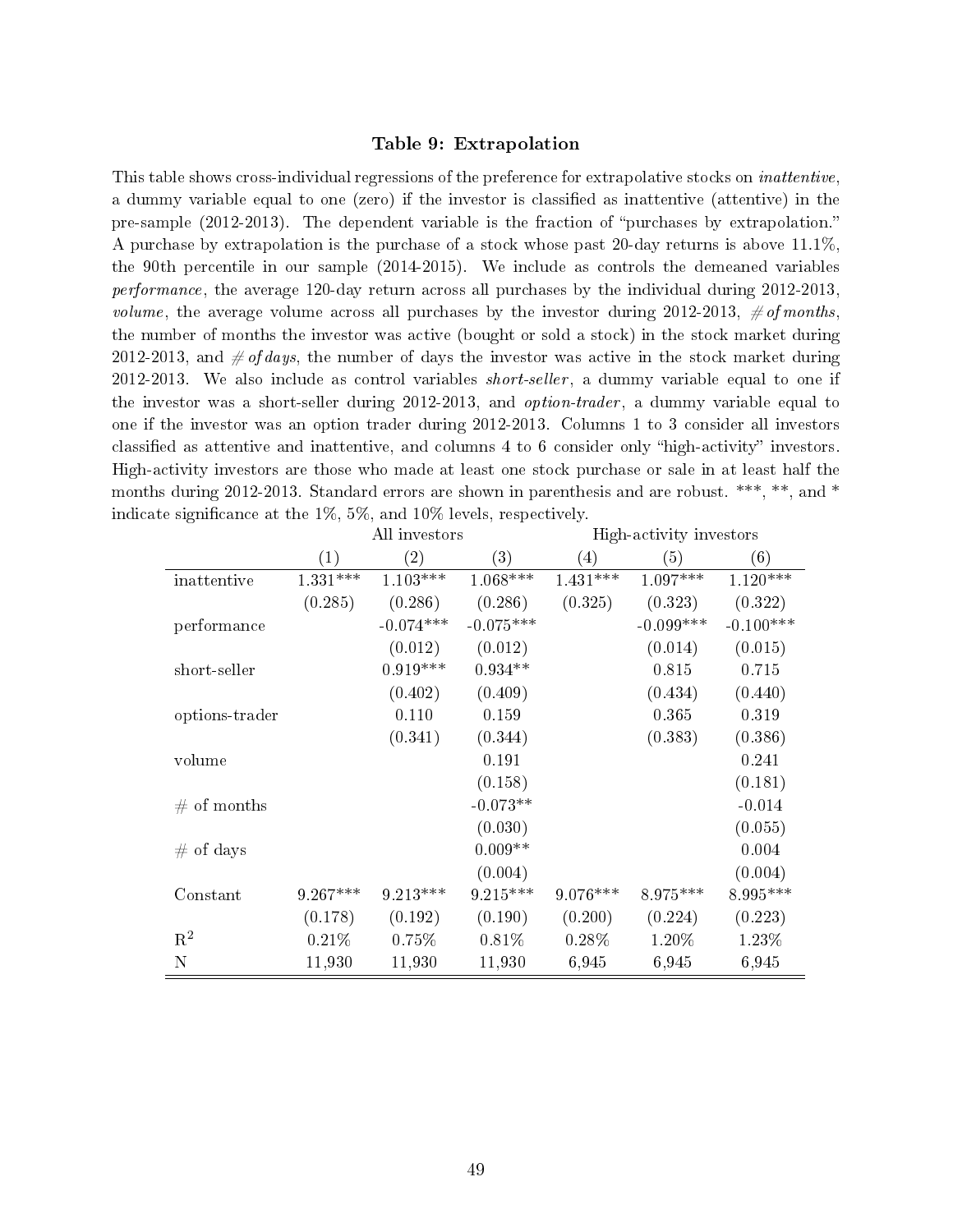#### Table 10: Biases index

This table shows cross-individual regressions of the bias index on inattentive, a dummy variable equal to one (zero) if the investor is classied as inattentive (attentive) in the pre-sample (2012- 2013). For each investor, we compute the average quintile across all biases: underdiversication (HHI-stocks), disposition effect, preference for salient stocks, preference for lottery-like stocks, and extrapolation. We include as controls the demeaned variables *performance*, the average 120-day return across all purchases by the individual during 2012-2013, volume, the average volume across all purchases by the investor during 2012-2013,  $\# of months$ , the number of months the investor was active (bought or sold a stock) in the stock market during 2012-2013, and  $\# of \, days$ , the number of days the investor was active in the stock market during 2012-2013. We also include as control variables short-seller , a dummy variable equal to one if the investor was a short-seller during 2012- 2013, and option-trader , a dummy variable equal to one if the investor was an option trader during 2012-2013. Columns 1 to 3 consider all investors classied as attentive and inattentive, and columns 4 to 6 consider only "high-activity" investors. High-activity investors are those who made at least one stock purchase or sale in at least half the months during 2012-2013. Standard errors are shown in parenthesis and are robust. \*\*\*, \*\*, and \* indicate significance at the 1%, 5%, and 10% levels, respectively.

|                |                   | All investors     |                   |                  | High-activity investors |             |
|----------------|-------------------|-------------------|-------------------|------------------|-------------------------|-------------|
|                | $\left( 1\right)$ | $\left( 2\right)$ | $\left( 3\right)$ | $\left(4\right)$ | (5)                     | (6)         |
| inattentive    | $0.144***$        | $0.127***$        | $0.121***$        | $0.204***$       | $0.179***$              | $0.163***$  |
|                | (0.015)           | (0.015)           | (0.015)           | (0.020)          | (0.019)                 | (0.019)     |
| performance    |                   | $-0.008***$       | $-0.007***$       |                  | $-0.014***$             | $-0.013***$ |
|                |                   | (0.001)           | (0.001)           |                  | (0.001)                 | (0.001)     |
| short-seller   |                   | $-0.050**$        | $-0.120***$       |                  | $-0.090***$             | $-0.135***$ |
|                |                   | (0.022)           | (0.021)           |                  | (0.026)                 | (0.025)     |
| options-trader |                   | $0.070***$        | $0.036**$         |                  | 0.036                   | 0.023       |
|                |                   | (0.018)           | (0.018)           |                  | (0.022)                 | (0.022)     |
| volume         |                   |                   | $-0.022**$        |                  |                         | $-0.005$    |
|                |                   |                   | (0.008)           |                  |                         | (0.010)     |
| # of months    |                   |                   | $-0.001$          |                  |                         | $-0.002$    |
|                |                   |                   | (0.002)           |                  |                         | (0.003)     |
| $#$ of days    |                   |                   | $0.005***$        |                  |                         | $0.005***$  |
|                |                   |                   | (0.001)           |                  |                         | (0.001)     |
| Constant       | $2.550***$        | $2.549***$        | $2.568***$        | $2.618***$       | $2.634***$              | $2.652***$  |
|                | (0.015)           | (0.010)           | (0.010)           | (0.012)          | (0.013)                 | (0.013)     |
| $R^2$          | 0.77%             | 2.91%             | 8.22\%            | 1.55%            | 6.45%                   | 11.09%      |
| $\mathbf N$    | 11,930            | 11,930            | 11,930            | 6,945            | 6,945                   | 6,945       |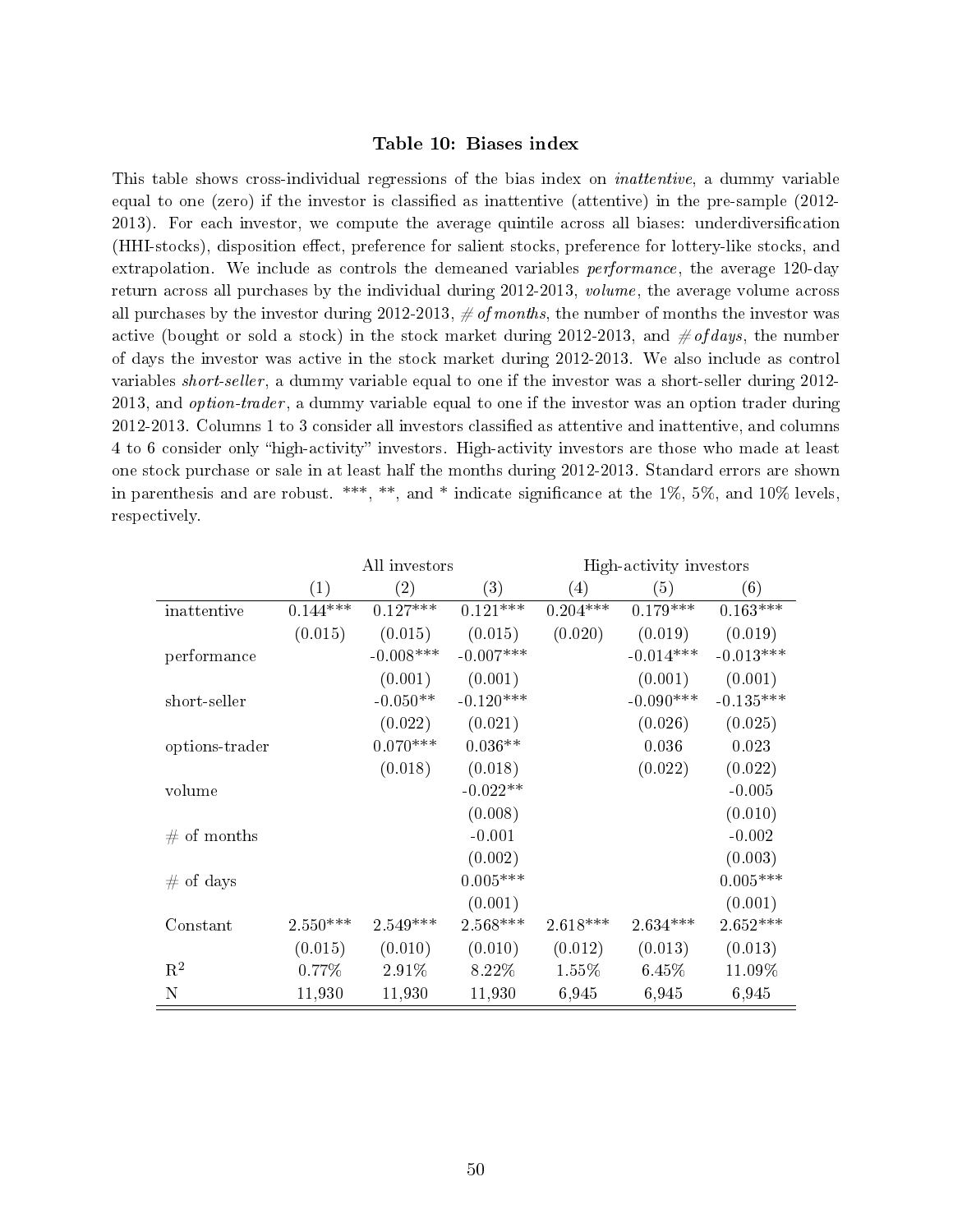#### Table 11: Performance - purchases

This table shows cross-individuals regressions of out-of-sample (2014-2015) stock-picking performance on *inattentive*, a dummy variable equal to one (zero) if the investor is classified as inattentive (attentive) in the pre-sample (2012-2013). The dependent variable, stock-picking performance, is the average of  $R_{t+h}$ , the risk-adjusted h-day ahead return (using the four-factor model), across all purchases by the investor during  $2014-2015$  (excluding day-trades). We consider horizons of  $h=60$ . 120, and 240 trading days. We include as controls performance, the same stock-picking performance measure computed using purchases in 2012-2013, volume, the average volume across all purchases by the investor during 2012-2013,  $\# of months$ , the number of months the investor was active (bought or sold a stock) in the stock market during 2012-2013, and  $\#$  of days, the number of days the investor was active in the stock market during 2012-2013. We also include as control variable *short-seller*, a dummy variable equal to one if the investor was a short-seller during 2012-2013, and *option-trader*. a dummy variable equal to one if the investor was an option trader during 2012-2013. Panel A reports results for all investors. Panel B reports results for high-activity investors, defined as those who made at least one stock purchase or sale in at least half the months during 2012-2013. Standard errors are shown in parenthesis and are robust. \*\*\*, \*\*, and \* indicate significance at the  $1\%, 5\%,$ and 10% levels, respectively.

|                |                   | $60$ -day         |             | $120$ -day       |              | $240$ -day   |
|----------------|-------------------|-------------------|-------------|------------------|--------------|--------------|
|                | $\left( 1\right)$ | $\left( 2\right)$ | (3)         | $\left(4\right)$ | (5)          | (6)          |
| inattentive    | $-0.390**$        | $-0.355*$         | $-0.719***$ | $-0.627**$       | $-1.287***$  | $-1.067***$  |
|                | (0.190)           | (0.192)           | (0.252)     | (0.254)          | (0.346)      | (0.353)      |
| performance    |                   | $0.056***$        |             | $0.077***$       |              | $0.107***$   |
|                |                   | (0.014)           |             | (0.014)          |              | (0.012)      |
| short-seller   |                   | $0.460*$          |             | 0.163            |              | 0.363        |
|                |                   | (0.241)           |             | (0.329)          |              | (0.512)      |
| options-trader |                   | $-0.365$          |             | $-0.714**$       |              | $-0.469$     |
|                |                   | (0.222)           |             | (0.305)          |              | (0.432)      |
| volume         |                   | $-0.183*$         |             | $-0.402***$      |              | $-0.256$     |
|                |                   | (0.102)           |             | (0.133)          |              | (0.204)      |
| # of months    |                   | $0.056***$        |             | $-0.018$         |              | $0.078**$    |
|                |                   | (0.018)           |             | (0.025)          |              | (0.035)      |
| $#$ of days    |                   | $-0.001$          |             | $-0.007**$       |              | $-0.001$     |
|                |                   | (0.002)           |             | (0.003)          |              | (0.005)      |
| constant       | $-4.090***$       | $-4.092***$       | $-4.730***$ | $-4.643***$      | $-10.756***$ | $-10.796***$ |
|                | (0.113)           | (0.122)           | (0.153)     | (0.166)          | (0.218)      | (0.232)      |
| $\mathbf{R}^2$ | 0.04%             | 0.44%             | $0.07\%$    | $0.78\%$         | $0.12\%$     | 1.14%        |
| N              | 11,930            | 11,930            | 11,930      | 11,930           | 11,930       | 11,930       |

Panel A: All investors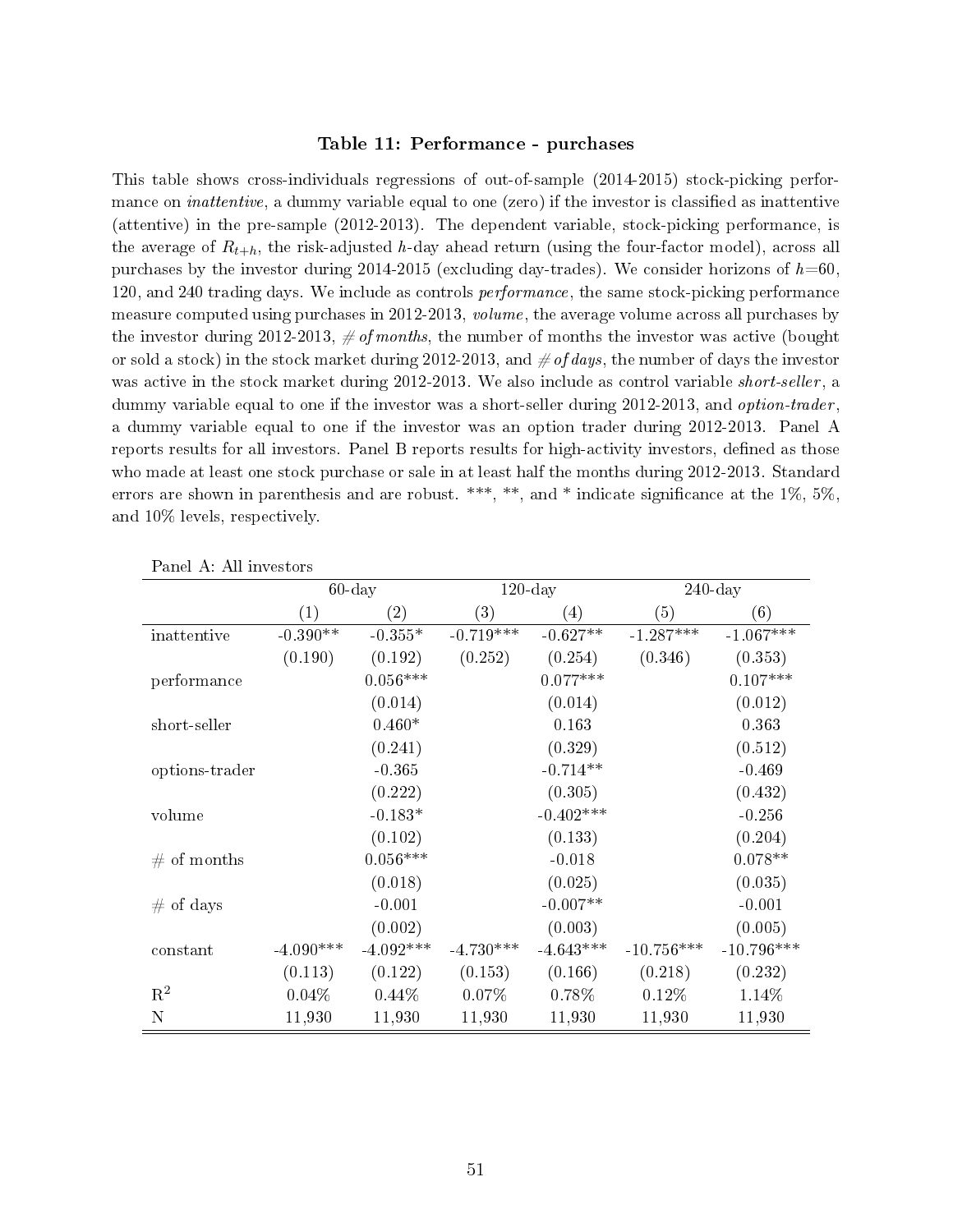## Table 11 - Continued

|                |             | $60$ -day         |                   | $120$ -day  |              | $240$ -day   |
|----------------|-------------|-------------------|-------------------|-------------|--------------|--------------|
|                | (1)         | $\left( 2\right)$ | $\left( 3\right)$ | (4)         | (5)          | (6)          |
| inattentive    | $-0.522**$  | $-0.405*$         | $-0.923***$       | $-0.794***$ | $-1.717***$  | $-1.483***$  |
|                | (0.207)     | (0.207)           | (0.290)           | (0.294)     | (0.424)      | (0.436)      |
| performance    |             | $0.092***$        |                   | $0.087***$  |              | $0.134***$   |
|                |             | (0.018)           |                   | (0.017)     |              | (0.018)      |
| short-seller   |             | $0.422*$          |                   | 0.567       |              | 0.611        |
|                |             | (0.244)           |                   | (0.360)     |              | (0.582)      |
| options-trader |             | $-0.343$          |                   | $-0.820**$  |              | $-0.393$     |
|                |             | (0.237)           |                   | (0.330)     |              | (0.492)      |
| volume         |             | $-0.220**$        |                   | $-0.274*$   |              | $-0.368$     |
|                |             | (0.106)           |                   | (0.156)     |              | (0.259)      |
| # of months    |             | $0.149***$        |                   | 0.008       |              | $0.121*$     |
|                |             | (0.034)           |                   | (0.049)     |              | (0.070)      |
| $#$ of days    |             | $-0.004*$         |                   | $-0.004$    |              | $-0.001$     |
|                |             | (0.003)           |                   | (0.004)     |              | (0.006)      |
| constant       | $-3.843***$ | $-3.877***$       | $-4.881***$       | $-4.828***$ | $-10.371***$ | $-10.470***$ |
|                | (0.128)     | (0.143)           | (0.184)           | (0.204)     | (0.274)      | (0.300)      |
| $\mathbf{R}^2$ | 0.09%       | 1.05%             | 0.14%             | 0.88%       | 0.23%        | 1.53%        |
| N              | 6,945       | 6,945             | 6,945             | 6,945       | 6,945        | 6,945        |

Panel B: High-activity investors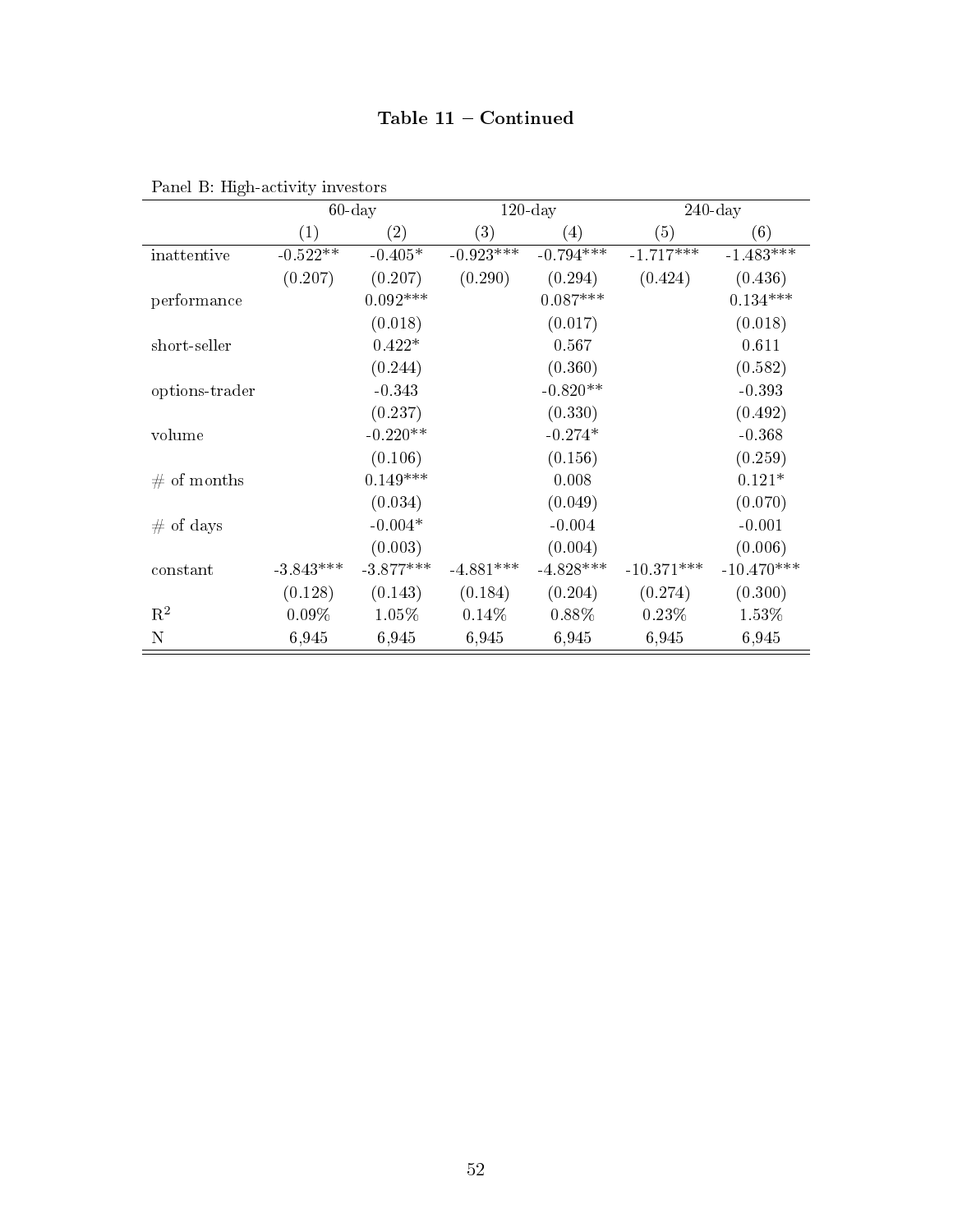# Table 12: Performance - other metrics Table 12: Performance - other metrics

the number of days the investor was active in the stock market during 2012-2013. We also include as control variables short-seller, a a dummy variable equal to one (zero) if the investor is classified as inattentive (attentive) in the pre-sample (2012-2013). The alternative measures of performance are the median, minimum, and standard deviation of  $R_{t+h}$ , the risk-adjusted 120-day ahead return (using the four-factor model), across all purchases by the investor during 2014-2015 (excluding day-trades). We also compute the Sharpe ratio of the ahead return across all purchases (winsorized at 1% and 99%). We include as controls performance, the average risk-adjusted return the number of days the investor was active in the stock market during 2012-2013. We also include as control variables short-seller, a dummy variable equal to one if the investor was a short-seller during 2012-2013, and option-trader, a dummy variable equal to one if dummy variable equal to one if the investor was a short-seller during 2012-2013, and *option-trader*, a dummy variable equal to one if This table shows cross-individual regressions of four alternative out-of-sample (2014-2015) measures of trading performance on *inattentive*, investor *i* by computing the average 120-day ahead return in excess of the risk-free rate divided by the standard deviation of the 120-day 120-day ahead across all purchases *i* during 2012-2013, *volume*, the average volume across all purchases by the investor during 2012-2013, # of months, the number of months the investor was active (bought or sold a stock) in the stock market during 2012-2013, and # of days, the investor was an option trader during 2012-2013. Panel A reports results for all investors. Panel B reports results for high-activity investors, defined as those who made at least one stock purchase or sale in at least half the months during 2012-2013. Standard errors This table shows cross-individual regressions of four alternative out-of-sample (2014-2015) measures of trading performance on inattentive, a dummy variable equal to one (zero) if the investor is classified as inattentive (attentive) in the pre-sample (2012-2013). The alternative measures of performance are the median, minimum, and standard deviation of  $R_{t+h}$ , the risk-adjusted 120-day ahead return (using the four-factor model), across all purchases by the investor during 2014-2015 (excluding day-trades). We also compute the Sharpe ratio of the investor i by computing the average 120-day ahead return in excess of the risk-free rate divided by the standard deviation of the 120-day ahead return across all purchases (winsorized at 1% and 99%). We include as controls *performance*, the average risk-adjusted return 120-day ahead across all purchases i during 2012-2013, volume, the average volume across all purchases by the investor during 2012-2013, # of months, the number of months the investor was active (bought or sold a stock) in the stock market during 2012-2013, and # of days, the investor was an option trader during 2012-2013. Panel A reports results for all investors. Panel B reports results for high-activity investors, dened as those who made at least one stock purchase or sale in at least half the months during 2012-2013. Standard errors are shown in parenthesis and are robust. \*\*\*, \*\*, and \* indicate significance at the 1%, 5%, and 10% levels, respectively. are shown in parenthesis and are robust. \*\*\*,  $*$ , and \* indicate significance at the 1%, 5%, and 10% levels, respectively.

| ī<br>I<br>$\frac{1}{2}$        |
|--------------------------------|
| じゅうしょく あんまい                    |
| i                              |
|                                |
| $\ddot{\phantom{0}}$<br>S<br>C |

|                                 | Sharpe ratio       | $\circledast$     | $0.093***$  | (0.020)   | $0.006***$  | (0.001) | $0.106***$   | (0.026) | $-0.025$       | (0.023) | $-0.030**$  | (0.012) | $0.007***$     | (0.002) | $0.001***$   | (0.000) | $-0.216**$                | (0.014) | 0.92%    | 10,969 |
|---------------------------------|--------------------|-------------------|-------------|-----------|-------------|---------|--------------|---------|----------------|---------|-------------|---------|----------------|---------|--------------|---------|---------------------------|---------|----------|--------|
|                                 |                    | E                 | $-0.095***$ | (0.020)   |             |         |              |         |                |         |             |         |                |         |              |         | $-0.204***$               | (0.013) | $0.20\%$ | 10,969 |
|                                 |                    | $\widehat{\odot}$ | $1.465***$  | (0.236)   | $-0.071***$ | (0.013) | $1.988***$   | (0.303) | 0.192          | (0.286) | $-1.124***$ | (0.126) | $0.056***$     | (0.024) | $0.054***$   | (0.004) | $21.653***$               | (0.151) | $5.76\%$ | 10,969 |
|                                 | standard deviation | $\widetilde{G}$   | 642****     | (0.238)   |             |         |              |         |                |         |             |         |                |         |              |         | $21.463***$               | (0.142) | 0.45%    | 10,969 |
|                                 |                    | $\bigoplus$       | $2.948***$  | $(0.401)$ | $0.105***$  | (0.019) | $3.294***$   | (0.554) | $-1.126**$     | (0.487) | $1.722***$  | (0.220) | $0.508***$     | (0.042) | $-0.185***$  | (0.008) | 34.958***                 | (0.265) | 16.63%   | 11,930 |
|                                 | minimum            | $\odot$           | $3.335***$  | (0.430)   |             |         |              |         |                |         |             |         |                |         |              |         | $-34.600***$              | (0.269) | 0.50%    | 11,930 |
|                                 |                    | $\widehat{\odot}$ | $-0.922***$ | (0.267)   | $0.086***$  | (0.014) | 0.490        | (0.355) | $-0.709**$     | (0.326) | $-0.346**$  | (0.142) | $-0.036$       | (0.027) | $0.020***$   | (0.004) | $-6.111***$               | (0.174) | $1.18\%$ | 11,930 |
|                                 | median             | $\bigoplus$       | $032***$    | (0.265)   |             |         |              |         |                |         |             |         |                |         |              |         | $147***$<br>$\dot{\circ}$ | 0.163)  | 13%      | 1,930  |
| Panel A: All investors, 120-day |                    |                   | inattentive |           | performance |         | short-seller |         | options-trader |         | volume      |         | $\#$ of months |         | $\#$ of days |         | constant                  |         | $R^2$    |        |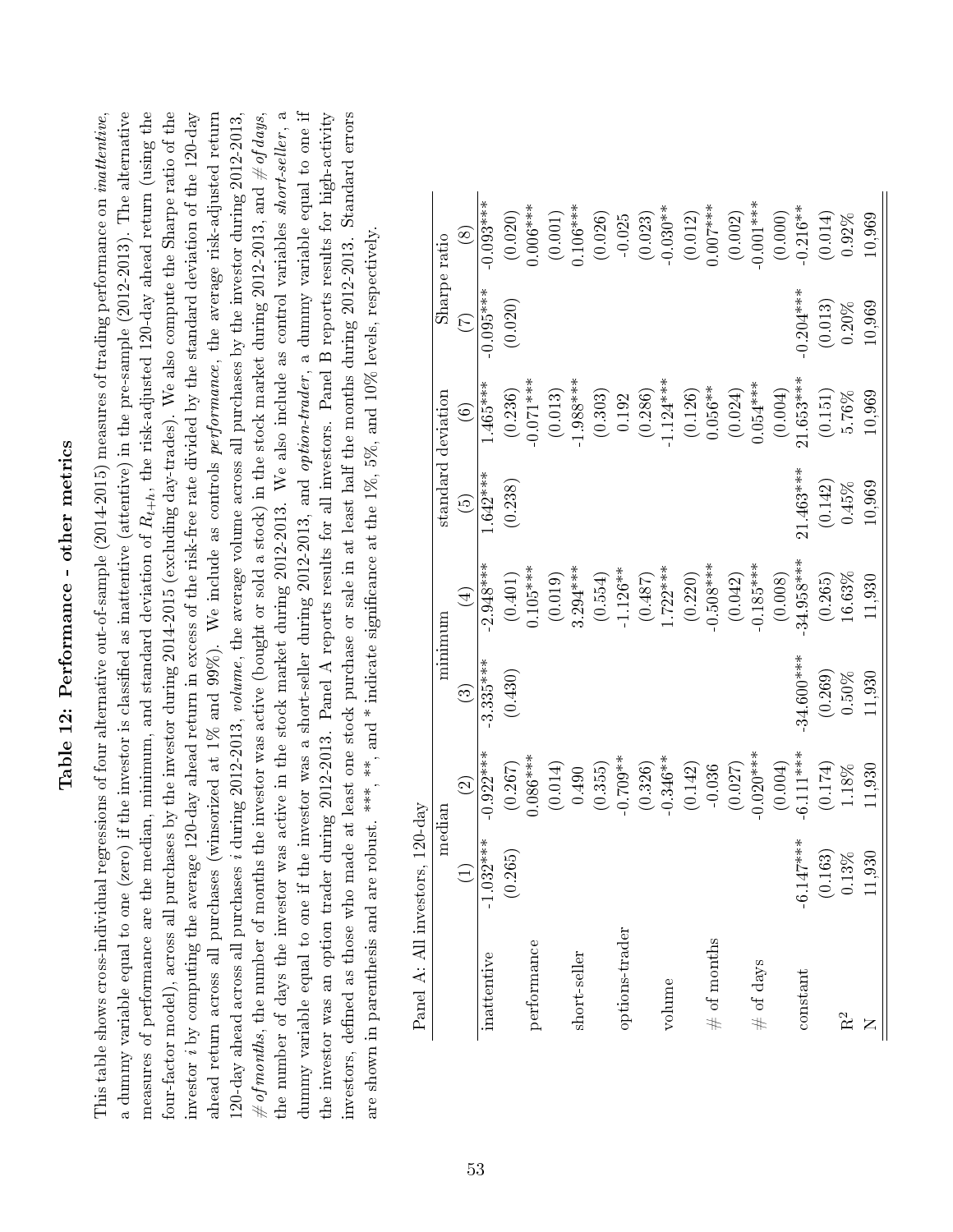|                                           | Sharpe ratio       | $\circledS$            | $0.089***$                 | (0.018)              | $0.006***$  | (0.001)   | $0.114***$   | (0.023) | $-0.045**$     |         |             | $\begin{array}{c} (0.020) \\ -0.016 \\ (0.010) \\ (0.010) \\ 0.004 \end{array}$ |                | (0.003) | $-0.001**$   | (0.000) | $0.180***$               | (0.012) | 1.69%          | 6,643 |
|-------------------------------------------|--------------------|------------------------|----------------------------|----------------------|-------------|-----------|--------------|---------|----------------|---------|-------------|---------------------------------------------------------------------------------|----------------|---------|--------------|---------|--------------------------|---------|----------------|-------|
|                                           |                    | E                      | $-0.089***$                | (0.018)              |             |           |              |         |                |         |             |                                                                                 |                |         |              |         | $0.180***$               | (0.012) | 0.40%          | 6,643 |
|                                           |                    | $\widehat{\circ}$      | $1.486***$                 | (0.301)              | $0.139***$  | $(0.017)$ | $2.037***$   | (0.365) | $-0.015$       | (0.348) | $-0.977***$ | (0.160)                                                                         | $-0.001$       | (0.049) | $0.052***$   | (0.005) | $22.872***$              | (0.195) | $6.86\%$       | 6,643 |
|                                           | standard deviation | $\odot$                | $1.875***$                 | (0.305)              |             |           |              |         |                |         |             |                                                                                 |                |         |              |         | $22.425***$              | (0.180) | 0.59%          | 6,643 |
|                                           |                    | $\bigoplus$            | $3.311***$                 | $\left(0.505\right)$ | $0.189***$  | (0.027)   | $3.943***$   | (0.647) | $-0.908$       | (0.574) | $1.688***$  | (0.272)                                                                         | $-0.516***$    | (0.084) | $-0.170***$  | (0.008) | 39.983***                | (0.341) | 16.07%         | 6,945 |
|                                           | minimum            | $\widehat{\mathbb{C}}$ | $-4.225***$                | (0.535)              |             |           |              |         |                |         |             |                                                                                 |                |         |              |         | $-39.183***$             | (0.338) | 0.88%          | 6,945 |
|                                           |                    | $\widehat{\Omega}$     | $1.073***$                 | $\left(0.314\right)$ | $0.115***$  | (0.018)   | $0.928**$    | (0.395) | $-0.824**$     | (0.355) | $-0.283*$   | $\left( 0.171\right)$                                                           | $-0.002$       | (0.052) | $0.017***$   | (0.004) | $6.594***$               | (0.217) | 1.52%          | 6,945 |
|                                           | median             | $\widehat{\Xi}$        | $.269***$<br>$\frac{1}{1}$ | 0.309)               |             |           |              |         |                |         |             |                                                                                 |                |         |              |         | 560****<br>$\dot{\circ}$ | (0.197) | 0.24%          | 6,945 |
| Panel B: High-activity investors, 120-day |                    |                        | inattentive                |                      | performance |           | short-seller |         | options-trader |         | volume      |                                                                                 | $\#$ of months |         | $\#$ of days |         | constant                 |         | R <sup>2</sup> |       |

 $Table~12 - {Continued}$ Table 12 Continued

54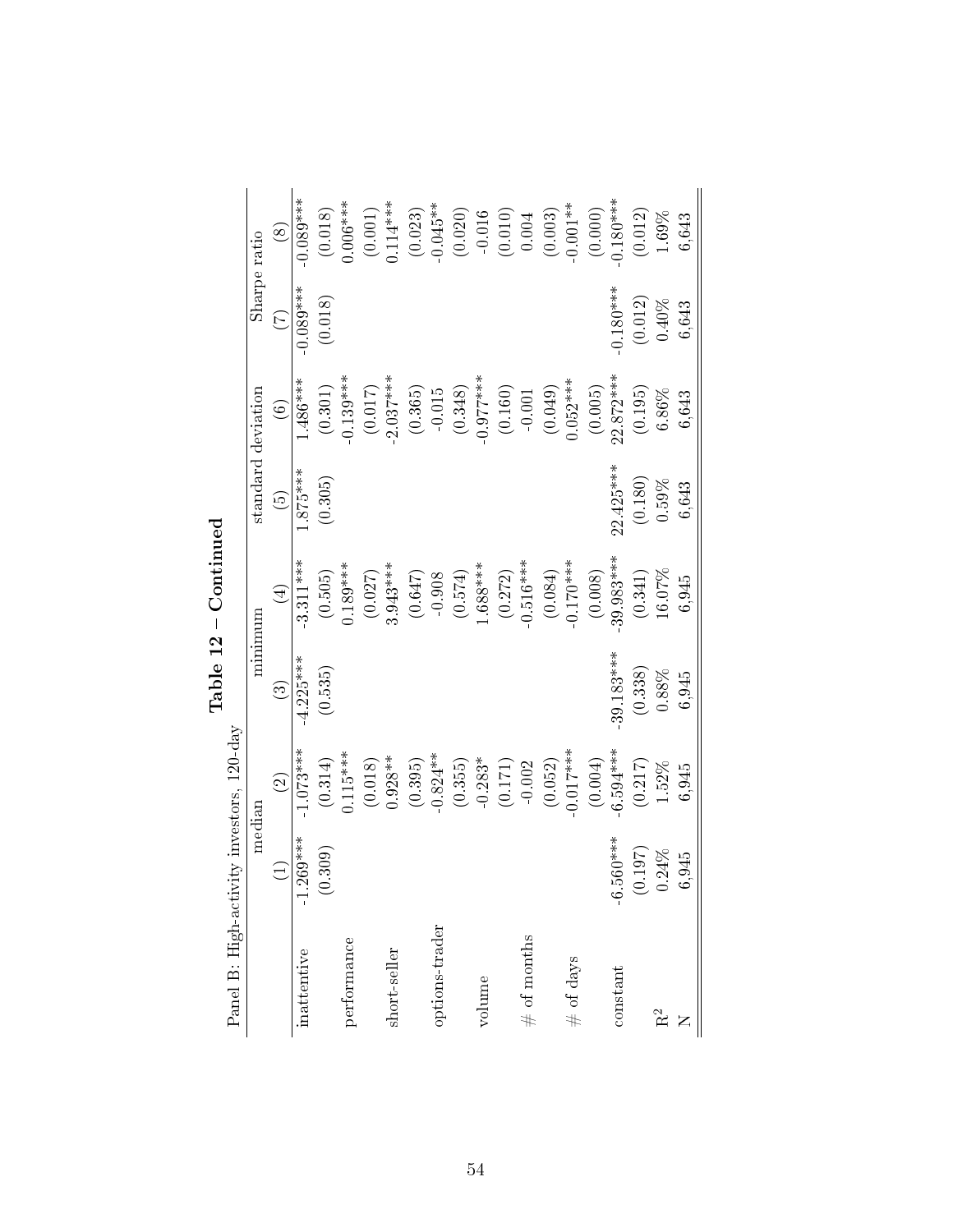| ا<br>ا                                                                                                                        |
|-------------------------------------------------------------------------------------------------------------------------------|
| i                                                                                                                             |
| i                                                                                                                             |
| . + C C C C + C C H - C C C C C C - F -<br>֖֖֖֖֖֖֧ׅ֖ׅ֚֚֚֚֚֚֚֚֚֚֚֚֚֚֚֚֚֚֚֚֚֬֝֓֝֓֞֓֡֓֞֬֓֡֓֬֓֞֓֞֓֡֓֬֓֓֞֓֞֓֞֬֓֞֬֓֞֬֝֓֞֬֝֓֞֬֝֓֞֬֝֬ |
|                                                                                                                               |
|                                                                                                                               |
|                                                                                                                               |
| j<br>ļ<br>E                                                                                                                   |

on alternative classifications of inattention. In (\$20,000;\$20,500], the sub-optimal choice is defined as monthly sale volumes within this This table reports *t*-statistics for the inattentive dummy for the main regressions of this paper using different samples of investors based interval with  $\tau > $50$ . In  $\tau > (V-$20,000+$50)$ , the sub-optimal choice occurs if the amount sold above the threshold is smaller than the sale occurred in the last week of the month. In "Trailing capital losses," we apply our benchmark criterion (Equation 1) but exclude months where the investor has trailing capital losses. In all four classifications, we define an investor as inattentive if we observe a sub-optimal decision in at least one month during 2012-2013 and we observe no month where, having capital gains, the investor sells a volume "just below" the \$20,000 threshold. Attentive investors are defined as those who in at least one month sell a volume just below the \$20,000 threshold (from \$19,500.01 to \$20,000) and present no sub-optimal decision. For each classification, we report results separately for all investors (ALL) and high-activity investors (HA). High-activity investors are those who made at least one stock purchase in at least half investors (ALL) and high-activity investors (HA). High-activity investors are those who made at least one stock purchase in at least half the months during 2012-2013. The estimates are from the specification that includes all controls (performance, volume,  $\#$  of months, and This table reports t-statistics for the inattentive dummy for the main regressions of this paper using dierent samples of investors based on alternative classifications of inattention. In (\$20,000;\$20,500], the sub-optimal choice is defined as monthly sale volumes within this interval with  $\tau >$ \$50. In  $\tau$   $>$  (V-\$20),  $\pm$  1. The sub-optimal choice occurs if the amount sold above the threshold is smaller than the taxes paid plus \$50. In "Last week," we apply our benchmark criterion (Equation 1) but we consider only investor-months where the first taxes paid plus \$50. In "Last week," we apply our benchmark criterion (Equation 1) but we consider only investor-months where the first sale occurred in the last week of the month. In "Trailing capital losses," we apply our benchmark criterion (Equation 1) but exclude months where the investor has trailing capital losses. In all four classifications, we define an investor as inattentive if we observe a sub-optimal decision in at least one month during 2012-2013 and we observe no month where, having capital gains, the investor sells a volume "just below" the \$20,000 threshold. Attentive investors are defined as those who in at least one month sell a volume just below the \$20,000 threshold (from \$19,500.01 to \$20,000) and present no sub-optimal decision. For each classification, we report results separately for all the months during 2012-2013. The estimates are from the specification that includes all controls (*performance*, *volume*,  $\#$  *of months*, and  $\#$  of days, short-seller, and option-trader). We include estimates from the bias index, disposition effect (DE), diversification (both HHI-# of days, short-seller, and option-trader). We include estimates from the bias index, disposition effect (DE), diversification (both HHI-Stocks and HHI-Industries), lottery-like, salience, and extrapolation regressions. We also include the estimates of performance regressions: Stocks and HHI-Industries), lottery-like, salience, and extrapolation regressions. We also include the estimates of performance regressions: mean, median, minimum, standard deviation, and the Sharpe ratio (SR) of the 120-day future returns across all purchases by the investor. mean, median, minimum, standard deviation, and the Sharpe ratio (SR) of the 120-day future returns across all purchases by the investor

|                              |            | $#$ of im | vestors |       |       |                  |                   |         |                | t-statistics of 'inattentive' (regressions with all controls) |      |        |                       |           |             |
|------------------------------|------------|-----------|---------|-------|-------|------------------|-------------------|---------|----------------|---------------------------------------------------------------|------|--------|-----------------------|-----------|-------------|
|                              |            |           |         |       |       |                  | behavioral biases |         |                |                                                               |      |        | performance $(h=120)$ |           |             |
| Alternative classifications  |            | att.      | inatt.  | index | 凹     | HHI <sub>S</sub> | HHI               | lottery | salient        | extrap.                                                       | mean | median | min                   | std. dev. | $_{\rm SR}$ |
|                              |            | ALL 7,582 | 2,187   | 6.69  | Ξ     | 6.47             | 5.75              | 3       | 2.85           | 2.23                                                          | 1.76 | 1.92   | 3.43                  | 1.98      | 3.37        |
| $(\$20,000; \$20,500]$       | HA         | 4,544     | 1,276   | 6.32  | $-49$ | 6.00             | 5.73              | 0.55    | 2.64           | 2.95                                                          | 1.22 | 1.24   | 2.76                  | L71       | 2.99        |
|                              | ALL        | 7,750     | 1,071   | 5.07  | 0.99  | 1.74             | 137               | 2.72    | 1.18           | $\frac{48}{5}$                                                | 0.65 | 0.98   | 3.78                  | 3.23      | 2.97        |
| $\tau > (V - $20,000 + $50)$ | $H\Lambda$ | 4,671     |         | 5.42  | 0.90  | $\Xi$            | 17.1              | 2.53    | $\frac{46}{5}$ | 1.72                                                          | 1.05 | 1.34   | $4.67$                | 3.33      | 2.93        |
|                              | ALL        | 2,020     | 767     | 5.24  | 2.18  | 122              | 1.16              | 2.50    | 3.34           | $\frac{1}{3}$                                                 | 1.97 | 2.48   | 3.53                  | 2.52      | 1.49        |
| Last week                    | $H\Lambda$ | 1,187     | 403     | 4.75  | 2.68  | 2.25             | 1.97              | 1.95    | 2.87           | 1.84                                                          | 3.04 | 3.16   | 3.47                  | 99        | 3.93        |
|                              | ALL        | 7,366     | 3,837   | 6.79  | 2.73  | $-0.17$          | $-0.53$           | 3.97    | 3.15           | 2.75                                                          | 2.43 | 3.18   | 6.75                  | 5.30      | 3.98        |
| Trailing capital losses      | $H\Lambda$ | 4,393     | 2,047   | 7.13  | 2.87  | 1.26             | 1.15              | 2.84    | 3.68           | 2.50                                                          | 2.50 | 2.95   | 5.82                  | 4.05      | 4.40        |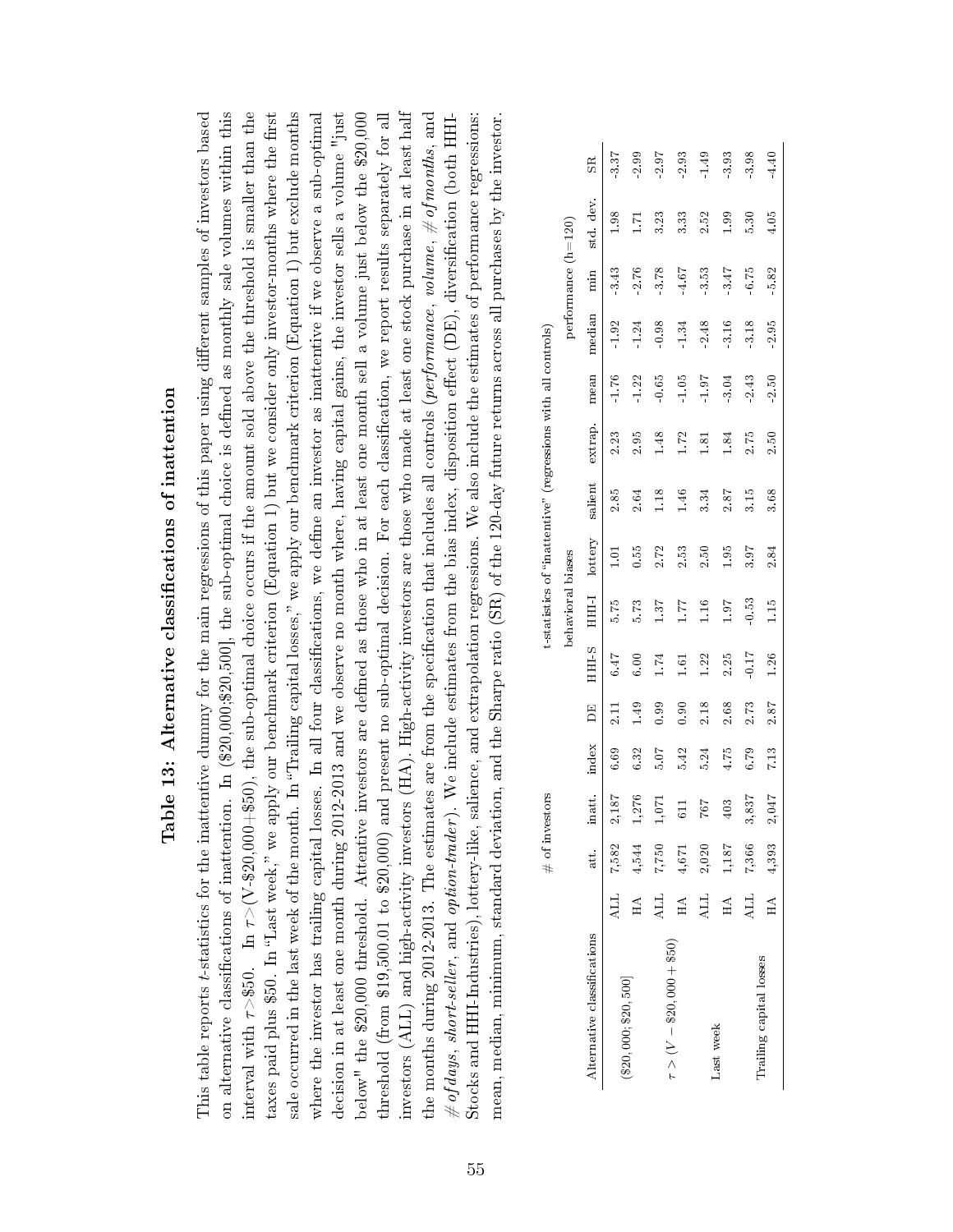| į<br>֚֚֚֝<br>֧֚֝                                                                                                                            |  |
|---------------------------------------------------------------------------------------------------------------------------------------------|--|
| i                                                                                                                                           |  |
| ひらく こみひろ ほっぴり                                                                                                                               |  |
| $\sim$ $\sim$ $\sim$ $\sim$<br>ľ<br>i<br>i<br>֧֧ׅׅׅׅׅׅׅ֧֧֧ׅ֧ׅ֧ׅ֧֧ׅ֧ׅ֧֧֧֧֚֚֚֚֚֚֚֚֚֚֚֚֚֚֚֚֚֚֚֚֚֚֚֚֚֚֚֚֝֝֡֓֓֡֓֓֓֡֬֓֡֬֓֝֓֝֓֝֬֝֬֝֬֝֬֝֬֝֬֝֬֝֬֝֬֝֬ |  |
| I<br>I                                                                                                                                      |  |

define an investor as inattentive if we observe a sub-optimal decision in at least one month during  $2014-2015$  and we observe no month classification, we report results separately for all investors (ALL) and high-activity investors (HA). High-activity investors are those who We consider our benchmark classification as well as three alternative classifications of inattention. In  $(\$20,000, \$20,500]$ , the sub-optimal choice is defined as monthly sales volume within this interval with  $\tau > $50$ . In  $\tau > (V-$20,000+$50)$ , the sub-optimal choice occurs if the amount sold above the threshold is smaller than the taxes paid plus \$50. In "Last week", we apply our benchmark criterion (Equation our benchmark criterion (Equation 1), but exclude months where the investor has trailing capital losses. In all four classifications, we where the investor, having capital gains, sells a volume "just below" the \$20,000 threshold. Attentive investors are those who in at least one month sell a volume just below the \$20,000 threshold (from \$19,500.01 to \$20,000) and present no sub-optimal decision. For each made at least one stock purchase in at least half the months during 2014-2015. The estimates are from the specification that includes all disposition effect (DE), diversification (both HHI-Stocks and HHI-Industries), lottery-like, salience, and extrapolation regressions. We also include the estimates of performance regressions: mean, median, minimum, standard deviation, and the Sharpe ratio (SR) of the This table reports t-statistics for the inattentive dummy for the main regressions of this paper using an in-sample classification of investors. This table reports t-statistics for the inattentive dummy for the main regressions of this paper using an in-sample classication of investors. In this table we use the years 2014-2015 to classify investors as inattentive and, as before, run the regressions for the years 2014-2015. In this table we use the years 2014-2015 to classify investors as inattentive and, as before, run the regressions for the years 2014-2015. We consider our benchmark classification as well as three alternative classifications of inattention. In  $(\$20,000;\$20,500]$ , the sub-optimal choice is defined as monthly sales volume within this interval with  $\tau >$ \$50. In  $\tau > (V-$20,000+$50)$ , the sub-optimal choice occurs if the amount sold above the threshold is smaller than the taxes paid plus \$50. In "Last week", we apply our benchmark criterion (Equation 1), but we consider only investor-months where the first sale occurred in the last week of the month. In "Trailing capital losses," we apply 1), but we consider only investor-months where the first sale occurred in the last week of the month. In "Trailing capital losses," we apply our benchmark criterion (Equation 1), but exclude months where the investor has trailing capital losses. In all four classifications, we define an investor as inattentive if we observe a sub-optimal decision in at least one month during  $2014-2015$  and we observe no month where the investor, having capital gains, sells a volume "just below" the \$20,000 threshold. Attentive investors are those who in at least one month sell a volume just below the \$20,000 threshold (from \$19,500.01 to \$20,000) and present no sub-optimal decision. For each classication, we report results separately for all investors (ALL) and high-activity investors (HA). High-activity investors are those who made at least one stock purchase in at least half the months during 2014-2015. The estimates are from the specication that includes all controls (performance, volume,  $\#$  of months, and  $\#$  of days, short-seller, and option-trader). We include estimates from the bias index, controls (*performance*, *volume,*  $\#$  *of months*, and  $\#$  *of days*, *short-seller*, and *option-trader*). We include estimates from the bias index, disposition effect (DE), diversification (both HHI-Stocks and HHI-Industries), lottery-like, salience, and extrapolation regressions. We also include the estimates of performance regressions: mean, median, minimum, standard deviation, and the Sharpe ratio (SR) of the 20-day future returns across all purchases by the investor. 120-day future returns across all purchases by the investor.

|                              |            | # of inv | estors     |                 |                 |             |                   | t-statistics of 'inattentive'' |         | (regressions with all controls) |      |           |                       |           |             |
|------------------------------|------------|----------|------------|-----------------|-----------------|-------------|-------------------|--------------------------------|---------|---------------------------------|------|-----------|-----------------------|-----------|-------------|
|                              |            |          |            |                 |                 |             | behavioral biases |                                |         |                                 |      |           | performance $(h=120)$ |           |             |
| Alternative classifications  |            | att.     | inatt.     | index           | DE <sub>1</sub> | <b>STHE</b> | HHI               | lottery                        | salient | extrap.                         | mean | median    | min                   | std. dev. | $_{\rm SR}$ |
| benchmark                    | ALL        | 5,947    | 4,343      | $\overline{5}0$ | 3.31            | 2.37        | $2.67$            | 9.54                           | io<br>N | 4.79                            | 3.25 | r<br>5.57 |                       | 12.02     | 7.89        |
|                              | $H\Lambda$ | 2,711    | 2,001      | 9.37            | 4.10            | 5.<br>2.    | 2.36              | 7.50                           | 345     | 3.10                            | 2.68 | 4.32      | 10.83                 | 9.52      | 6.84        |
|                              | <b>ALL</b> | 6,176    | 1,694      | 6.60            | 3.01            | 3.78        | 3.53              | 0.70                           | 0.77    | 4.64                            | 3.46 | 4.30      | 9.12                  | 2.35      | 4.62        |
| $(\$20,000; \$20,500]$       | $H\Lambda$ | 2,826    | <b>P87</b> | 6.16            | 3.57            | 2.96        | 2.90              | 142                            | 0.10    | 3.66                            | 0.37 | $-1.19$   | 5.19                  | 3.73      | 3.68        |
| $\tau > (V - $20,000 + $50)$ | <b>ALL</b> | 6,255    | 1,000      | 3.50            | 1.02            | 0.08        | $\Xi$             | 3.12                           | 0.35    | 3.09                            | 2.05 | 2.71      | -4.41                 | 3.74      | 3.13        |
|                              | $H\Lambda$ | 2,869    | 440        | 3.91            | 1.46            | $\pm 1$     | 1.03              | 3.08                           | 0.30    | 2.00                            | 0.02 | 2.22      | 4.74                  | 4.55      | 2.35        |
| Last week                    | ALL        | 1,725    | 817        | 6.88            | 3.08            | 3.47        | 2.87              | 3.34                           | 1.03    | 2.52                            | 1.50 | 2.83      | 4.57                  | 4.92      | 4.11        |
|                              | $H\Lambda$ | 779      | 362        | 6.43            | 3.01            | 3.01        | 2.24              | 2.01                           | 2.04    | 134                             | 2.27 | 3.09      | 5.71                  | 3.80      | 2.74        |
|                              | ALL        | 6,119    | 2,572      | 6.21            | 4.15            | $-91$       | 2.64              | 6.21                           | 4.36    | 0.85                            | 2.59 | 4.70      | 6.32                  | 1.91      | 5.62        |
| Trailing capital losses      | $H\Lambda$ | 2,828    | 912        | 6.46            | 5.24            | 1.40        | 2.22              | 4.20                           | 5.09    | 2.03                            | 2.26 | 3.96      | 6.06                  | 5.88      | 4.57        |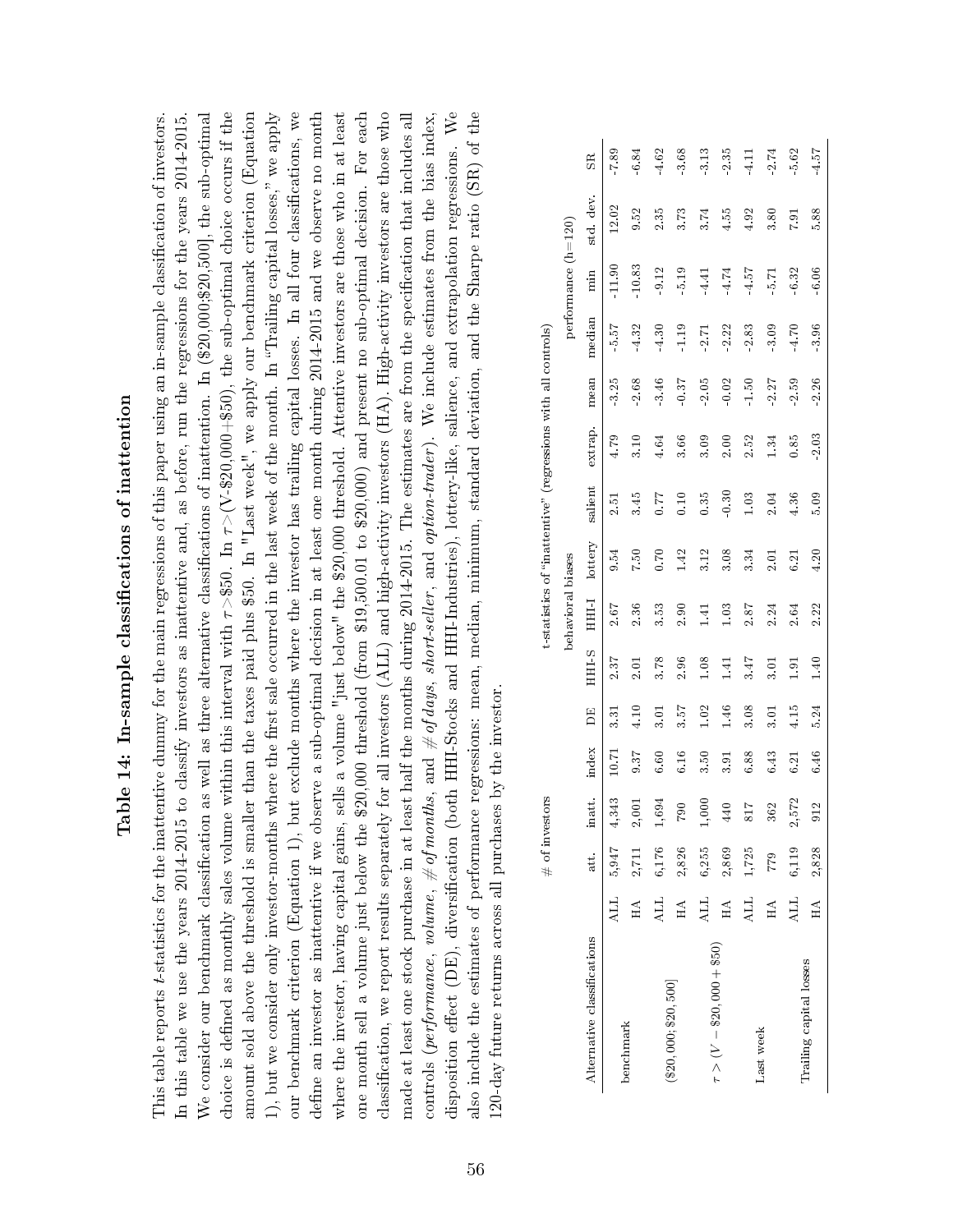| $\zeta$<br>י<br>ו<br>l                                                                                                          |
|---------------------------------------------------------------------------------------------------------------------------------|
| ļ                                                                                                                               |
| -<br>י<br>֓֕֡֡<br><b>SSS 20</b><br>֧֧ׅׅׅ֧֧֧֧֧֖֧֧ׅ֧֧֧֧֧֧ׅ֧ׅ֧֧֖֧֚֚֚֚֚֚֚֚֚֚֚֚֚֚֚֚֚֚֚֚֚֚֚֚֚֚֚֚֚֝֡֓֓֡֡֬֓֝֓֝֓֝֬֝֓֝֬֝֬֝֬֝֬֝֬֝֬֝֬֝֬֝֬֝֬ |
| $\sim$ $+$ $\sim$<br>I<br>l                                                                                                     |
| ֧֧ׅ֚֚֚֚֚֚֚֚֚֚֚֚֚֚֚֚֚֚֚֚֚֚֚֚֚֚֡֝֟֡֡֜֝֟֓֡֡֜<br>Ï                                                                                  |
| į                                                                                                                               |
| )<br>)<br>$\overline{\epsilon}$<br>د<br>م                                                                                       |

This table reports t-statistics for the inattentive dummy for the main regressions of the paper using classifications of inattention for placebo paid at least \$50 in taxes in at least one month, and (ii) never sold just below this threshold—between \$39,500 and \$40,000—while having tax-exemption thresholds (\$10,000, \$40,000, \$60,000, \$80,000, and \$100,000). For instance, at the \$40,000 threshold, we define an investor as "inattentive" if the investor, during 2012-2013, (i) had capital gains sold just above this threshold—between \$40,000 and \$40,500—and positive capital gains. In contrast, we say an investor is "attentive" if the investor sold between \$39,500 and \$40,000 at least once and never did (i) during the months of 2012-2013. For reference, we also include the main results for the true \$20,000 threshold (these are the same t-statistics presented in the first two rows of Table 13). Panel A reports results for all investors, and Panel B reports results The estimates are from the specification that includes all controls (performance, volume,  $\#$  of months, and  $\#$  of days, short-seller, and option-trader). We include estimates from the bias index, disposition effect (DE), diversification (both HHI-Stocks and HHI-Industries), lottery-like, salience, and extrapolation regressions. We also include the estimates of performance regressions: mean, median, minimum, This table reports t-statistics for the inattentive dummy for the main regressions of the paper using classications of inattention for placebo tax-exemption thresholds (\$10,000, \$40,000, \$60,000, \$80,000, and \$100,000). For instance, at the \$40,000 threshold, we dene an investor as "inattentive" if the investor, during 2012-2013, (i) had capital gains sold just above this threshold—between \$40,000 and \$40,500—and paid at least \$50 in taxes in at least one month, and (ii) never sold just below this threshold—between \$39,500 and \$40,000—while having positive capital gains. In contrast, we say an investor is "attentive" if the investor sold between \$39,500 and \$40,000 at least once and never did (i) during the months of 2012-2013. For reference, we also include the main results for the true \$20,000 threshold (these are the same t-statistics presented in the first two rows of Table 13). Panel A reports results for all investors, and Panel B reports results for high-activity investors (HA), defined as those who made at least one stock purchase in at least half the months during 2012-2013. for high-activity investors (HA), dened as those who made at least one stock purchase in at least half the months during 2012-2013. The estimates are from the specification that includes all controls (*performance*, *volume*,  $\#$  of months, and  $\#$  of days, short-seller, and  $option-trader$ ). We include estimates from the bias index, disposition effect (DE), diversification (both HHI-Stocks and HHI-Industries), lottery-like, salience, and extrapolation regressions. We also include the estimates of performance regressions: mean, median, minimum, standard deviation, and the Sharpe ratio (SR) of the 120-day future returns across all purchases by the investor. standard deviation, and the Sharpe ratio (SR) of the 120-day future returns across all purchases by the investor.

| Panel A: All investors           |            |                       |                                                      |          |                  |                   |                                                               |         |         |          |         |                       |           |                |
|----------------------------------|------------|-----------------------|------------------------------------------------------|----------|------------------|-------------------|---------------------------------------------------------------|---------|---------|----------|---------|-----------------------|-----------|----------------|
|                                  |            | $\#$ of investors     |                                                      |          |                  |                   | t-statistics of "inattentive" (regressions with all controls) |         |         |          |         |                       |           |                |
|                                  |            |                       |                                                      |          |                  | behavioral biases |                                                               |         |         |          |         | performance $(h=120)$ |           |                |
| threshold                        | att.       | inatt.                | index                                                | Ë        | HHL <sub>S</sub> | HHLI              | lottery                                                       | salient | extrap. | mean     | median  | min                   | std. dev. | S <sub>R</sub> |
| \$10,000                         | 5,145      | 3,907                 | $-1.65$                                              | 0.53     | 2.45             | $-2.55$           | $-0.22$                                                       | 0.03    | $-2.49$ | 1.08     | $-0.49$ | 1.26                  | $-0.51$   | 0.82           |
| \$20,000                         | 7,582      |                       |                                                      | 2.11     | 6.47             | 5.75              | 1.01                                                          | 2.85    | 2.23    | $-1.76$  | 1.92    | 3.43                  | 1.98      | 3.38           |
| \$40,000                         | 1,239      | $\frac{2,187}{1,057}$ | $\begin{array}{c} \textbf{6.69} \\ 1.07 \end{array}$ | $-0.06$  | 1.14             | 1.16              | 0.47                                                          | 1.53    | 0.45    | 0.70     | 0.36    | 0.81                  | $-0.31$   | 0.29           |
| \$60,000                         | <b>FOZ</b> |                       | $-0.94$                                              | 0.92     | 0.19             | $\,0.33$          | $-0.20$                                                       | 1.51    | 1.22    | 1.21     | 0.88    | 2.29                  | 0.78      | $0.50\,$       |
| \$80,000                         | 532        | 453                   | 0.15                                                 | $-0.04$  | 0.55             | 0.35              | $-0.75$                                                       | 1.22    | 0.39    | $-0.46$  | 0.72    | $-0.02$               | $-0.17$   | 0.14           |
| \$100,000                        | 472        | 393                   | $-1.32$                                              | 0.72     | $-0.41$          | $-0.16$           | 0.64                                                          | 0.94    | 1.45    | 1.28     | 0.64    | $-1.37$               | 2.19      | 0.30           |
|                                  |            |                       |                                                      |          |                  |                   |                                                               |         |         |          |         |                       |           |                |
| Panel B: High-activity investors |            |                       |                                                      |          |                  |                   |                                                               |         |         |          |         |                       |           |                |
|                                  |            | $\#$ of investors     |                                                      |          |                  |                   | t-statistics of "inattentive" (regressions with all controls) |         |         |          |         |                       |           |                |
|                                  |            |                       |                                                      |          |                  | behavioral biases |                                                               |         |         |          |         | performance $(h=120)$ |           |                |
| threshold                        | att.       | inatt.                | index                                                | 呂        | S IHH            | HHLI              | lottery                                                       | salient | extrap. | mean     | median  | min                   | std. dev  | $_{\rm SR}$    |
| \$10,000                         | 2,785      | 2,116                 | $1.38\,$                                             | $-0.15$  | $-1.75$          | 2.34              | 1.47                                                          | $-0.75$ | 1.58    | 1.38     | $-0.65$ | 0.60                  | 0.43      | $0.84\,$       |
| \$20,000                         | 4,544      | 1,276                 | 6.32                                                 | 1.49     | 6.00             | 5.73              | 0.55                                                          | 2.64    | 2.95    | $-1.22$  | $-1.24$ | 2.76                  | 1.71      | 3.04           |
| \$40,000                         | 812        | 698                   | $1.29$<br>0.50                                       | $0.18\,$ | 0.78             | 0.56              | 0.94                                                          | 0.70    | 0.76    | $7F$ 0.  | 0.68    | 0.42                  | $-0.08$   | $0.75\,$       |
| \$60,000                         | 511        | $475$                 |                                                      | 1.70     | $-0.31$          | $-0.64$           | 0.74                                                          | 0.97    | $-0.62$ | $1.06\,$ | 0.79    | 1.52                  | 0.85      | 0.48           |
| \$80,000                         | 385        | 348                   | $-0.60$                                              | 0.74     | $-0.24$          | 0.04              | $2.25\,$                                                      | 0.64    | 0.73    | 0.42     | 0.25    | $\Xi$                 | 0.91      | $-0.51$        |
| \$100,000                        | 342        | 280                   | $0.45$                                               | 0.56     | 0.54             | 0.73              | 0.46                                                          | 0.18    | 2.13    | 1.50     | $-0.59$ | 1.19                  | 1.55      | 0.43           |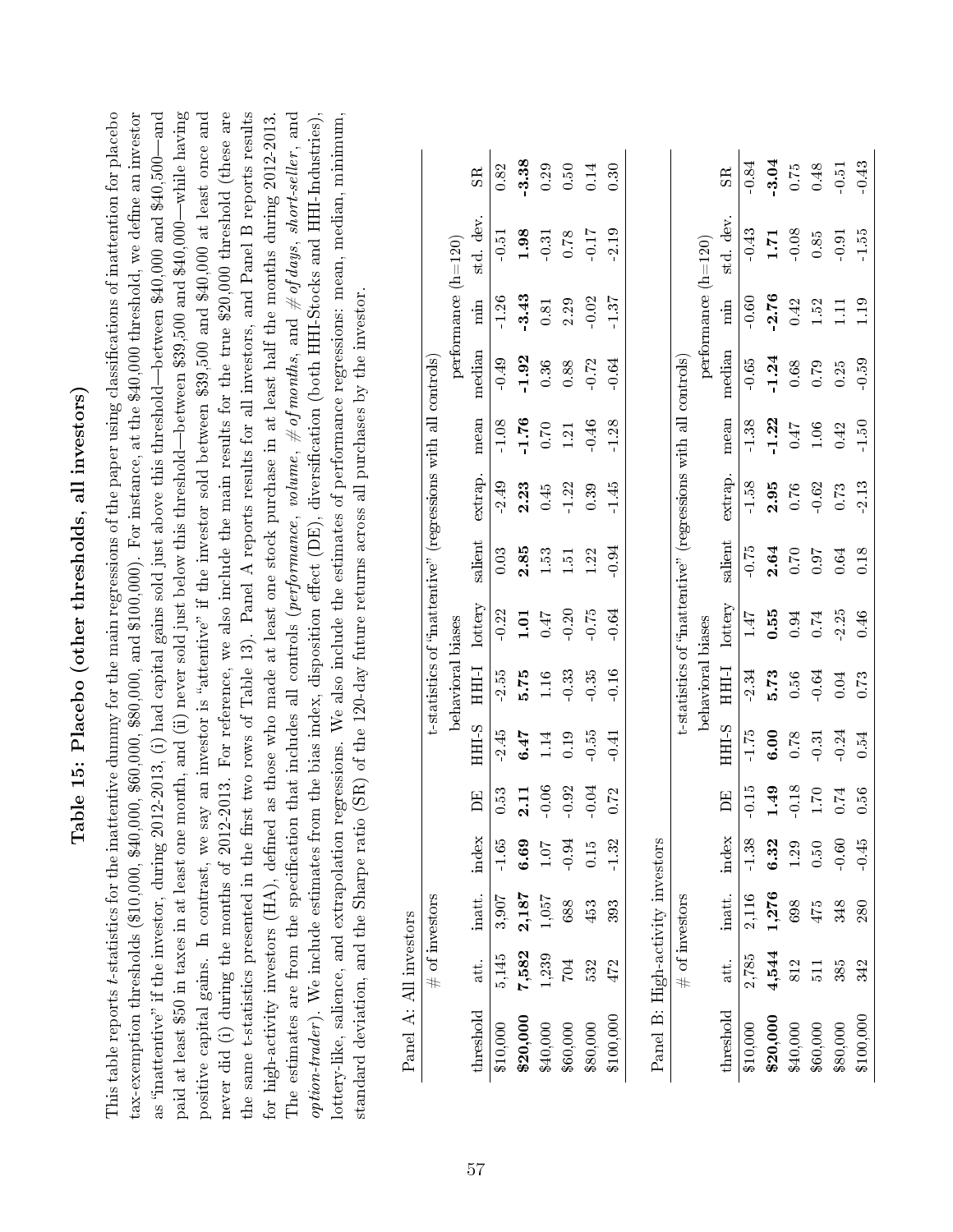#### Online Appendix Table A1: Inattention persistence

This table shows that inattention in the first half of the sample  $(2012-2013)$  is predictive of inattention in the second half of the sample  $(2014-2015)$ . We define an investor as "inattentive" during 2012-2013 or 2014-2015 if the investor (i) sold more than \$20,000 in at least one month and the amount forgave by paying taxes cannot be justied by liquidity needs or by expectation of a large price fall (i.e., made a sub-optimal decision), and (ii) never sold just below the tax-exemption threshold—between  $$19,500$  and  $$20,000$ —while having positive capital gains (i.e., made an optimal decision). In contrast, we define an investor as "attentive" if the investor made at least one optimal decision (ii) and never made a sub-optimal decision (i). We include as controls *performance*, the stock-picking performance measure computed using purchases in 2012-2013 for the respective horizons, volume, the average volume across all purchases by the investor during 2012-2013,  $\# \text{ of months}$ , the number of months the investor was active (bought or sold a stock) in the stock market during 2012-2013, and  $\# of days$ , the number of days the investor was active in the stock market during 2012-2013. We also include as control variables *short-seller*, a dummy variable equal to one if the investor was a short-seller during 2012-2013, and *option-trader*, a dummy variable equal to one if the investor was an option trader during 2012-2013. Columns (1) and (2) consider all investors classified as attentive and inattentive in the pre-sample. Columns  $(3)$  and  $(4)$  consider only "highactivity" investors classified as attentive and inattentive in the pre-sample. High-activity investors are those who made at least one stock purchase or sale in at least half the months during 2012-2013. Standard errors are shown in parenthesis and are robust. \*\*\*, \*\*, and \* indicate significance at the 1%, 5%, and 10% levels, respectively.

|                | Inattentive in 2014-2015 |               |            |                         |  |  |  |
|----------------|--------------------------|---------------|------------|-------------------------|--|--|--|
|                |                          | All investors |            | High-activity investors |  |  |  |
|                | (1)                      | (2)           | (3)        | (4)                     |  |  |  |
| inattentive    | $0.038***$               | $0.038***$    | $0.052***$ | $0.049***$              |  |  |  |
|                | (0.005)                  | (0.005)       | (0.008)    | (0.008)                 |  |  |  |
| performance    |                          | $-0.001$      |            | $-0.001**$              |  |  |  |
|                |                          | (0.001)       |            | (0.000)                 |  |  |  |
| short-seller   |                          | $-0.023***$   |            | $-0.027***$             |  |  |  |
|                |                          | (0.008)       |            | (0.010)                 |  |  |  |
| options-trader |                          | 0.005         |            | 0.014                   |  |  |  |
|                |                          | (0.007)       |            | (0.009)                 |  |  |  |
| volume         |                          | $-0.008***$   |            | $-0.011***$             |  |  |  |
|                |                          | (0.003)       |            | (0.004)                 |  |  |  |
| # of months    |                          | $0.001**$     |            | 0.001                   |  |  |  |
|                |                          | (0.001)       |            | (0.001)                 |  |  |  |
| $\#$ of days   |                          | $0.001***$    |            | $0.001***$              |  |  |  |
|                |                          | (0.000)       |            | (0.000)                 |  |  |  |
| constant       | $0.068***$               | $0.003***$    | $0.080***$ | $0.082***$              |  |  |  |
|                | (0.003)                  | (0.141)       | (0.004)    | (0.004)                 |  |  |  |
| $\mathbf{R}^2$ | 0.01%                    | 0.62%         | 0.07%      | 1.09%                   |  |  |  |
| Ν              | 11,930                   | 11,930        | 6,945      | 6,945                   |  |  |  |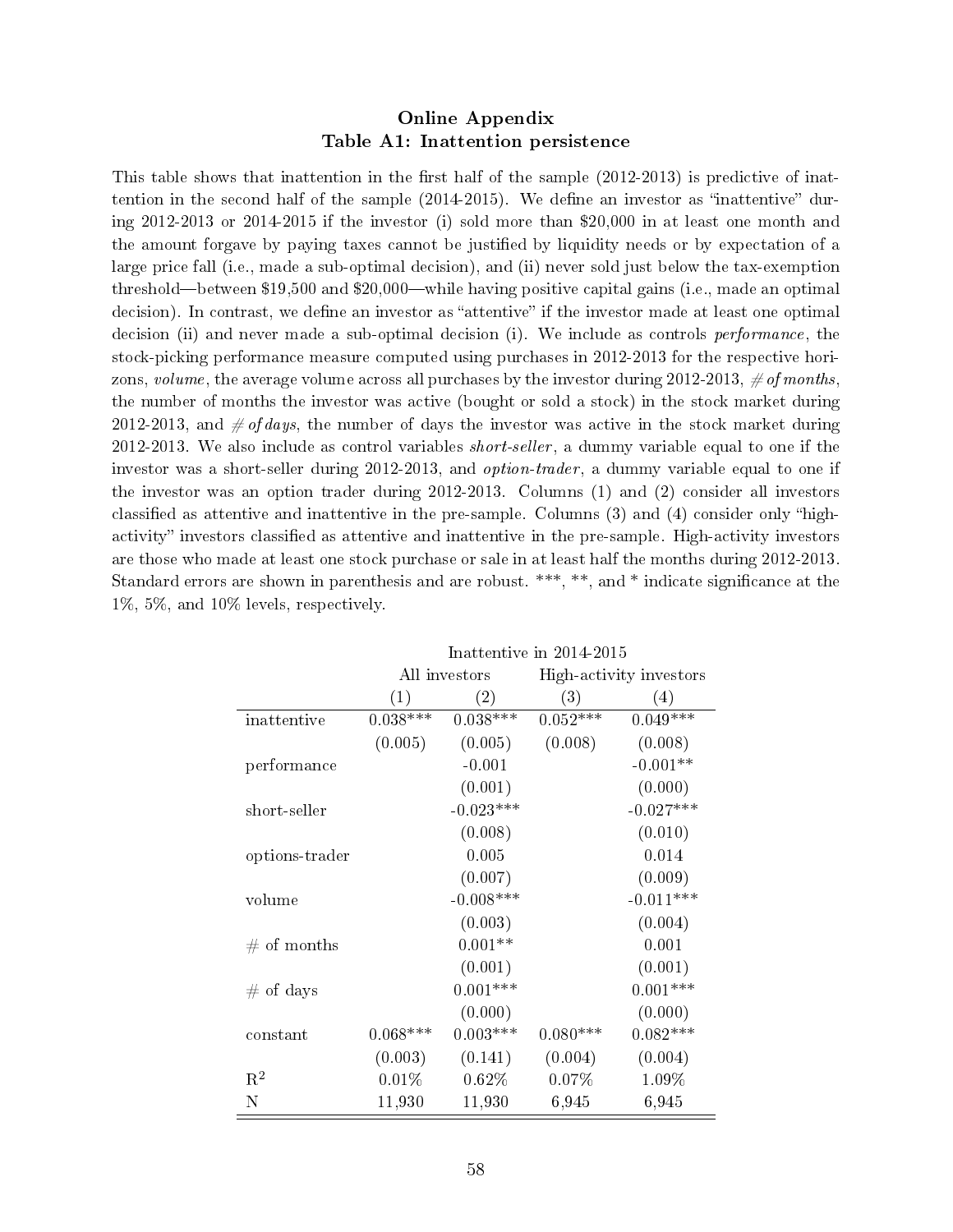#### Table A2: Performance - volume-weighted purchases

This table shows cross-individual regressions for out-of-sample (2014-2015) stock-picking performance on *inattentive*, a dummy variable equal to one (zero) if the investor is classified as inattentive (attentive) in the pre-sample (2012-2013). We measure stock-picking performance by taking the volume-weighted average of  $R_{t+h}$ , the risk-adjusted h-day ahead return (using the four-factor model), across all purchases by the investor during 2014-2015 (excluding day-trades). We consider horizons of  $h=60, 120,$  and 240 trading days. We include as controls performance, the same stockpicking performance measure computed using purchases in 2012-2013, volume, the average volume across all purchases by the investor during 2012-2013,  $\# of months$ , the number of months the investor was active (bought or sold a stock) in the stock market during 2012-2013, and  $\# of \, days$ the number of days the investor was active in the stock market during 2012-2013. We also include as control variables *short-seller*, a dummy variable equal to one if the investor was a short-seller during 2012-2013, and *option-trader*, a dummy variable equal to one if the investor was an option trader during 2012-2013. Panel A reports results for all investors, and Panel B reports results for high-activity investors (HA), defined as those who made at least one stock purchase in at least half the months during 2012-2013. Standard errors are shown in parenthesis and are robust. \*\*\*, \*\*, and \* indicate signicance at the 1%, 5%, and 10% levels, respectively.

|                |                   | $120$ -day<br>$60$ -day |             | $240$ -day  |                   |              |
|----------------|-------------------|-------------------------|-------------|-------------|-------------------|--------------|
|                | $\left( 1\right)$ | $\left( 2\right)$       | (3)         | (4)         | $\left( 5\right)$ | (6)          |
| inattentive    | $-0.504***$       | $-0.474**$              | $-0.884***$ | $-0.804***$ | $-1.361***$       | $-1.212***$  |
|                | (0.191)           | (0.193)                 | (0.258)     | (0.259)     | (0.345)           | (0.352)      |
| performance    |                   | $0.064***$              |             | $0.076***$  |                   | $0.097***$   |
|                |                   | (0.014)                 |             | (0.014)     |                   | (0.012)      |
| short-seller   |                   | 0.732                   |             | 0.182       |                   | 0.760        |
|                |                   | (0.254)                 |             | (0.340)     |                   | (0.518)      |
| options-trader |                   | $-0.539**$              |             | $-0.710**$  |                   | $-0.620$     |
|                |                   | (0.230)                 |             | (0.316)     |                   | (0.435)      |
| volume         |                   | $-0.254**$              |             | $-0.516***$ |                   | $-0.473**$   |
|                |                   | (0.103)                 |             | (0.136)     |                   | (0.204)      |
| # of months    |                   | $0.073***$              |             | $-0.002$    |                   | $0.079**$    |
|                |                   | (0.019)                 |             | (0.026)     |                   | (0.035)      |
| $#$ of days    |                   | $-0.001$                |             | $-0.007*$   |                   | 0.000        |
|                |                   | (0.003)                 |             | (0.004)     |                   | (0.005)      |
| constant       | $-4.453***$       | $-4.453***$             | $-5.113***$ | $-5.025***$ | $-11.259***$      | $-11.294***$ |
|                | (0.116)           | (0.125)                 | (0.155)     | (0.167)     | (0.216)           | (0.228)      |
| $\mathbf{R}^2$ | $0.06\%$          | $0.69\%$                | $0.10\%$    | $0.77\%$    | 0.13%             | 1.06%        |
| Ν              | 11,930            | 11,930                  | 11,930      | 11,930      | 11,930            | 11,930       |

Panel A: All investors